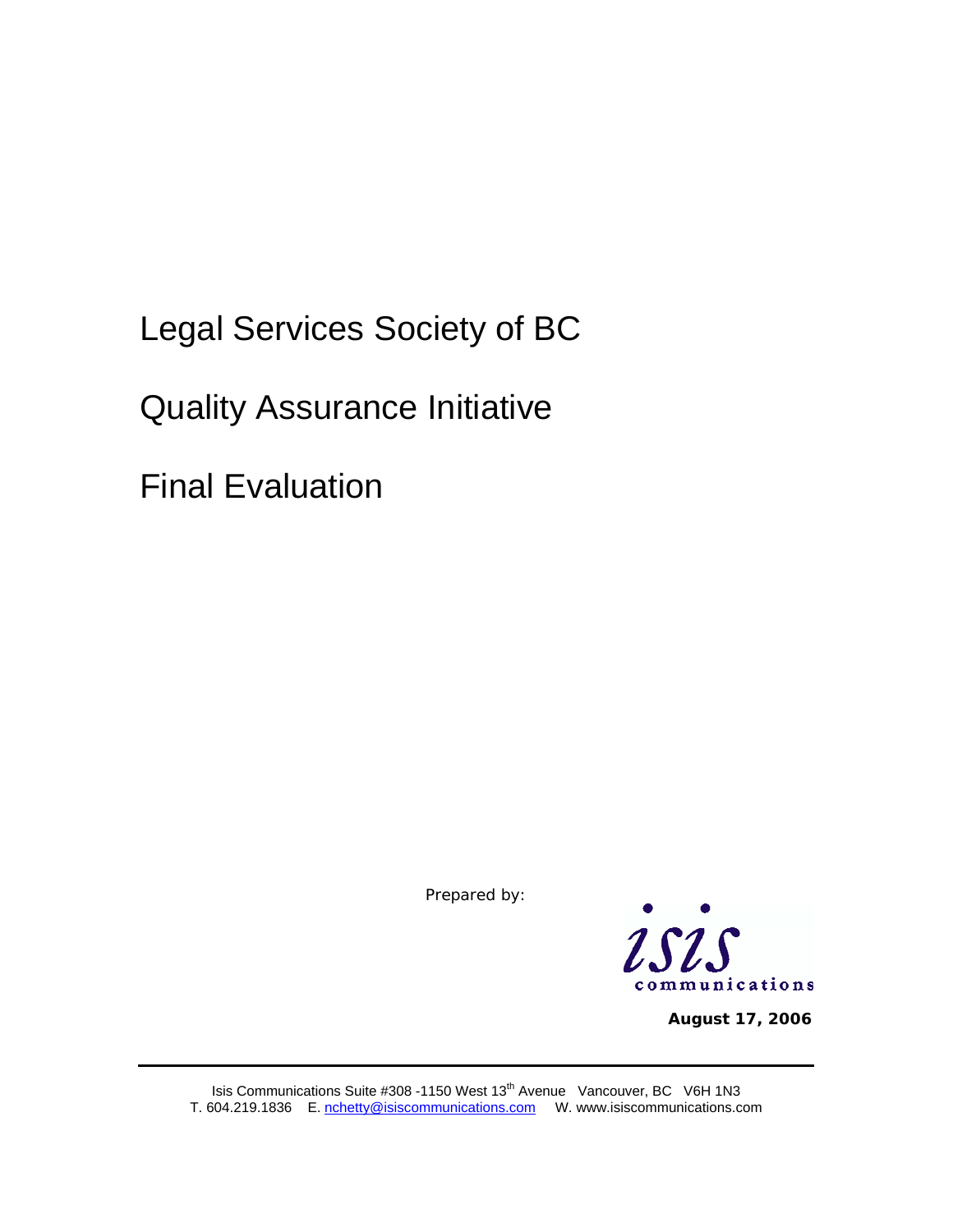# Legal Services Society of BC

# Quality Assurance Initiative<br>Final Evaluation

## **Table of Contents**

| Section I: About your Practice            |
|-------------------------------------------|
|                                           |
|                                           |
|                                           |
|                                           |
|                                           |
|                                           |
|                                           |
|                                           |
|                                           |
| Section II: Quality Assurance Initiatives |
|                                           |
|                                           |
|                                           |
|                                           |
|                                           |
|                                           |
|                                           |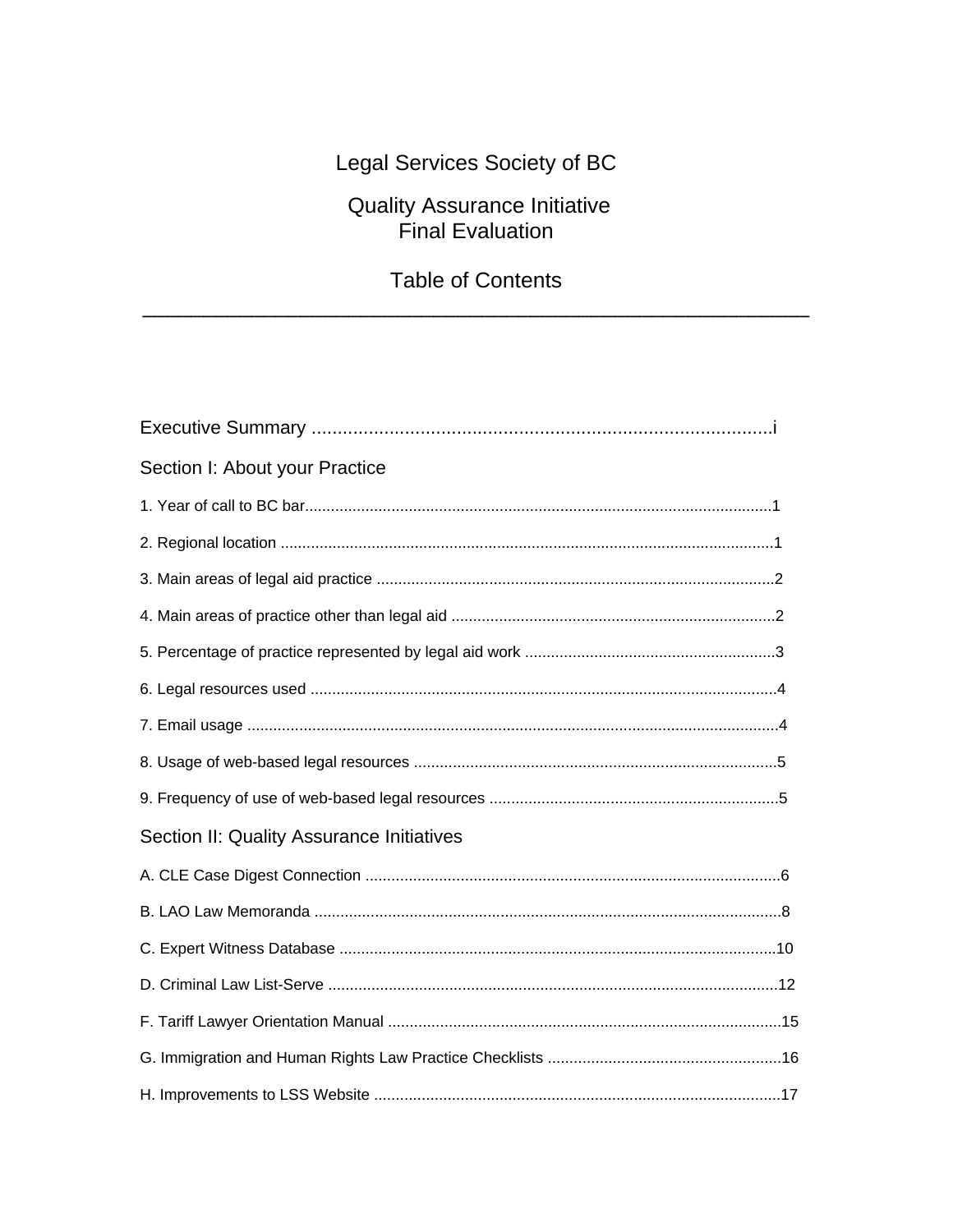| table of contents cont'd |  |
|--------------------------|--|
|                          |  |
|                          |  |
|                          |  |

## Section III: General Feedback

| 3. Would the initiatives mentioned above be an incentive for you to accept more cases? 40 |  |
|-------------------------------------------------------------------------------------------|--|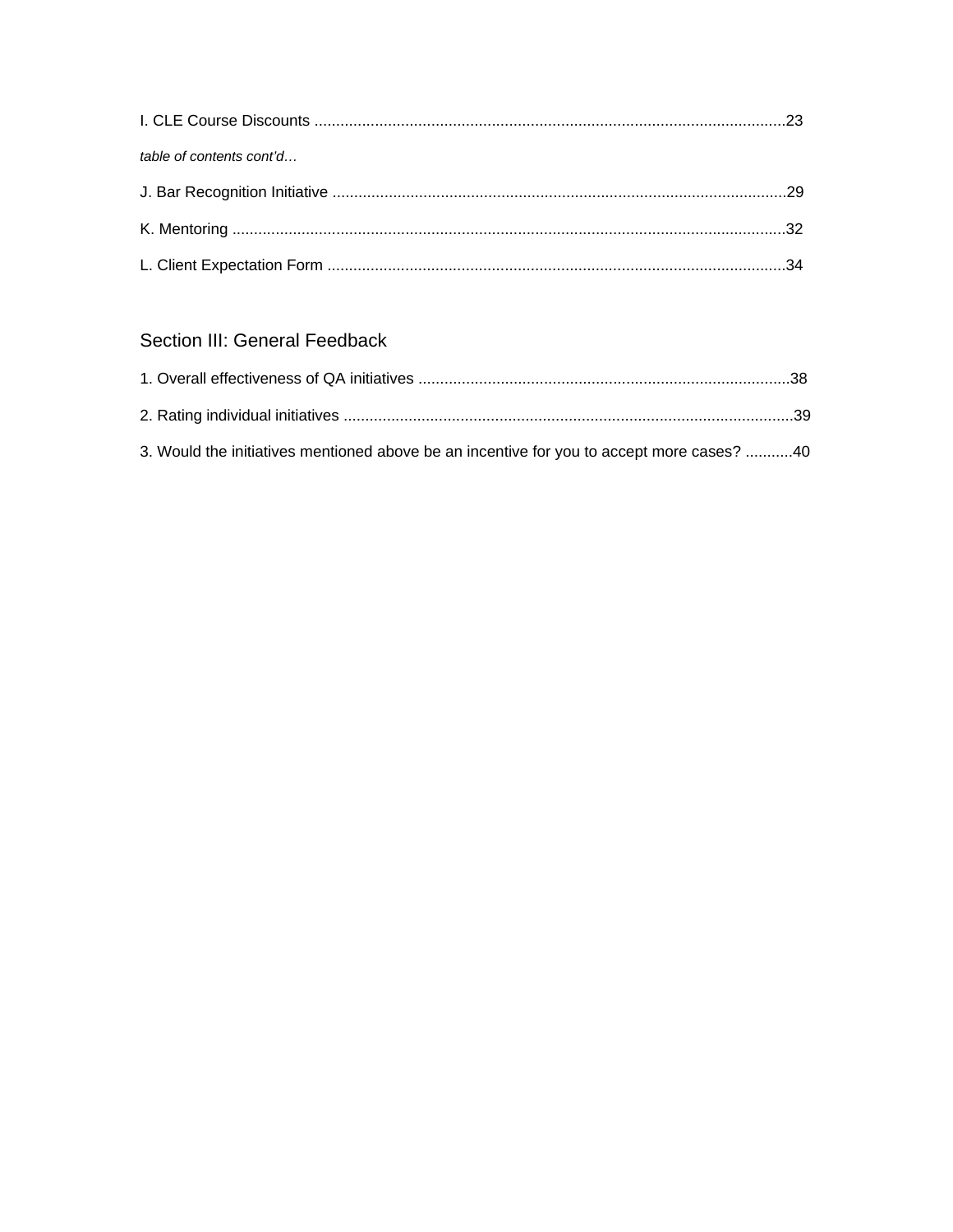## Legal Services Society of BC

## Quality Assurance Initiative Final Evaluation

#### **Executive Summary** \_\_\_\_\_\_\_\_\_\_\_\_\_\_\_\_\_\_\_\_\_\_\_\_\_\_\_\_\_\_\_\_\_\_\_\_\_\_\_\_\_\_\_\_\_\_\_\_\_\_\_\_\_\_\_\_\_\_\_\_

In spring 2006, LSS conducted the final evaluation of the Quality Assurance Initiative. The initiative was started in 2001 with the objective to determine the most effective elements for a quality assurance system that ensures that legal aid services meet professional standards consistent with those provided to private paying clients. Another objective was to determine what initiatives were effective in addressing the needs of clients and how they could be delivered in a way that reflects the circumstances of low income people.

The two main elements of the program are quality improvement, which seeks to promote best practices among all legal aid lawyers through education and other means, and quality control, which attempts to identify and remedy specific instances of substandard service. This evaluation measures the effect of various quality improvement initiatives initiated to date, with the exception of one quality control measure, the client expectation form.

The project was funded by the Law Foundation of British Columbia.

#### **Response:**

108 tariff lawyers answered an online survey, 14 completed the evaluation via in-person interview to solicit further qualitative feedback. The survey was conducted over the course of three months.

Over half the respondents were senior lawyers, having practiced for more than 15 years. The majority were from the Lower Mainland. Criminal law and family law were the practice areas cited as those respondents focussed on, either by representing legal aid clients or private clients.

#### **Results:**

Initiatives that lawyers felt made the most positive impact on service quality were, in order:

- 1. CLE Case Digest Connection subscription service
- 2. CLE course discounts
- 3. LSS website improvements

Initiatives that had the least impact on service quality were, in order:

- 1. Client expectation form
- 2. Bar recognition events
- 3. Practice checklists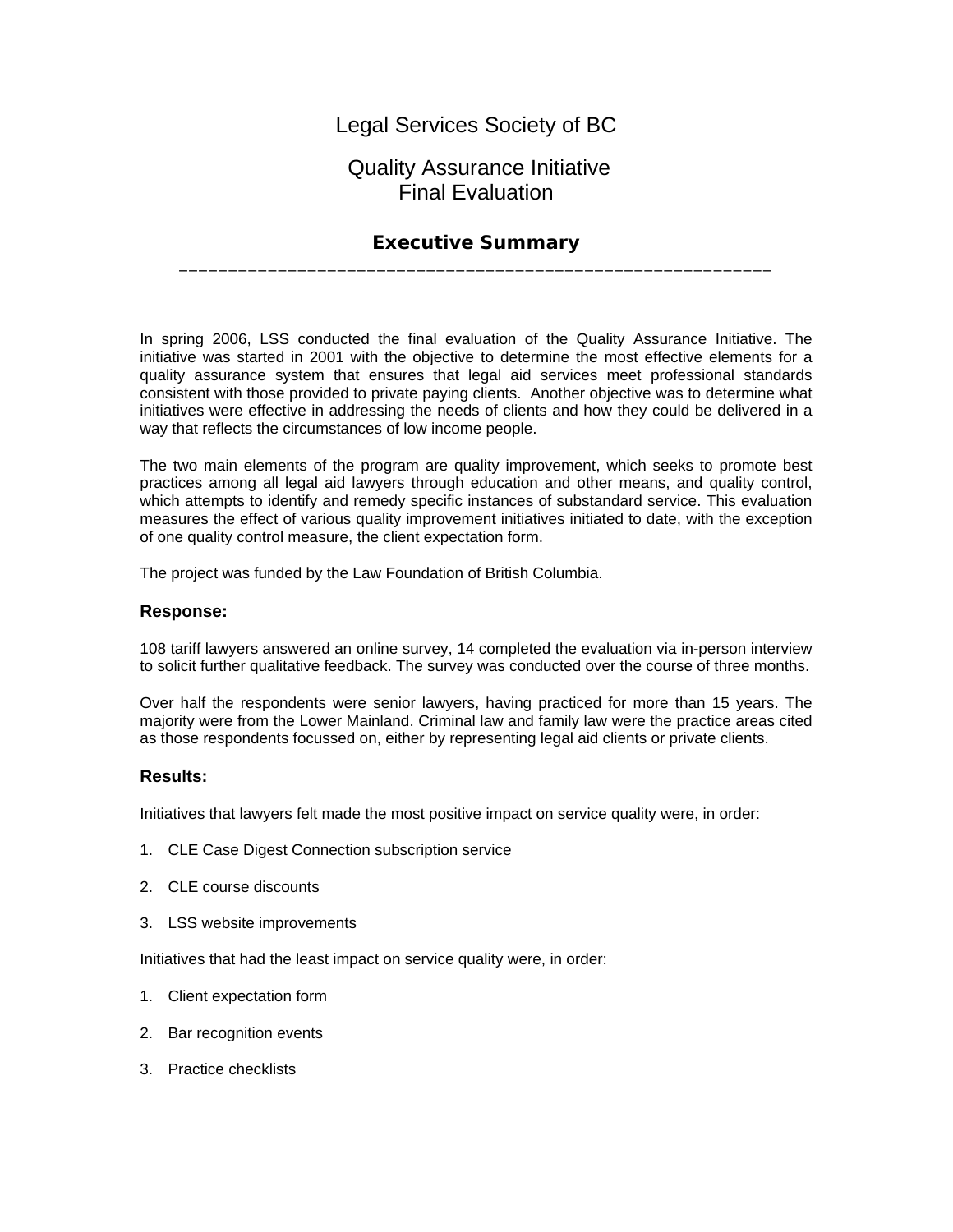In fairness, some of the initiatives have been launched recently. Lawyers may need time to become familiar with them or find a reason to use them specifically (e.g. LAO Law Memoranda and TLABC list-serve).

A significant proportion of respondents were neutral about quality assurance in general.

#### **Recommendations:**

1. That LSS continue funding quality assurance initiatives that are well-received by the tariff bar. These include the CDC subscription service, CLE course discounts, LAO Law memoranda, TLABC list-serve, LSS website improvements and development of an orientation manual and mentorship program.

2. That LSS improve communication of initiatives to the bar in order to increase awareness of the objectives and availability of programs. This could be done by improving existing communications such as LAF and the website and instituting new methods, such as an electronic newsletter in html format.

For example, lawyers should be aware of how QA fits into the overall service plan for the organization.

3. That LSS help tariff lawyers take advantage of some of the initiatives. Not all tariff lawyers are familiar with how to access QA resources, such as the LAO memoranda, expert witness database and other website improvements. Some may require on-site training. This would be a good will gesture on the part of LSS, but would increase consumption and positive effects on service quality.

4. That LSS lobby government for increase tariff rates and funding for disbursements.

5. That LSS either greatly improve distribution of the client expectation form or stop using it entirely.

6. That LSS carefully consider holding further Bar Recognition events in light of tariff bar perceptions of remuneration and LSS administration.

7. That the Expert Witness Database should be updated with new experts and that lawyers should be notified when updates have been made.

8. That the impact of the initiatives be re-evaluated every three years.

\*\*\*

Natasha Chetty,

Principal – Isis Communications

August 17, 2006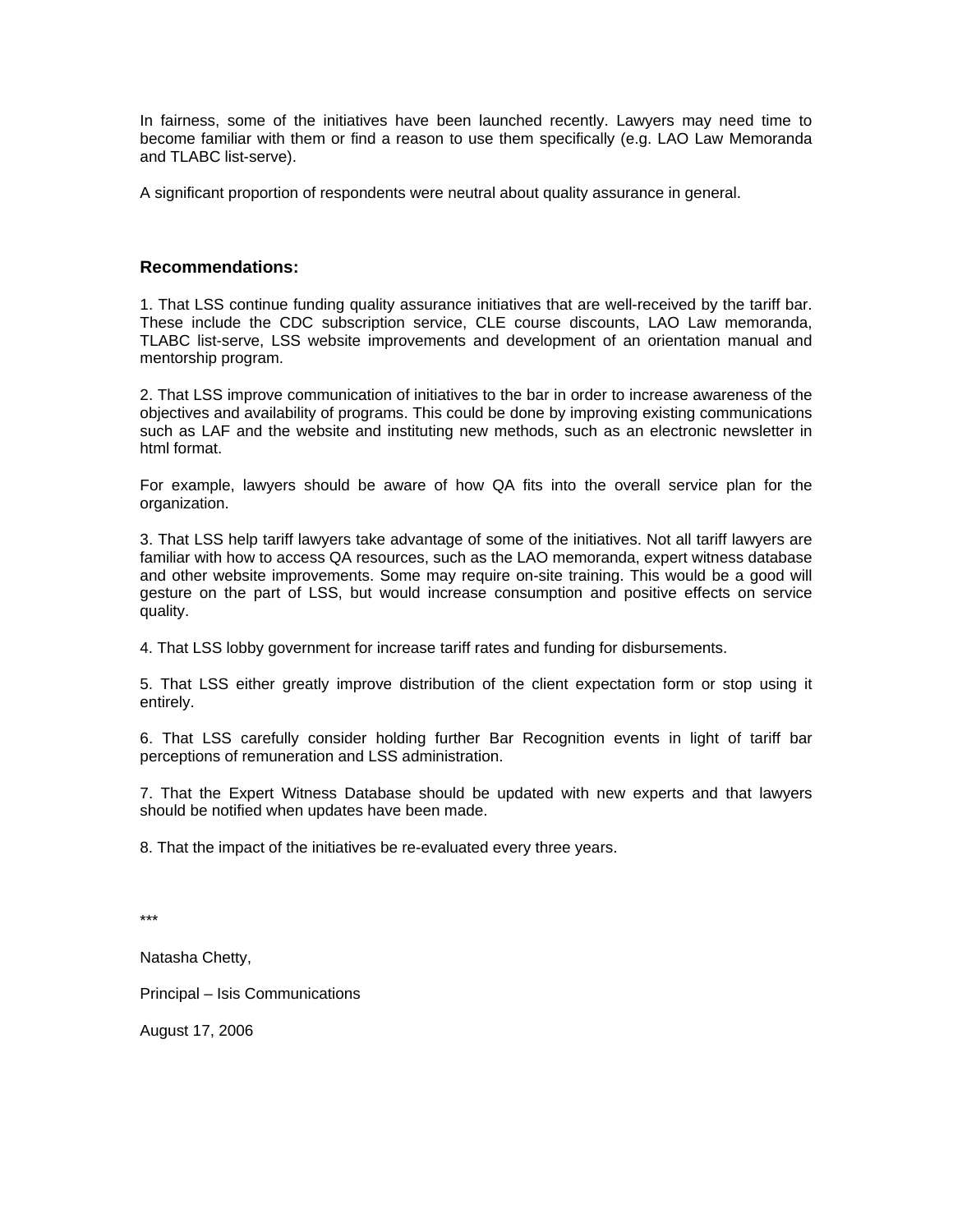## Quality Assurance Initiative Final Evaluation

The evaluation was divided into three sections: 1) demographic information (which was not asked of participants in the 2002 survey); 2) evaluation of each initiative and; 3) general feedback about quality assurance.

\_\_\_\_\_\_\_\_\_\_\_\_\_\_\_\_\_\_\_\_\_\_\_\_\_\_\_\_\_\_\_\_\_\_\_\_\_\_\_\_\_\_\_\_\_\_\_\_

## **Section 1: About your Practice**

#### **1. Year of call to the BC Bar**

| Call to BC bar   | $#$ respondents | % of total |
|------------------|-----------------|------------|
| 2000-2005        | 12              | 10%        |
| 1995-1999        | 19              | 15%        |
| 1990-1994        | 15              | 12%        |
| 1985-1989        | 25              | 20%        |
| 1980-1985        | 13              | 11%        |
| 1970-1979        | 15              | 12%        |
| Skipped question | 23              | 18%        |
| Total            | 122             |            |

55% of respondents have been called longer than 15 years, 25% less than 10 years.

### **2. Regional Location**

The majority of respondents are from the lower mainland (19% indicated "lower mainland, 25% indicated "Vancouver").

119 respondents answered the question, 3 skipped it.

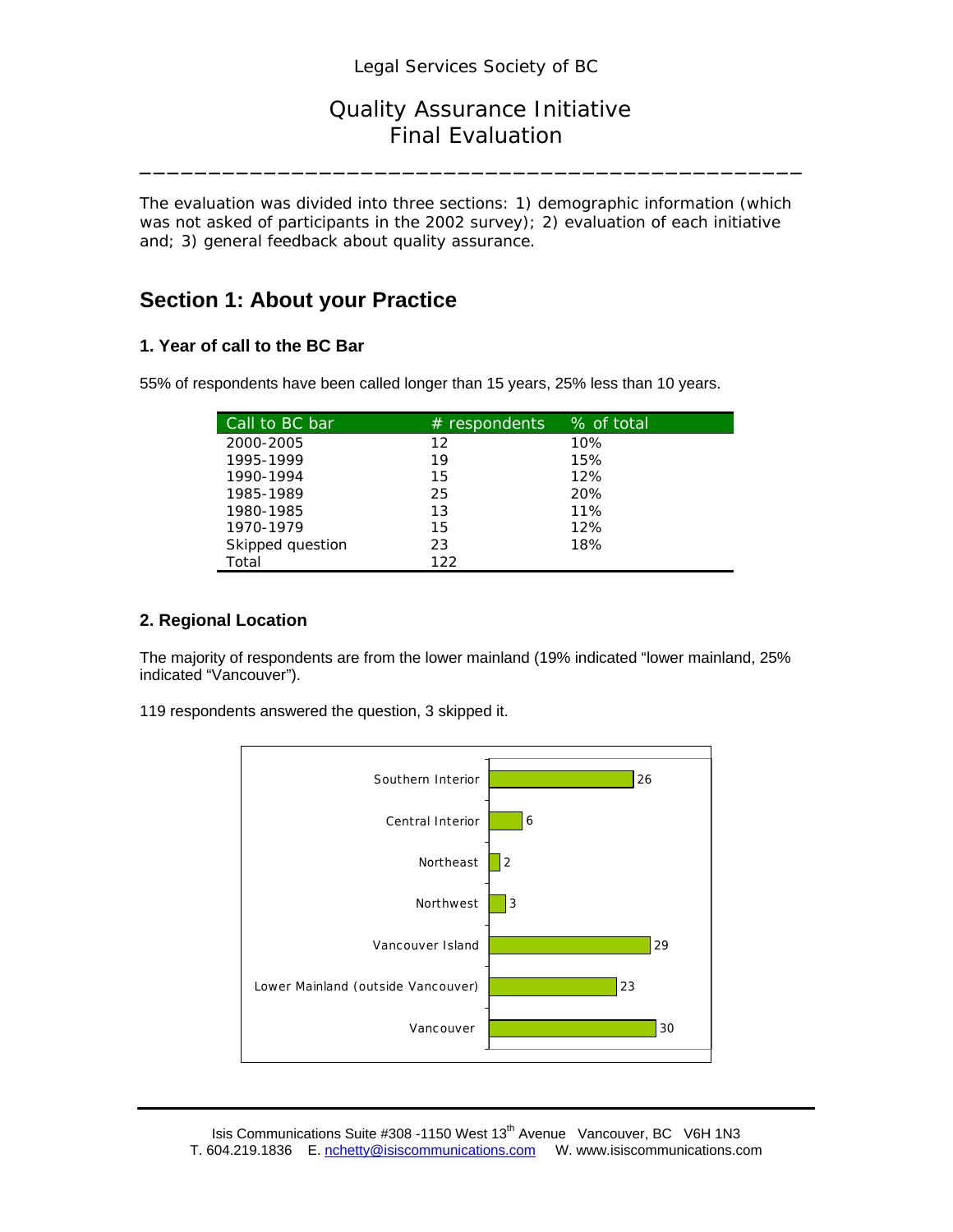#### **3. Main areas of legal aid practice**

44% indicated criminal law was their main area of legal aid practice, 29% indicated family law and 19% are child protection lawyers. Respondents could choose multiple answers, if applicable.

117 respondents answered this question, 5 skipped it.



Other areas of law practiced:

- Prison law (2)
- Civil litigation
- KRCC disciplinary hearings

#### **4. Main areas of practice other than legal aid:**

Criminal law, family law and civil litigation were the main areas of law practiced outside of legal aid files. Most respondents are litigators.

Of the 112 respondents who answered this question, 29 (26%) indicated that they concentrate only on criminal law and 10 (11%) indicated that they concentrate only on family law, regardless of whether the matter is generated via private retainer or via LSS. The number of years in practice and the regional location of those who concentrate on one area of law were varied.

This question was not asked in the 2002 QA survey.

Other areas of practice indicated in the responses:

- Personal injury (3)
- Criminal
- Immigration (5)
- Prison law
- **Parole**
- **Municipal**
- Administrative law (3)
- Human rights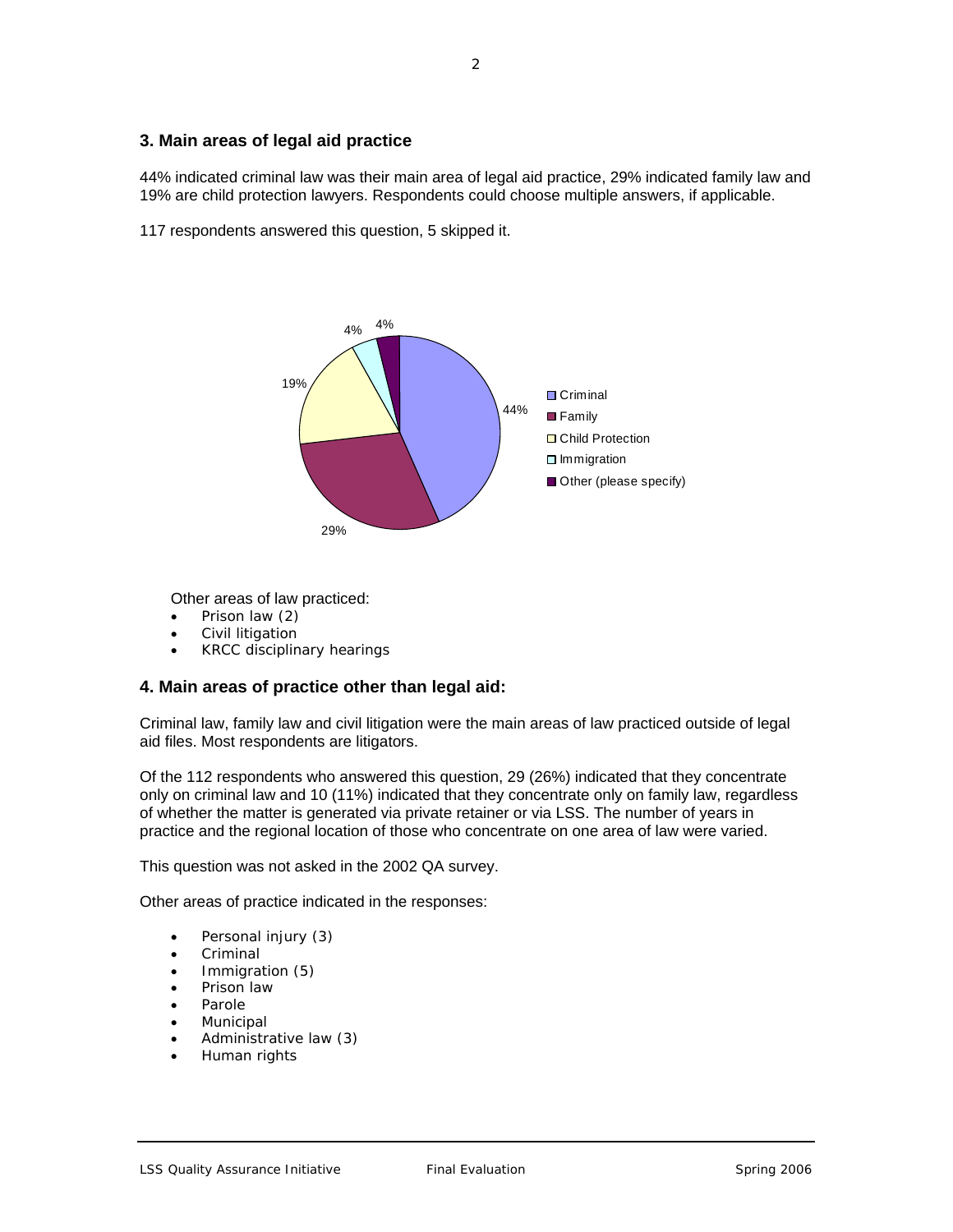



#### **5. On average, what percentage of your practice is represented by legal aid work?**

Approximately 50% said that tariff work represented more than half their practice; 27% indicated that it represented more than ¾ of their practice.

| % of practice     | #respondents |     |
|-------------------|--------------|-----|
| 0%                | 4            |     |
| 5% or less        | 6            | 18% |
| 10%               | 11           |     |
| $11 - 24%$        | 4            | 28% |
| 25%               | 7            |     |
| $26\% - 49\%$     | 19           |     |
| 50%               | 14           | 27% |
| 51-74%            | 15           |     |
| 75%               | 7            |     |
| 76-89%            | 8            | 27% |
| 90-99%            | 8            |     |
| 100%              | 5            |     |
| Total respondents | 108          |     |

*Comments from extended interviews:*

- Legal aid work only comprises less than 10% of my practice because I only accept Category IV cases now.
- 60% time, 40% income (criminal, Victoria)
- Duty Counsel 1 to 2 dozen cases. Doing less legal aid than before because billing LSS is "a pain".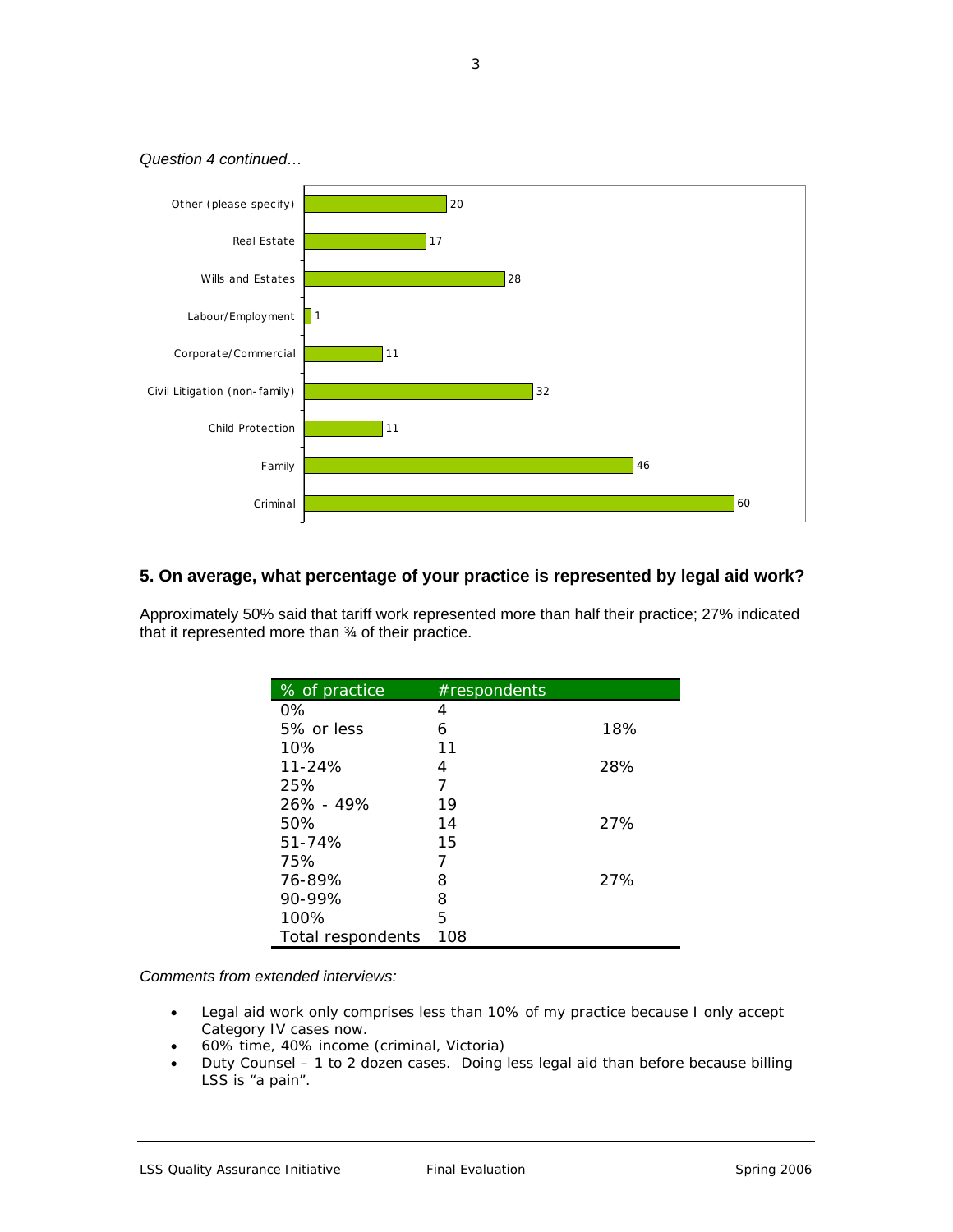## **6. Which legal resources do you use for your practice?**

The use of web based resources rose since 2002. Libraries remain popular.



#### Other resources used:

- CLE digest (3), CLE (2), CLE publications (3)
- Quicklaw (4)
- The IRB document centre (2)
- Subscription CD's from Carswell
- CBA
- TLABC
- Lawyer's weekly (2)
- The Advocate
- LSS
- Lawline and law link
- I am now using the Ontario LAP memos and I extensively use the case briefs provided through CLE and website.
- Brainstorming with colleagues
- Purchased materials
- UBC Biomedical Library and Law Library

#### **7. How frequently do you use email for your practice?**

71% indicated they use email every day, 17% indicated at least 2-3 times per week, which implies heavy usage and receptiveness to electronic communications. 4 respondents did not answer.

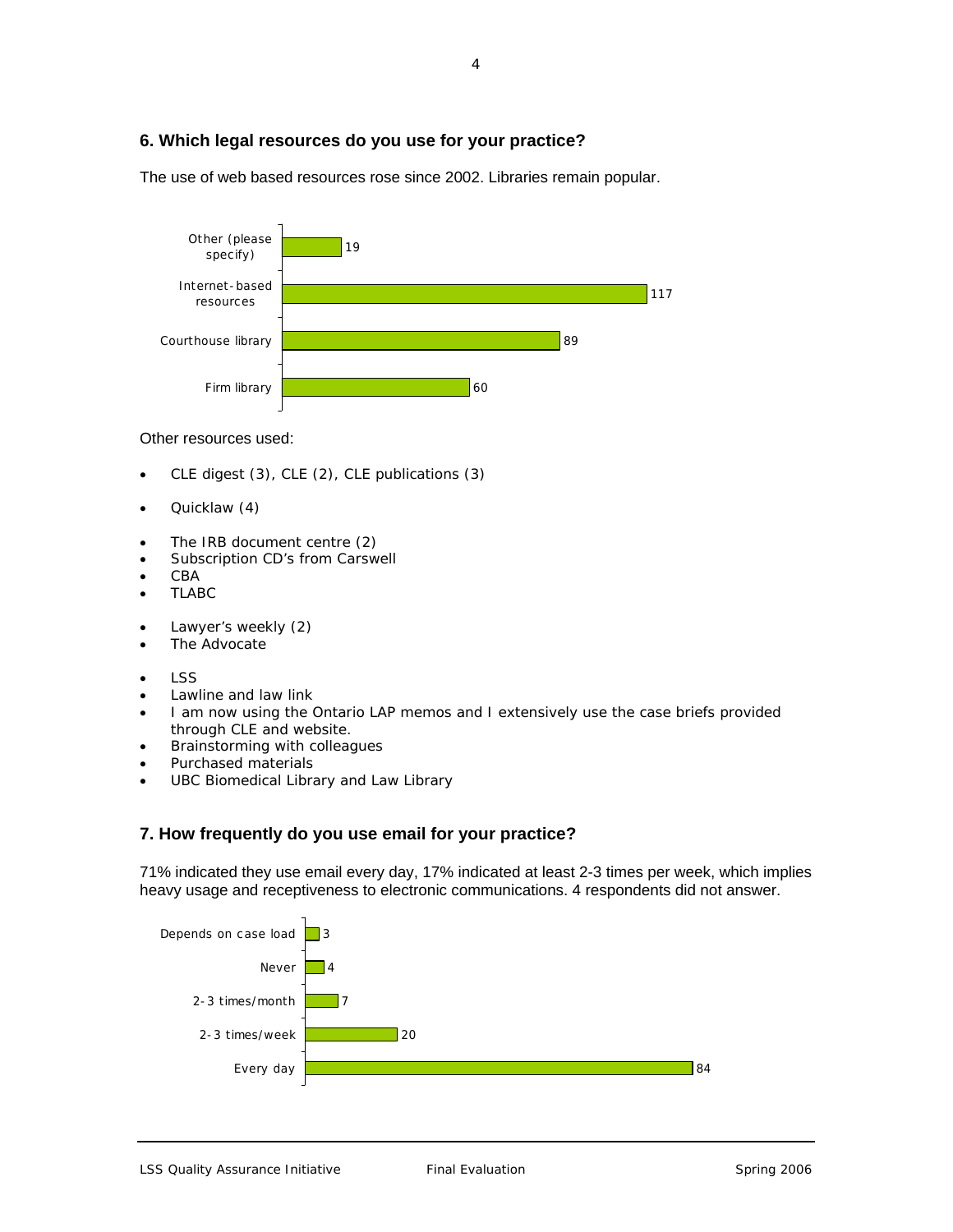**\*7.1: Do you have internet access at the office? (Asked only of extended interviewees)**

| Internet access |    |  |
|-----------------|----|--|
| Yes.            | 10 |  |
| N∩              |    |  |

#### **8. How frequently do you use web-based legal resources for your practice?**

37% indicated they use web based resources every day, 43% indicated they use them 2-3 times per week. The survey medium was online, which implies that users who are somewhat web savvy.

Please also see answers to Section 1, questions 6 and 7.

117 respondents answered the question, 5 skipped it.



#### **9. Which web -based legal resources do you use most frequently?**

This question was not phrased in the same way for the 2002 survey because it was co-sponsored by CLE, who were curious about usage of other legal organization websites. There was an open ended question, however that polled which sites or resources would be helpful – Quicklaw was the most popular choice in 2002.

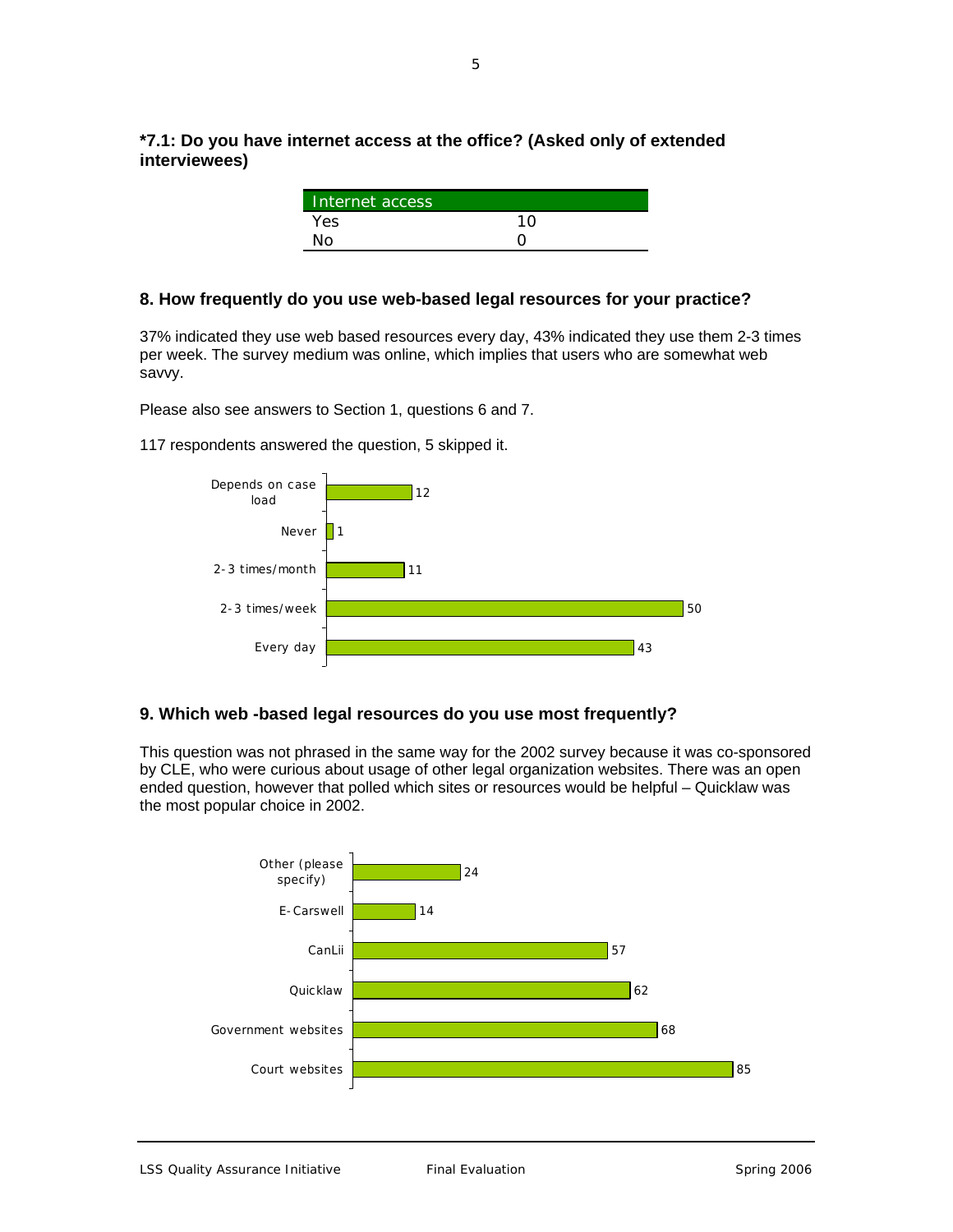#### *Question 9 continued…*

Other (please specify):

- CLE digest (4), CLE (3), CLE family law sourcebook for BC, CLE news
- DOS; HRW; Amnesty International; BBC News; Manchester Guardian; The Nation; etc
- CBA news
- Law library
- Non-government websites
- I use other search engines -- Google and ask and then follow up.
- LSS website (2)
- QP Legaleze
- Human rights organizations; News services;
- Have used the Alberta courts website

## **Section II: Quality Assurance Initiatives**

## **A. CLE Case Digest Connection**

Analysis: there is high awareness and consumption of the Case Digest Connection (CDC) subscription initiative. It is the imitative that lawyers are most satisfied with, and also has the highest recognition. The format of CDC is easy to follow, lawyers who subscribe to it expect to receive it on a regular basis and it offers practical help with research.

While satisfaction with the service was higher than in 2002, perceptions of the effect of the CDC on improving quality of service were relatively the same.

Questions: Since 2002, lawyers who agree to accept 12 or more legal aid cases per fiscal year have been offered a free subscription to the electronic Family Law and Criminal Law versions of the Continuing Legal Education Society of BC's *Case Digest Connection.* 

#### **1. Are you aware of this initiative?**

| Aware of CDC initiative? |     |     |  |
|--------------------------|-----|-----|--|
| yes                      | 105 | 89% |  |
| no                       | 13  | 11% |  |
| total                    | 118 |     |  |

#### **2. Do you subscribe to the CDC through LSS?**

In 2002, only 37% subscribed to CDC through LSS. The balance either did not subscribe to it at all, or paid for it on their own.

|       | Subscription to CDC? |     |  |
|-------|----------------------|-----|--|
| yes   | 100                  | 85% |  |
| no    | 17                   | 15% |  |
| total | 117                  |     |  |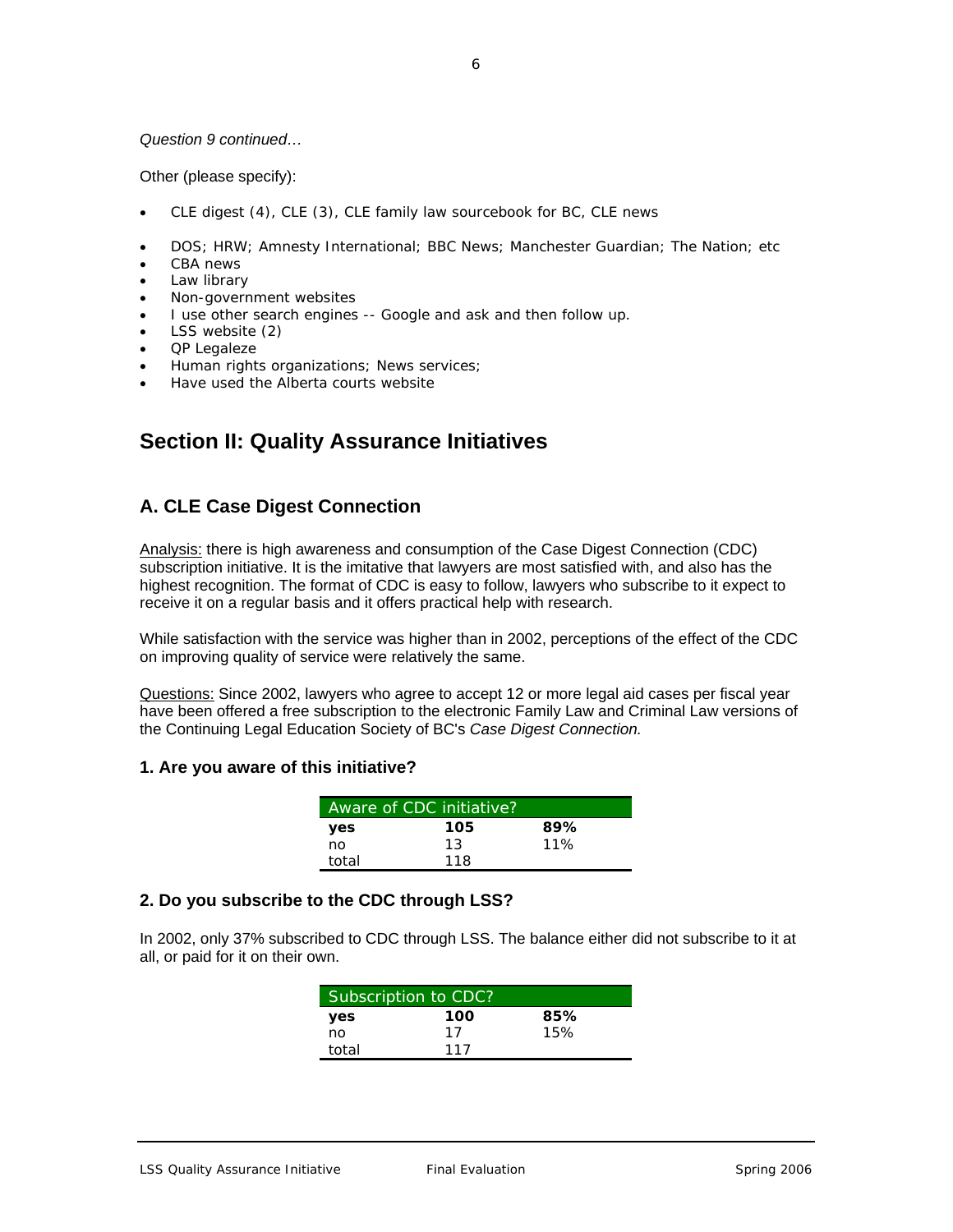#### **3. Please rate your overall satisfaction with the CDC**



#### **4. Please rate how effective this service is in improving the overall quality of your legal aid work.**



#### **5. If you do not subscribe to the CDC please indicate the reasons why**

- Neglected to be informed about how comprehensive the CDC data is; and all the other internet services seem to have been adequate so far.
- I wasn't aware it existed (2)
- I only signed up for CDC a few days ago so I can't rate my satisfaction with it or the effectiveness of it
- I'm not sure whether I subscribe. LSS e-mails them to me.
- The learning curve of figuring out how to do it.
- The CDC is not relevant to my area of practice
- I like Butterworth's *Hot Letter*

#### **6. Should LSS continue to provide access to the CDC to legal aid lawyers?**

| Continue to provide CDC? |     |     |
|--------------------------|-----|-----|
| yes                      | 106 | 94% |
| no                       |     |     |
| unsure                   | h   | 5%  |
| total                    | 113 |     |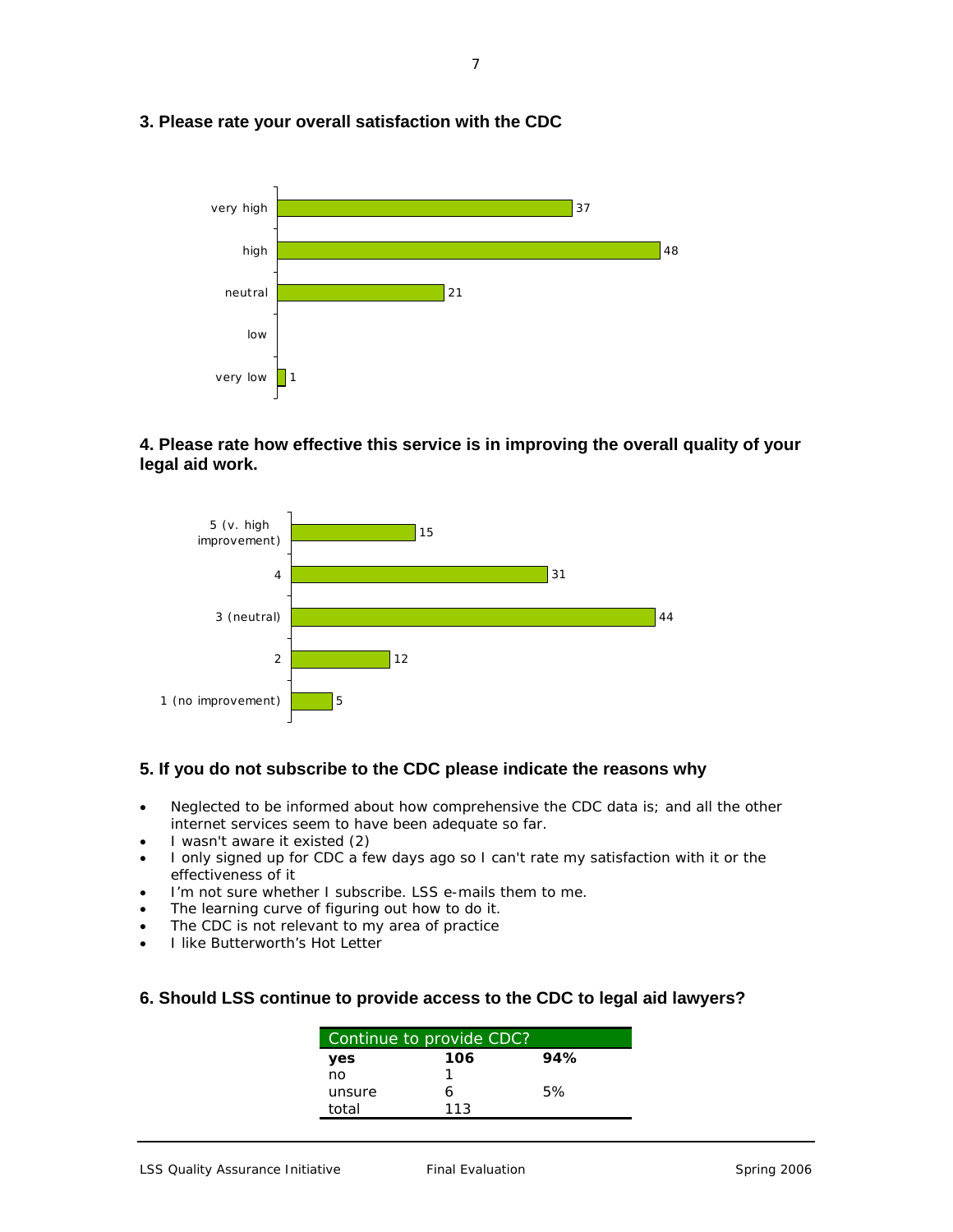#### **7. Comments (extended interviews only):**

- It's an easy way to keep current on BC law
- I don't use it. Gold's is an extremely useful resource instead and it's in Quicklaw format.
- Helpful to a junior can get a "flavour" from the cases that can't get from Manuals.
- I am trying to get it back.

## **B. LAO Law Memoranda**

Analysis: Half the respondents were aware of the memoranda, but ¾ of the respondents hadn't used them. This could be a reflection of how new the initiative is, or perceptions of difficulty accessing the service or simple lack of need for it.

The majority of those who answered questions regarding satisfaction with the memoranda or impact on improving quality indicated that they were neutral (probably because they hadn't used it and couldn't make an informed answer) or negative (because information was not relevant to BC law or because of difficulty accessing memoranda). LSS could publish positive testimonials of lawyers who have used the memoranda on promotional material.

Questions: In November 2003, LSS contracted with Legal Aid Ontario (LAO) to grant BC tariff lawyers the use of topical research memoranda for help with specific legal aid files. LAO Law memos are designed to help lawyers prepare cases by providing detailed research on common legal issues. There are over 300 memos addressing Charter issues, common defences, evidentiary issues, common offences, criminal procedure and sentencing. There are also memos in family, child protection, prison law and immigration law.

#### **1. Were you aware that you could request LAO memoranda?**

| Aware of LAO memoranda |     |     |
|------------------------|-----|-----|
| yes                    | 61  | 52% |
| no                     | 56  | 48% |
| total                  | 117 |     |

#### **2. Have you used this resource?**

| Used LAO memoranda |     |     |
|--------------------|-----|-----|
|                    | 27  | 24% |
| yes                |     |     |
| no                 | 84  | 76% |
| total              | 111 |     |

#### **3. Please rate your overall satisfaction with the LAO law memoranda:**

We might assume that those who were neutral regarding the memoranda had not used it, given the response to question #2. 80 people skipped this question.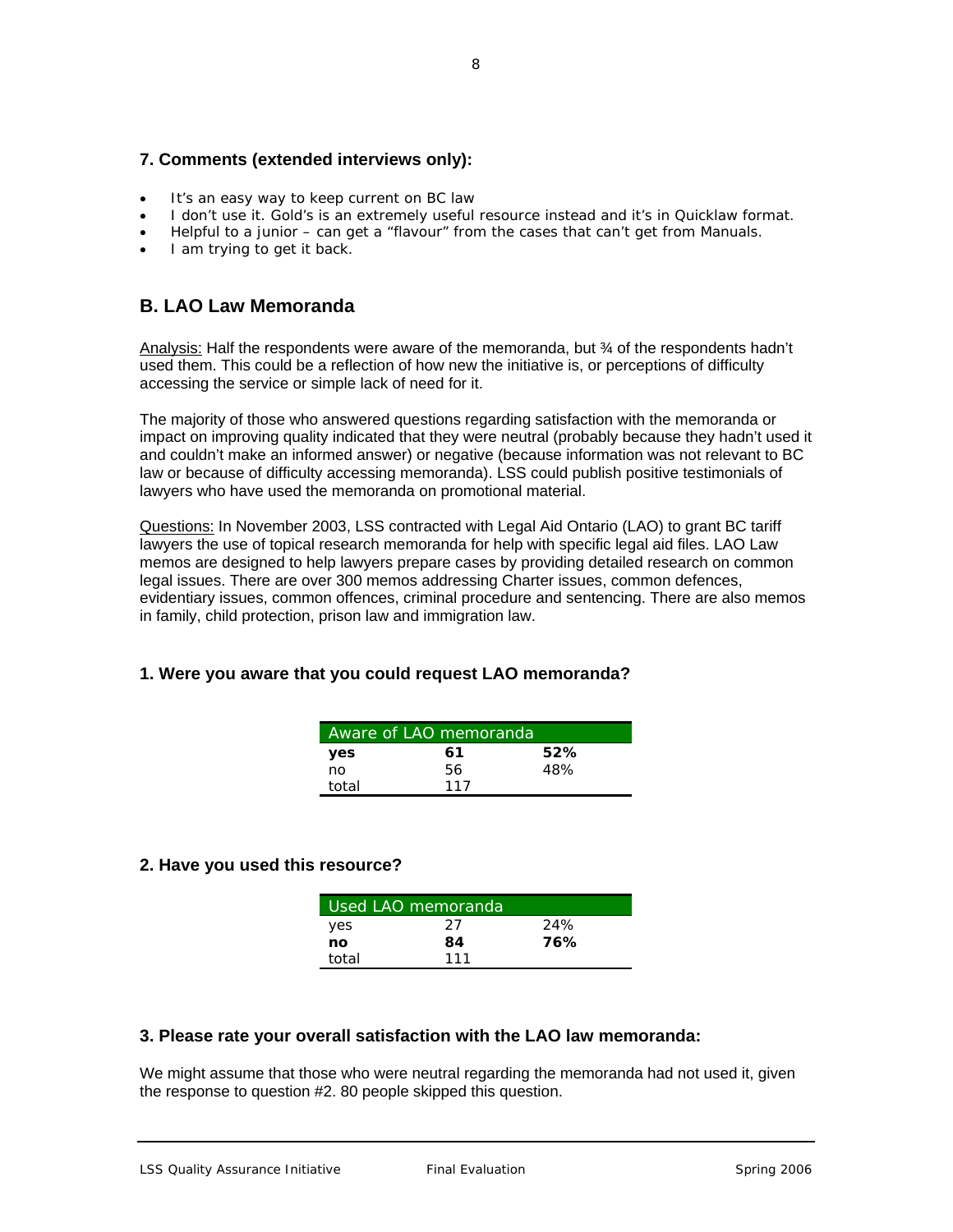

*Comments from extended interviews:*

- Would like to see more BC oriented content wonders if a large BC firm would donate some memos.
- Have you changed it? I'm not sure how to re-hook up to it

**4. How effective is this service in improving the overall quality of your legal aid work?** *Please rate on a scale from 1 to 5, where 1 indicates 'ineffective' and 5 indicates 'very effective'.*

77 respondents skipped this question, presumably because they were unfamiliar with the memoranda.



#### **5. Should LSS continue to provide access to the LAO Law memoranda?**

| Continue to provide memoranda? |     |     |
|--------------------------------|-----|-----|
| yes                            | 58  | 54% |
| no                             | 6   | 6%  |
| unsure                         | 42  | 40% |
| total                          | 106 |     |

\*yes, if it's easier to access.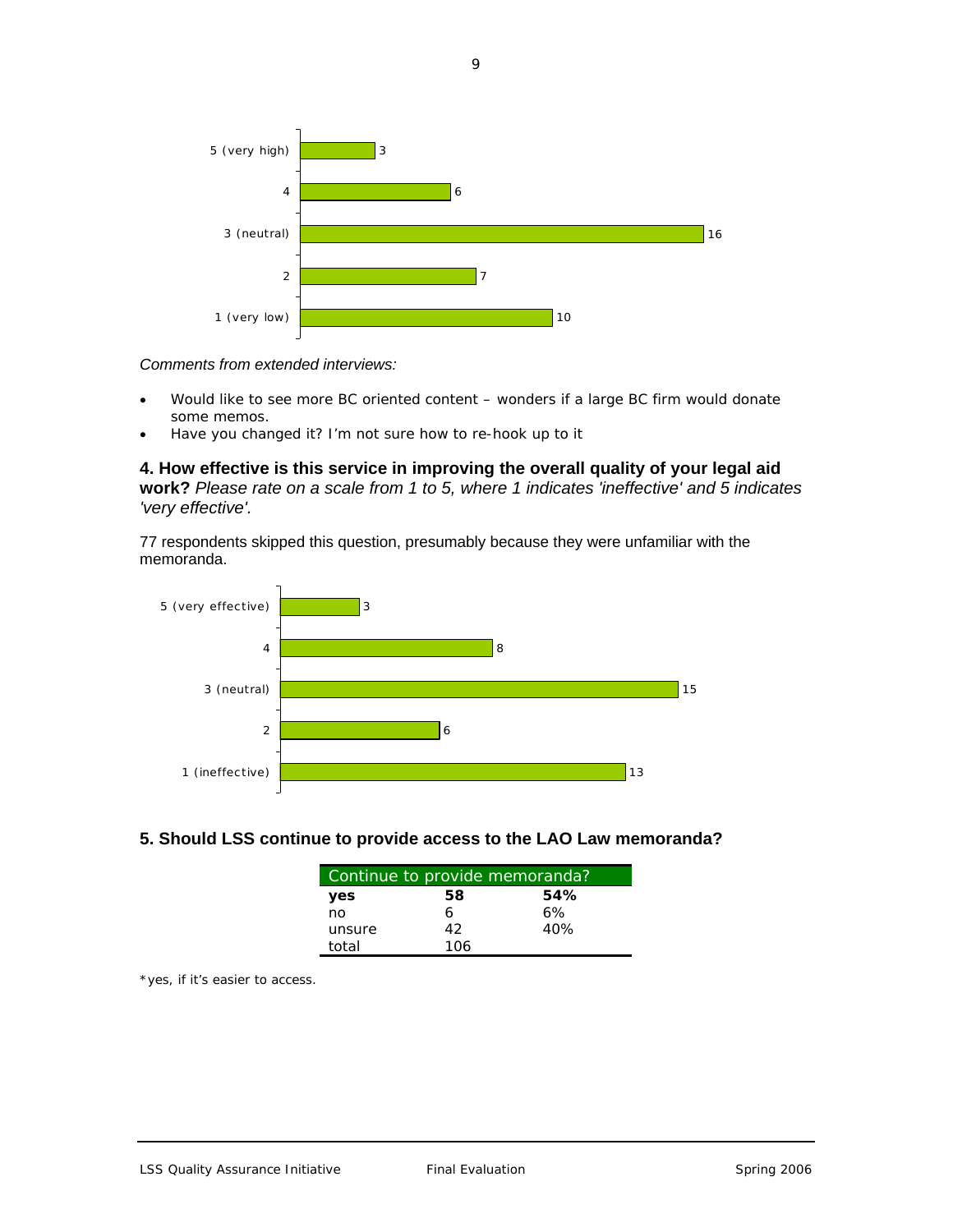## **C. Expert Witness Database**

Analysis: 74% were aware of the database, but almost the same number had not used it. Satisfaction was mostly neutral or negative, as was the perception of its impact on improving service quality.

Recommendations to improve the database included: adding more experts to it from all areas of the province, keeping it updated and allowing reviews of experts by other lawyers. Some were confused about how to access the database.

LSS should study the percentage of cases that require expert witnesses, and compare it with the percentage of tariff lawyers who have visited the LSS website or phoned to enquire about where to find an expert and the percentage of lawyers or paralegals who research online at all.

Questions: In 2005, LSS compiled a searchable database of expert witnesses willing to work on legal aid cases. The database is available to lawyers via a secure section of the LSS website, www.lss.bc.ca.

#### **1. Are you aware of the expert witness database?**

| Awareness of expert database |     |     |  |
|------------------------------|-----|-----|--|
| yes                          | 85  | 74% |  |
| no                           | 25  | 22% |  |
| unsure                       | Б.  | 4%  |  |
| total                        | 116 |     |  |

#### **2. Have you used the database?**

| Used the expert database |     |     |
|--------------------------|-----|-----|
| yes                      | 33  | 29% |
| no                       | 81  | 71% |
| total                    | 114 |     |

\*I haven't used it, but I plan to.

#### **3. If you have used the database, please rate your overall satisfaction with the service**. *Please rate on a scale from 1 to 5, where 1 indicates 'very low satisfaction' and 5 indicates 'very high satisfaction'.*

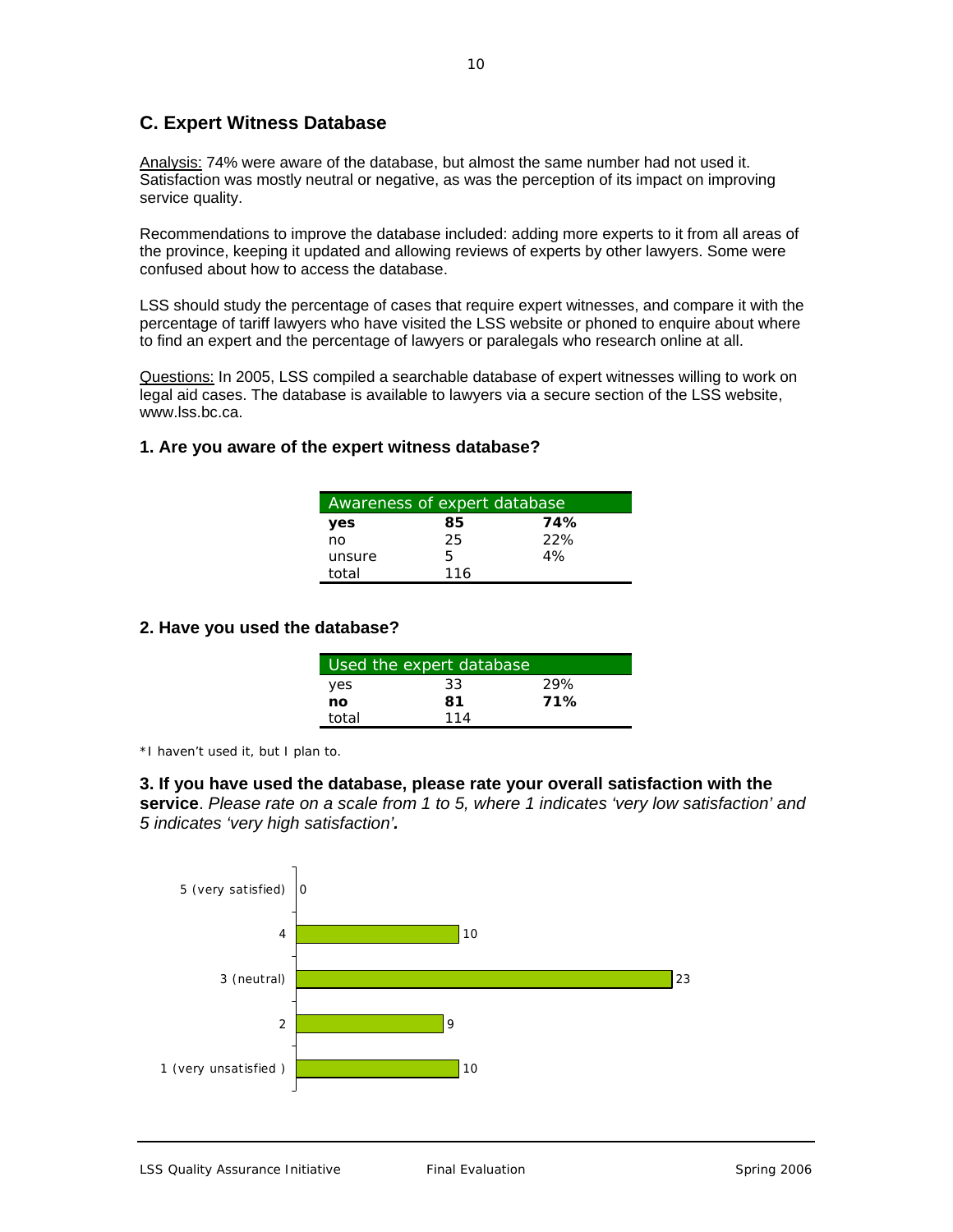\* And if I did use it, I'd need help accessing it (criminal, Victoria)

#### **4. How effective do you think this service is in improving the overall quality of your legal aid work?** *Please rate on a scale from 1 to 5, where 1 indicates 'ineffective' and 5 indicates 'very effective'.*

It's possible that the database is associated more with efficiency than quality, even though the two benefits are not mutually exclusive.



#### **5. Would you suggest any improvements to the database?**

- Get a lot more experts on it, in different topics
- More experts listed (2)
- Needs more medical doctors (other than psychiatrists)
- Add more experts! There is very little there.
- More experts; more areas; more information on the various experts
- Perhaps a section for critique can be added so lawyers are able to provide practical comments regarding a particular expert. One frustration I have is that an expert can promise to adhere to a set timeframe, but not follow through. This creates practical problems for case management and for client expectations.
- Since LSS requires expert CVs for SCAP applications, and it can be very difficult to get busy experts to fax these over, it would be great to either provide downloadable CVs on the database. Better yet, it would be good idea for LSS not to require an expert CV for SCAP funding if the expert in question is already in the database. I know personally that waiting to get the CVs causes major delays in sending SCAP applications to LSS.
- Keep it current. Include curriculum vitae of the experts. Identify experts who are willing to testify in court.
- More resources need to be available to experts in the regional area I practice in, which is the Okanagan area. I am aware of other experts in this region that are not listed
- \*Experts are only listed from some geographical locations. Expand it to include more regions and list more experts.
- It needs to be updated. A number of the experts I contacted to complete a parental capacity assessment, who replied, (many do not) are not doing the work nor do they wish to continue to do so under the LSS Tariff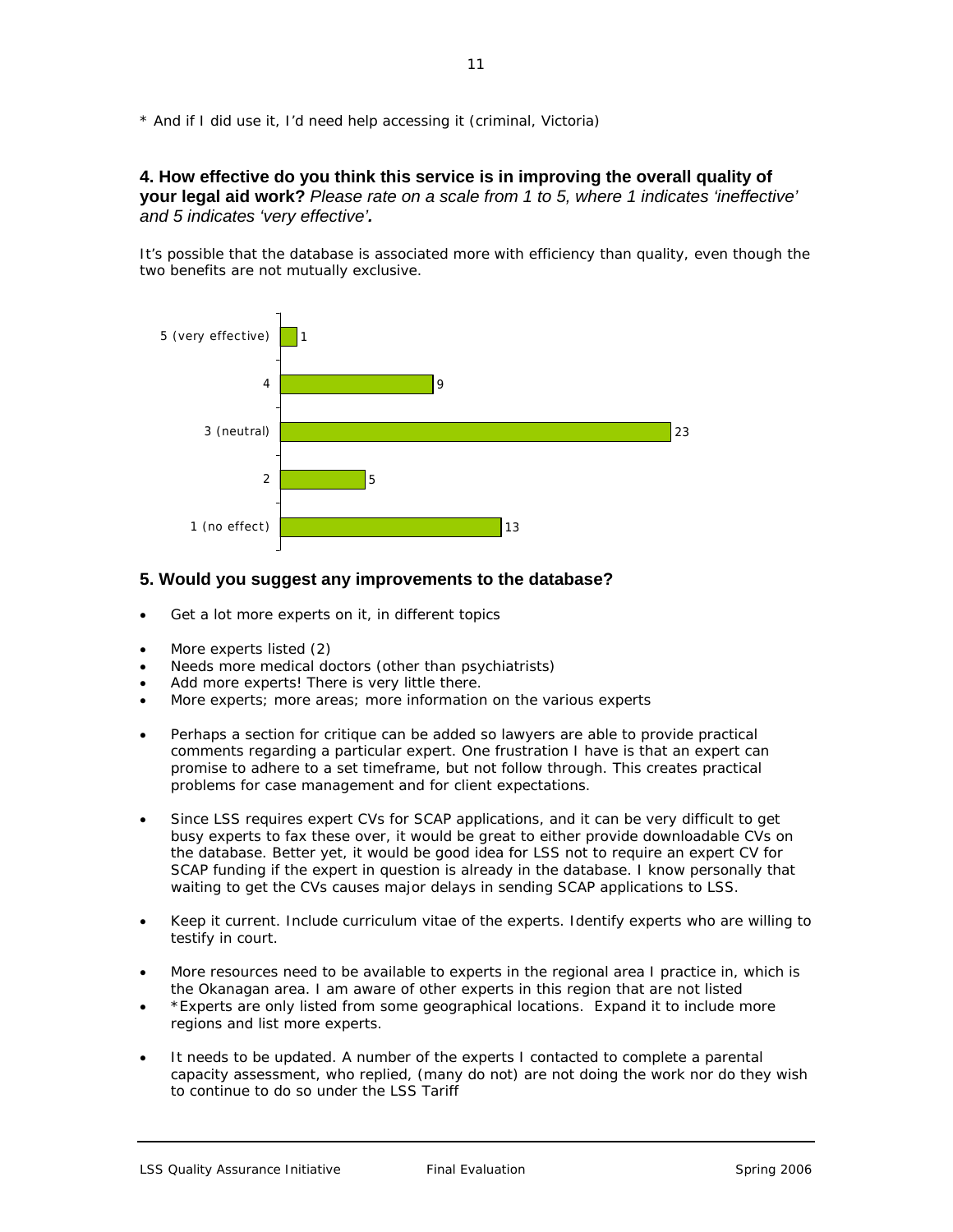- Yes for family law it would be helpful to have access supervision personnel and nonpsychologist views of the child report "writers" - i.e. something more cost-effective
- It's difficult to find private investigators (criminal, Victoria)
- Make more lawyers aware of the database.
- Tell me about it
- I have not used the database, and hence cannot indicate whether I am satisfied with it or not.
- It's hard for me to say, because I haven't used it as yet -- but in general I think we need these resources. In my area, we learn fairly quickly who the local (and useful) experts are. If you are new to an area, though, or starting out, such resources are a huge help.
- Not sure how I missed this one....sounds like a good idea. How does one access it?
- I am not sure how to access it! Problem is poor computer skills.
- Is it online?
- Would provide suggestions once having accessed and used the service. So far this has not occurred. But we will certainly check the database for our needs.
- It would be helpful to have names of experts for topics relating to refugee matters; in particular country experts. (i.e. treatment of gays in various countries, etc.)
- It's a good idea. It would be useful to new lawyers.

## **D. Criminal Law List-serve**

Analysis: The majority of respondents were unaware of the list-serve initiative. This may be due to a concentration on family law, or non-membership in TLABC or the length of time the initiative has been in place.

Those who have used it are satisfied with it. Once again, we assume that those who are neutral have no opinion on it and those who indicated a negative response have used the list-serve for help with a private client matter and were unsatisfied.

LSS could boost awareness of the list-serve and help lawyers use it by citing an example or scenario of how it is used into promotional information on the website or in LAF.

Questions: In autumn 2005, LSS launched an initiative to pay the membership fee for the Criminal Defence Litigation list-serve hosted by the Trial Lawyers Association of BC for lawyers who agree to accept 12 or more legal aid cases per year (value: \$20-\$50 per year).

#### **1. Are you aware of this initiative?**

Some respondents do not practice criminal law and therefore may not pay attention to announcements related to this practice area.

| <b>Aware of list-serve</b> |     |     |
|----------------------------|-----|-----|
| yes                        | 41  | 36% |
| no                         | 72  | 64% |
| total                      | 113 |     |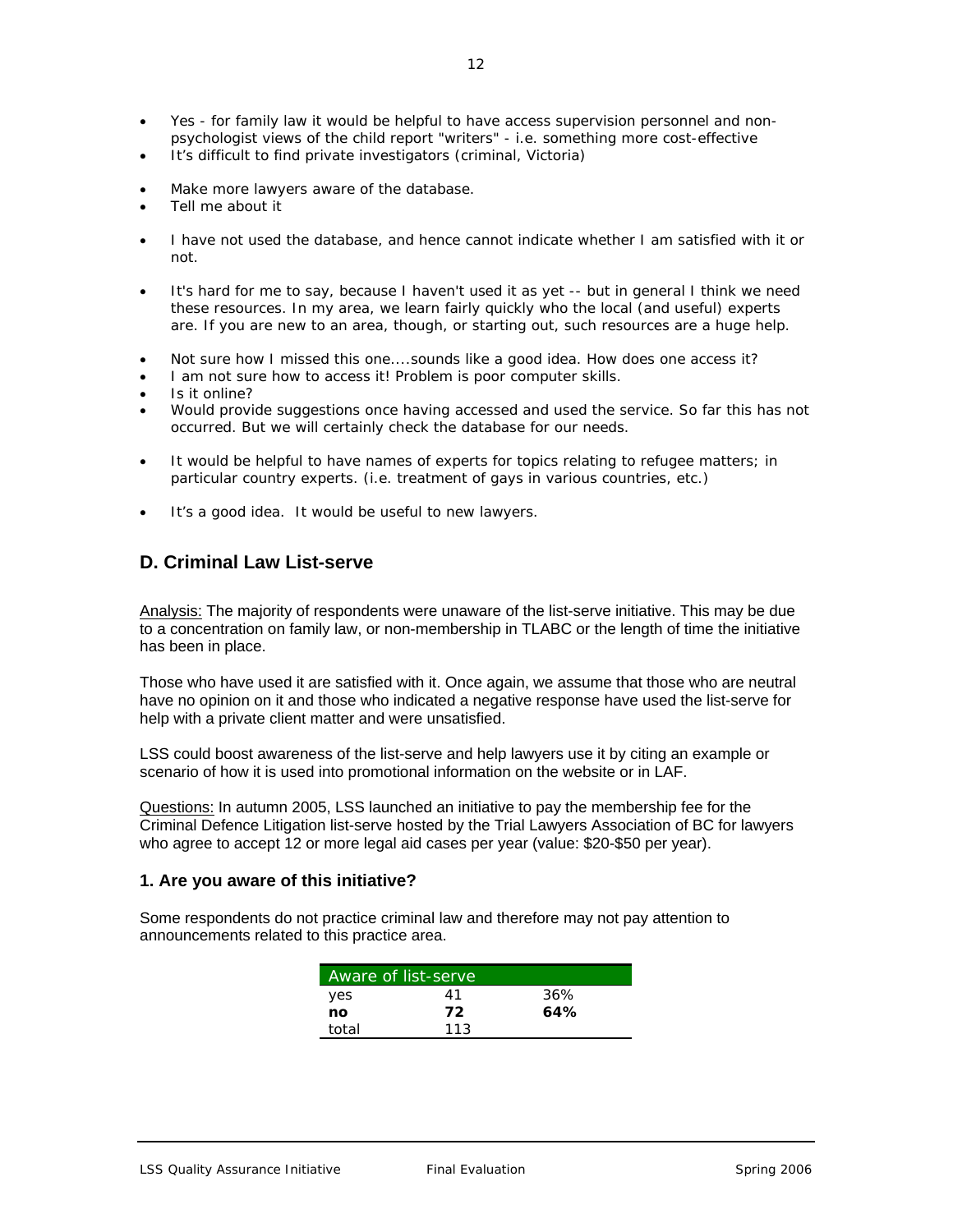#### **2. Have you joined the list-serve?**

It is unclear if those who joined have done so as a result of the LSS initiative, but out of 44 criminal lawyer respondents, 32 are part of the list-serve.

|       | Joined the list-serve |     |
|-------|-----------------------|-----|
| yes   | 32.                   | 29% |
| no    | 57                    | 52% |
| n/a   | 21                    | 19% |
| total | 110                   |     |

#### **3. Have you used the list-serve for help with legal aid matters?**

|       | Used the list-serve |     |
|-------|---------------------|-----|
| yes   | 28                  | 29% |
| no    | 70                  | 71% |
| total | 98                  |     |

**4. Please rate your overall satisfaction with the list-serve.** *Please rate on a scale from 1-5, where 1 indicates 'very low satisfaction' and 5 indicates 'very high satisfaction'.*

Assuming that those who have used the list serve for legal aid matters, 63% are satisfied with it. We can assume that those who were neutral had not used the service.

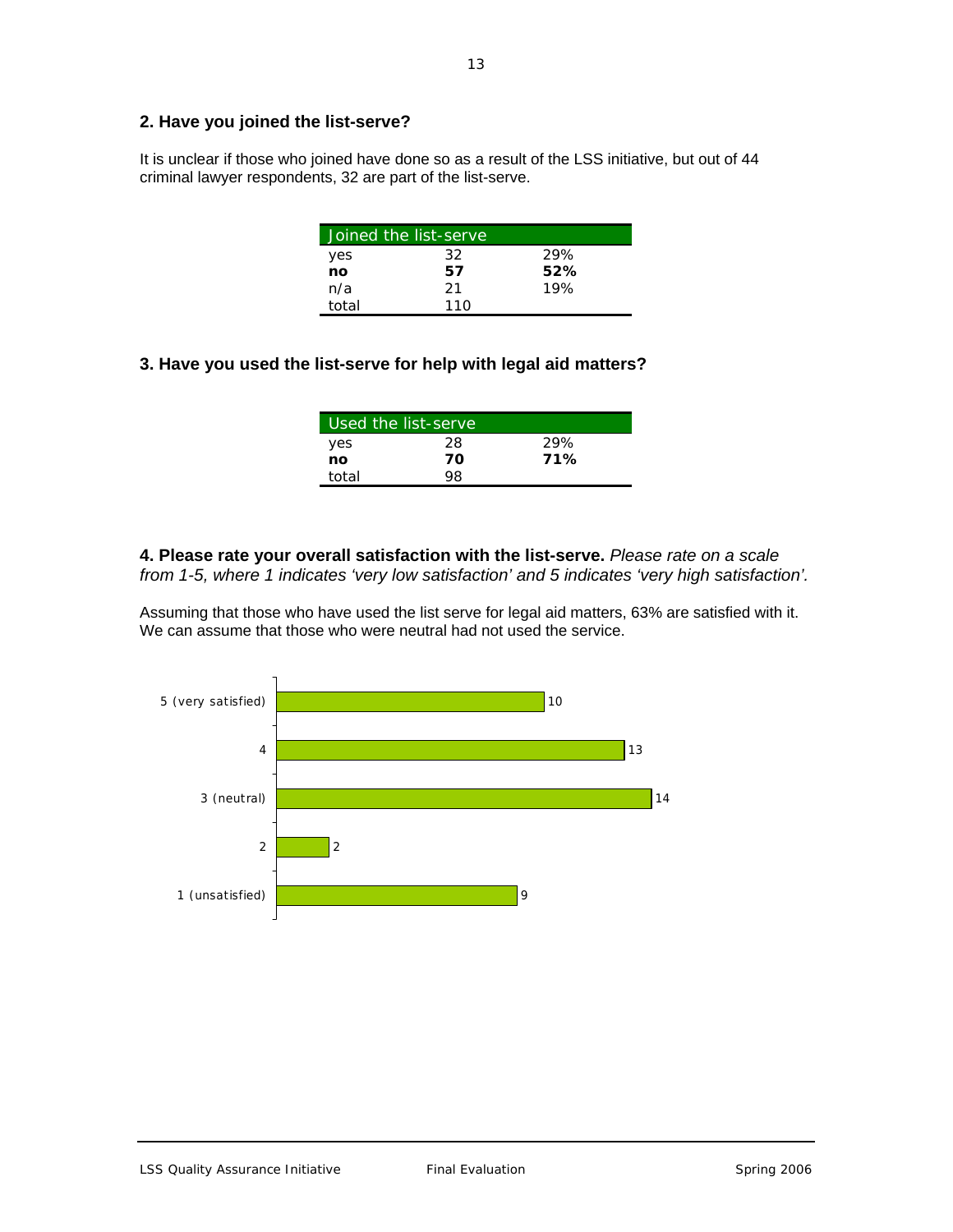**5. Please rate how effective you think the list-serve is in improving the overall quality of your legal aid work.** *Please rate on a scale from 1-5, where 1 indicates 'ineffective' and 5 indicates 'very effective'.*

The 32 who indicated they had used the service (neutral indicating that they had not used it), perceived the initiative to have a positive impact on service quality.



#### **6. Should LSS continue this initiative in the future?**

| Continue to support the list-serve? |    |     |  |
|-------------------------------------|----|-----|--|
| yes                                 | 48 | 54% |  |
| no                                  |    | 2   |  |
| unsure                              | 39 | 44  |  |
| total                               |    |     |  |

#### **7. Do you belong to any other list-serves for legal aid practice?**

| Membership in other list-serves? |     |    |  |
|----------------------------------|-----|----|--|
| yes                              | 14  | 14 |  |
| no                               | 83  | 82 |  |
| other                            |     | 4% |  |
| total                            | 78. |    |  |

If yes, please specify:

- I am a member of CCCDL
- TLA's personal injury list-serve
- [This service] would be useful for general improvements to efficiency.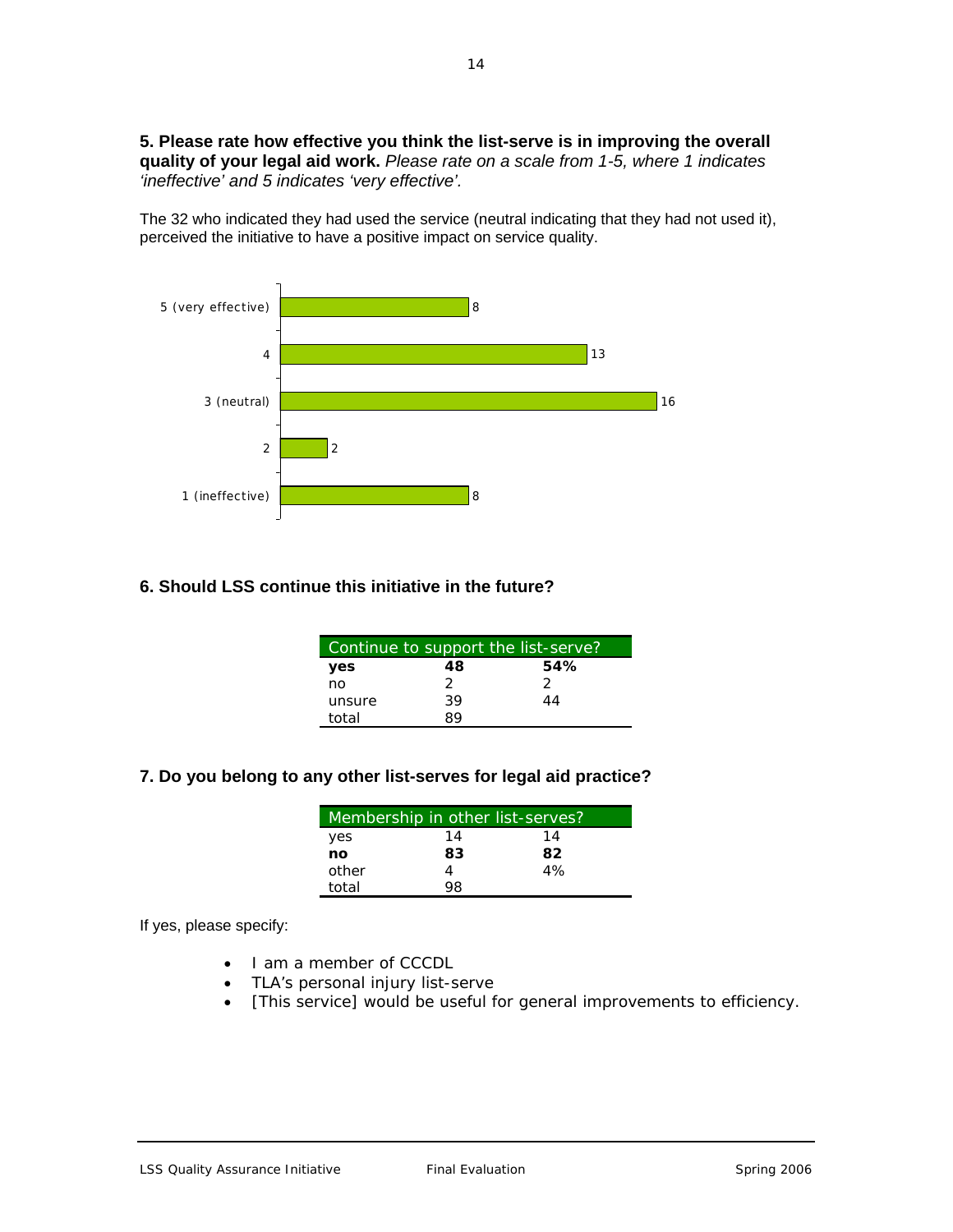## **F. Tariff lawyer orientation manual**

Analysis: This initiative was met with enthusiasm among respondents. 77% were positive about the concept.

The perception is that the tariff bar could benefit from adding new lawyers to the mix, but that there are areas of legal aid work that require training, such as dealing with administrative tasks.

See also comments regarding publishing additional practice checklists (section G), making improvements to the LSS website (section H) and creating a CLE course specifically for legal aid practice (section I).

Questions: LSS is creating an orientation manual for new tariff lawyers. It will contain information about LSS, tips on working with LSS, billing guides and descriptions of current services available to lawyers and clients.

## **1. How valuable do you think the manual would be to new tariff lawyers?** *Please*

*rate on a scale from 1 to 5, where 1 indicates 'not valuable' and 5 indicates 'very valuable'.*



#### **2. Is there any specific information that you think should be in the manual? (Extended interviews only)**

- Billing and billing practices. Audits are impossible if our secretaries change. (criminal, Victoria)
- Practice tips. Increase the clarity of the billing description services and explain inclusion of billable items (they state them, but it's not clear. Use scenarios to visualize what could happen – they sometimes do this in bulletins.
- More on billing with examples cases in different categories/levels of complications. Perhaps it could be put on a video/disk. People have quit doing legal aid because the billing is so confusing.
- Need to clarify for Family Duty Counsel do you bill for 4 hours if you do more?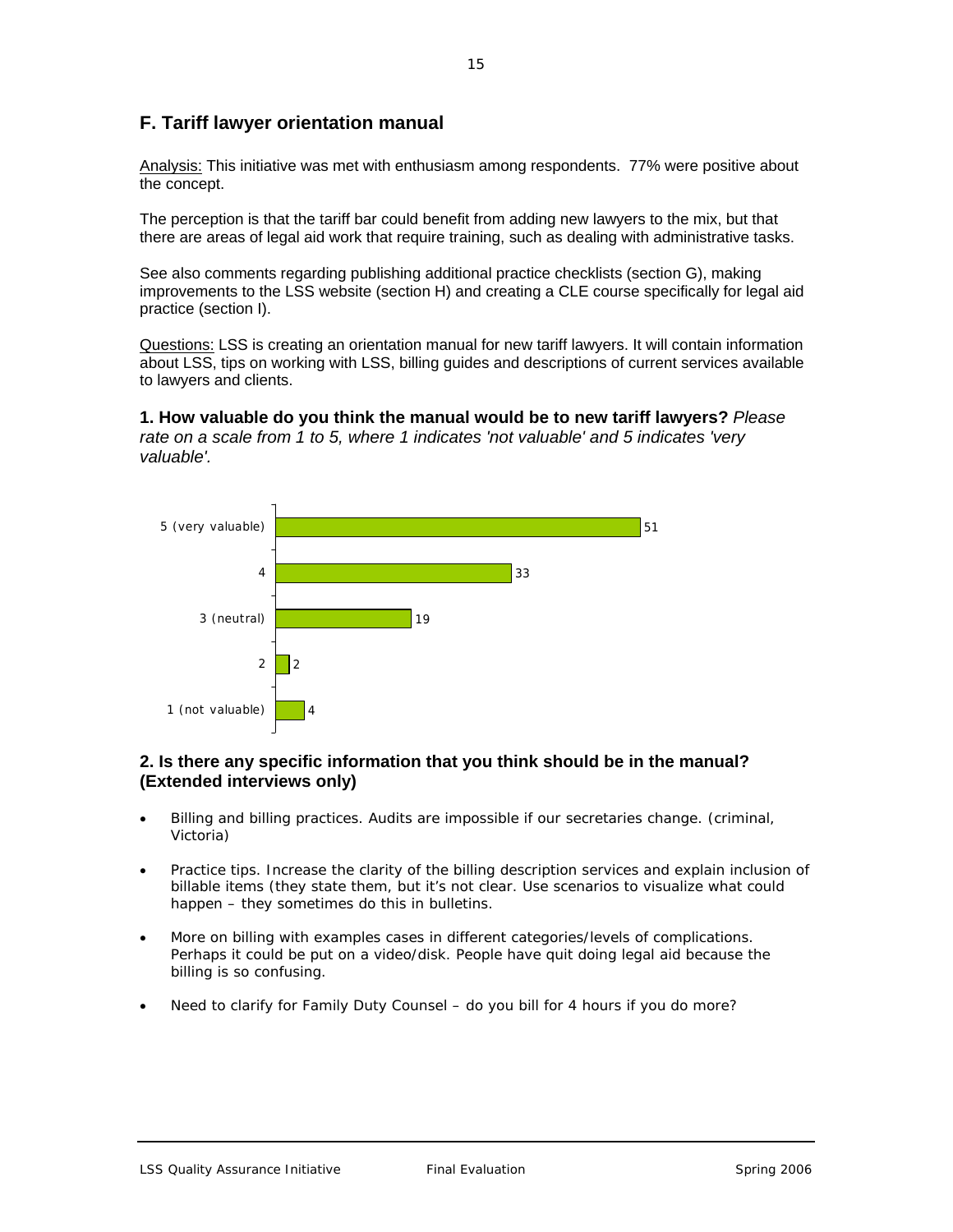## **G. Immigration and Human Rights Law Practice Checklists**

Analysis: Awareness of the checklists is very low. This could be attributed to the low number of respondents who do not practice in the areas of immigration and human rights law, the lack of reference to LSBC practice checklists or the number of years lawyers have practiced (senior lawyers tend to refer to checklists less often than new ones).

Questions: In 2003/2004, LSS prepared updated practice checklists for immigration and human rights law, and published them on the Law Society of BC website.

#### **1 Are you aware of the updated checklists?**

|       | Aware of checklists? |     |
|-------|----------------------|-----|
| yes   | 27                   | 25% |
| no    | 80                   | 75% |
| total | 107                  |     |

#### **2. Have you used either or both of the checklists?**

|       | Used the checklists? |     |  |
|-------|----------------------|-----|--|
| yes   | 8                    | 8%  |  |
| no    | 62                   | 59% |  |
| n/a   | 35                   | 33  |  |
| total | 105                  |     |  |

**3. How effective are checklists in helping lawyers improve the quality of service to clients?** *Please rate on a scale from 1 to 5, where 1 indicates 'ineffective' and 5 indicates 'very effective'.*



#### *Comments (extended interviews only):*

- Checklists are helpful for new lawyers, but if you know what you're doing, the checklist is in your head.
- Checklists are effective at an early stage.

16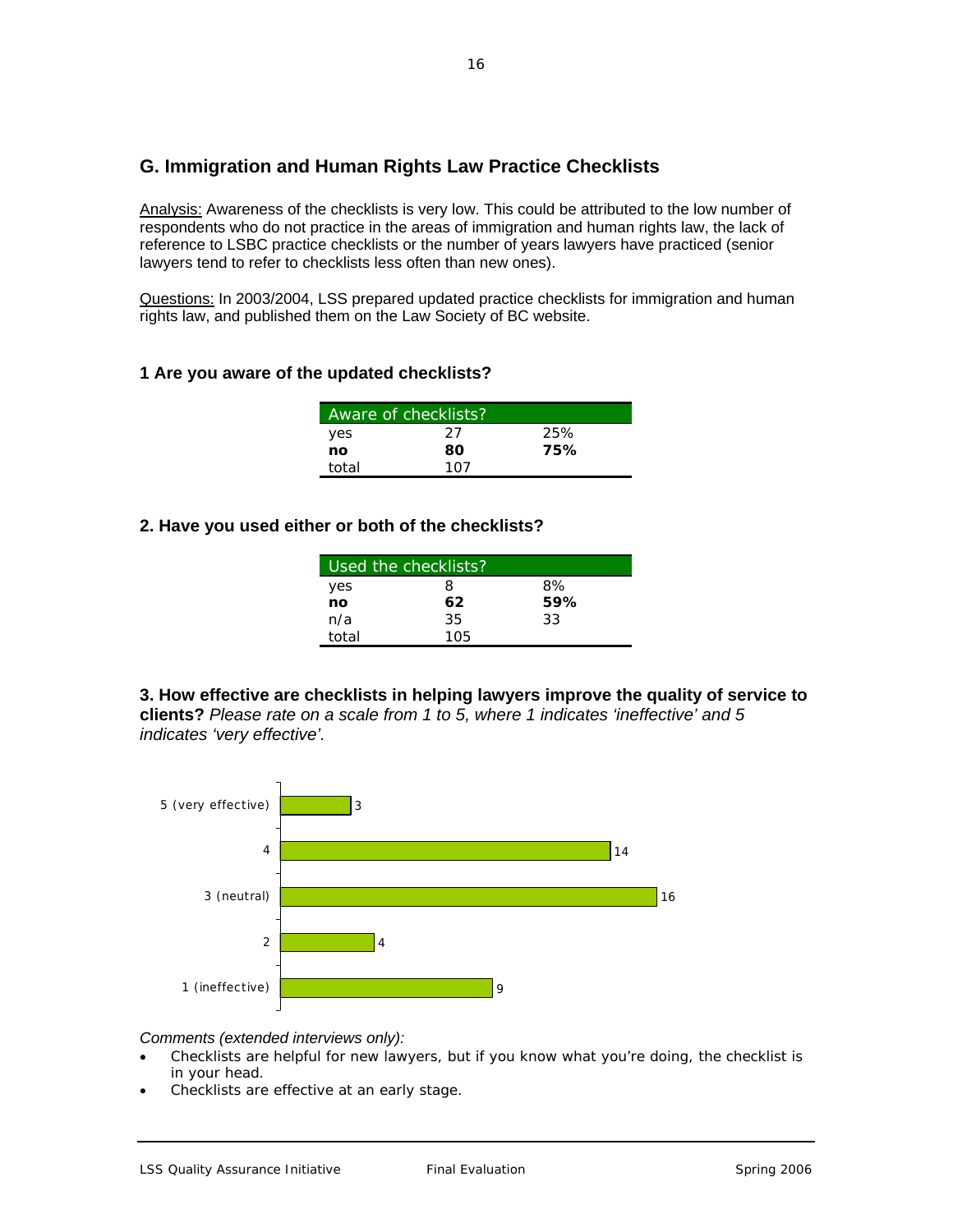**4. Do you use the law society's checklists in other legal aid practice areas?**

|       | Use LSBC checklists? |     |
|-------|----------------------|-----|
| yes   | 43                   | 48% |
| no    | 47                   | 52% |
| total |                      |     |

#### **5. Should LSS consider developing additional checklists for legal aid practice?**

| Develop additional checklists? |    |     |  |
|--------------------------------|----|-----|--|
| yes                            | 33 | 54% |  |
| no                             | 31 | 46% |  |
| Total                          | 61 |     |  |

If yes, in what practice areas? (20)

- All areas that legal aid lawyers deal with.
- All of the areas legal aid provides legal representation for.
- Checklists for legal aid practice should include information and resources that are available to lawyers through LSS and information about billing practices
- Prison law (federal and provincial disciplinary hearings and parole hearings)
- Criminal (8)
- Family (5)
- Child protection (2)
- I can't comment, as I don't use the checklists because of my level of experience. They may be useful to newer members of the bar.
- Maybe for young practitioners a well-designed checklist is a good idea.
- \*they maybe useful to new lawyers or novice lawyers
- It might be useful for family, if kept simple. I don't need one (I hope), but certain jurisdictions and limitation issues should be highlighted for new practitioners
- Unsure about this. (2)

#### **H. Improvements to LSS Website**

Analysis: Awareness and usage of the website has improved since 2002, when 31% of respondents indicated they had never visited the site (approximately 10% in the 2006 survey). This is also reflective of the increased usage of electronic resources.

Suggestions for improvement include adding more information such as precedents, notifying lawyers of the improvements and training them how to take advantage of the information on the site.

Respondents were satisfied with the site (60%). Almost an equal number believed it had a positive effect on the quality of their work (40%) as were neutral about its effect (41%).

Lawyers are almost equally open to receiving electronic and fax communications, but prefer to send forms in to LSS electronically.

LSS Quality Assurance Initiative Final Evaluation Controller Spring 2006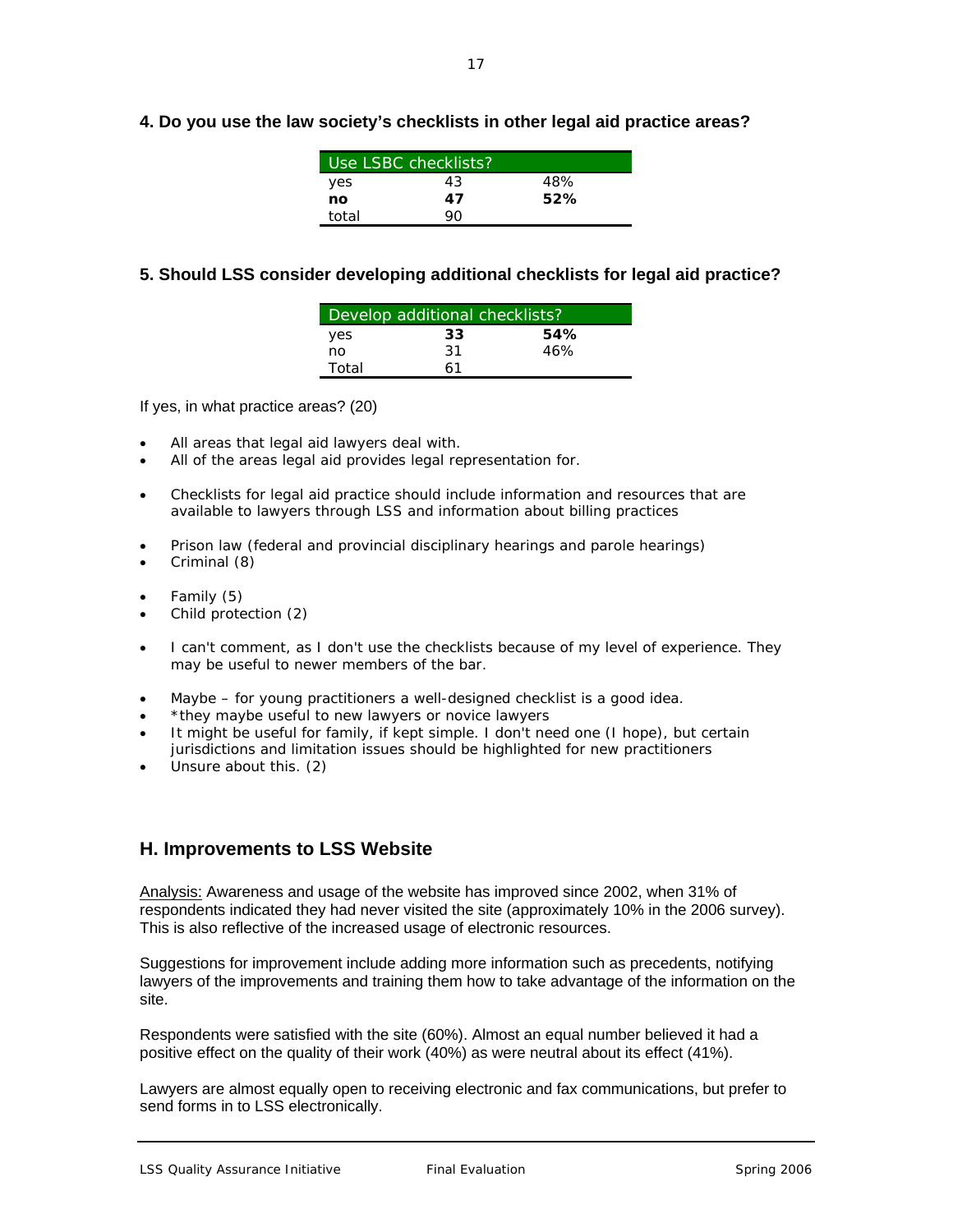Questions: In response to feedback from tariff lawyers, LSS has made various improvements to its website during the past few years. These include publishing a comprehensive list of LSS forms and LSS contact list, creating standard forms that can be filled out online or printed and faxed to LSS, publishing details regarding programs such as enhanced fees and SCAP and providing links to LSS reports and outside resources, such as the Red Book.

#### **1. On average, how frequently do you use the LSS website?**

Answers probably correlate to the amount of legal aid work done by respondents (e.g. those who work on a higher proportion of legal aid matters likely use the website more). Also, bear in mind that the survey was conducted online.



#### *Comments from extended interviews:*

- I haven't visited it, but my secretary might have done so to access forms (criminal)
- I just started using it

## **2. Are you aware that LSS improved its website?**

This is positive, considering how often respondents visit the website.

| Aware of website improvements? |     |     |  |
|--------------------------------|-----|-----|--|
| yes                            | 71  | 61% |  |
| no                             | 45  | 39% |  |
| Total                          | 116 |     |  |

*Comments from extended interviews:*

There hasn't been a shocking difference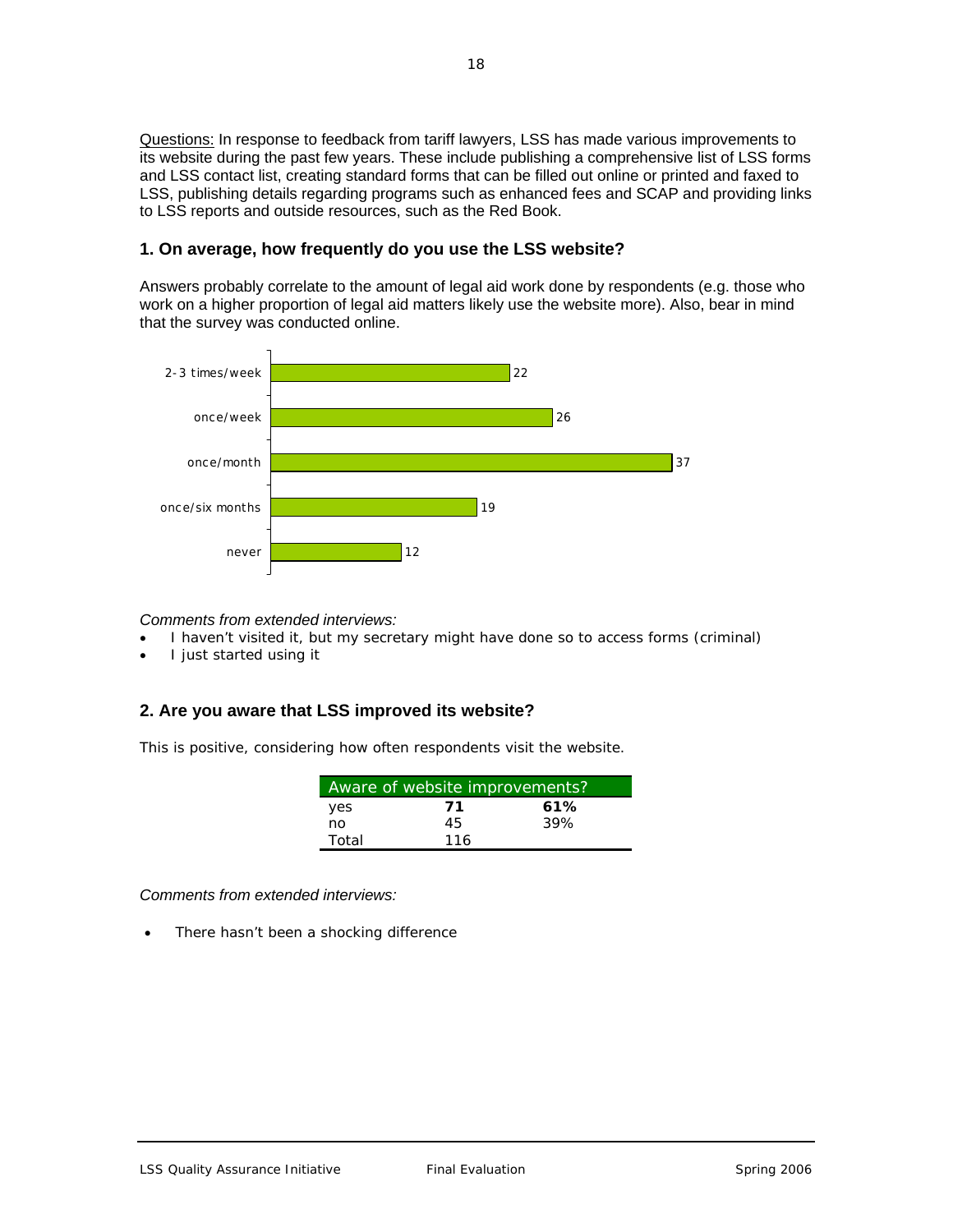**3. If you've used the LSS website, please rate your overall satisfaction with it.** *Please rate on a scale from 1-5, where 1 indicates 'very dissatisfied' and 5 indicates 'very satisfied'.*



*Comments from extended interviews:*

- (3) It is inefficient and ineffective
- (3) I have a slow internet connection so it's difficult to access

**4. If you have used the LSS website, please rate how it helps you improve the overall quality of your legal aid work.** *Please rate on a scale from 1-5, where 1 indicates 'not helpful' and 5 indicates that it is 'very helpful'.*



#### **5. Have you used the online questionnaires that LSS has posted on its website?**

Use of online questionnaires yes 19 18 **no 89 82%** Total 108

Awareness and usage of this specific improvement is very low.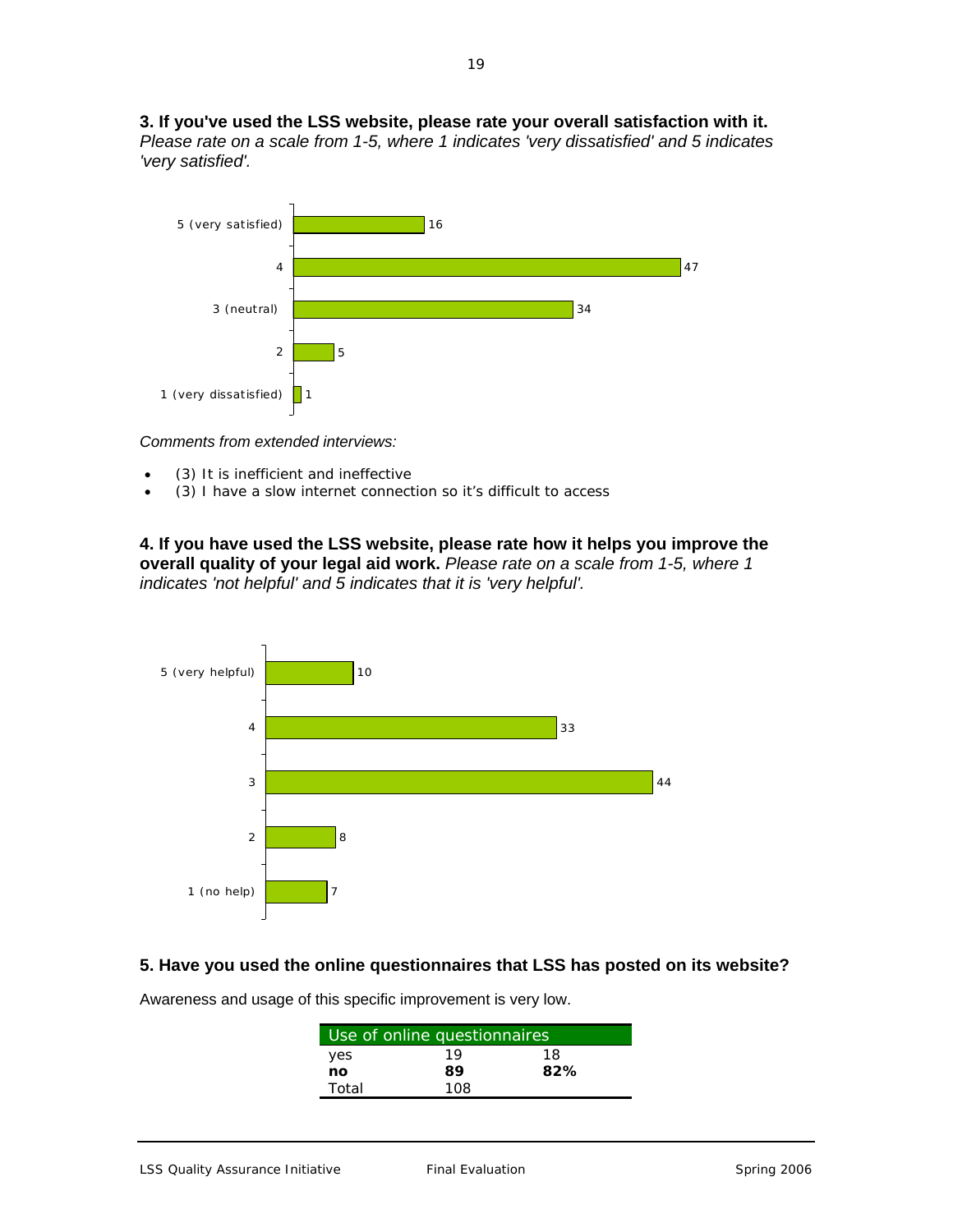| Add more links? |     |     |
|-----------------|-----|-----|
| yes             | 51  | 45  |
| no              | n   | 5   |
| unsure          | 56  | 50% |
| Total           | 113 |     |

**6. Should LSS add more links to other resources from its website?**

*Comments from extended interviews:*

- Put up PDF's of quides
- Would be good if it connected to the court docket

**7. LSS is considering adding legal precedents to its website (e.g. retainer letters, factums, briefs and pleadings).** *Please rate how valuable this would be to your legal aid practice:*



- Without seeing them, it's difficult to say. It depends on quality it would be useful to new lawyers.
- Opinion letters regarding appeals
- I already have a collection of precedents
- Retainer agreement
- Has used the retainer agreement.
- Retainer letters and forms
- Forms, spring orders
- Link to all forms e.g.: Small Claims, family law. Needs updated and recent precedents. Needs more understanding/training on using the website. It needs to be simpler to find thins on the website.

#### **8. Are there other ways to improve the LSS website?** Please specify: (17)

- The difficult problem to solve for website designers and owners is how to get people to use them and avail themselves of the products provided. How to encourage lawyers to use the website? What triggers someone to access the website? This survey has been helpful in alerting us to check out the website again and take note of the new additions. Once we visit the site, then I will be able to suggest improvements if they are needed.
- It would be helpful to get a reminder when the LSS website has been updated. I get reminders from PovNet about their website and usually check it out to see what new info is there. If there is a link embedded in the email, it is more likely that a person will go to the website right away to check it out. It works for me!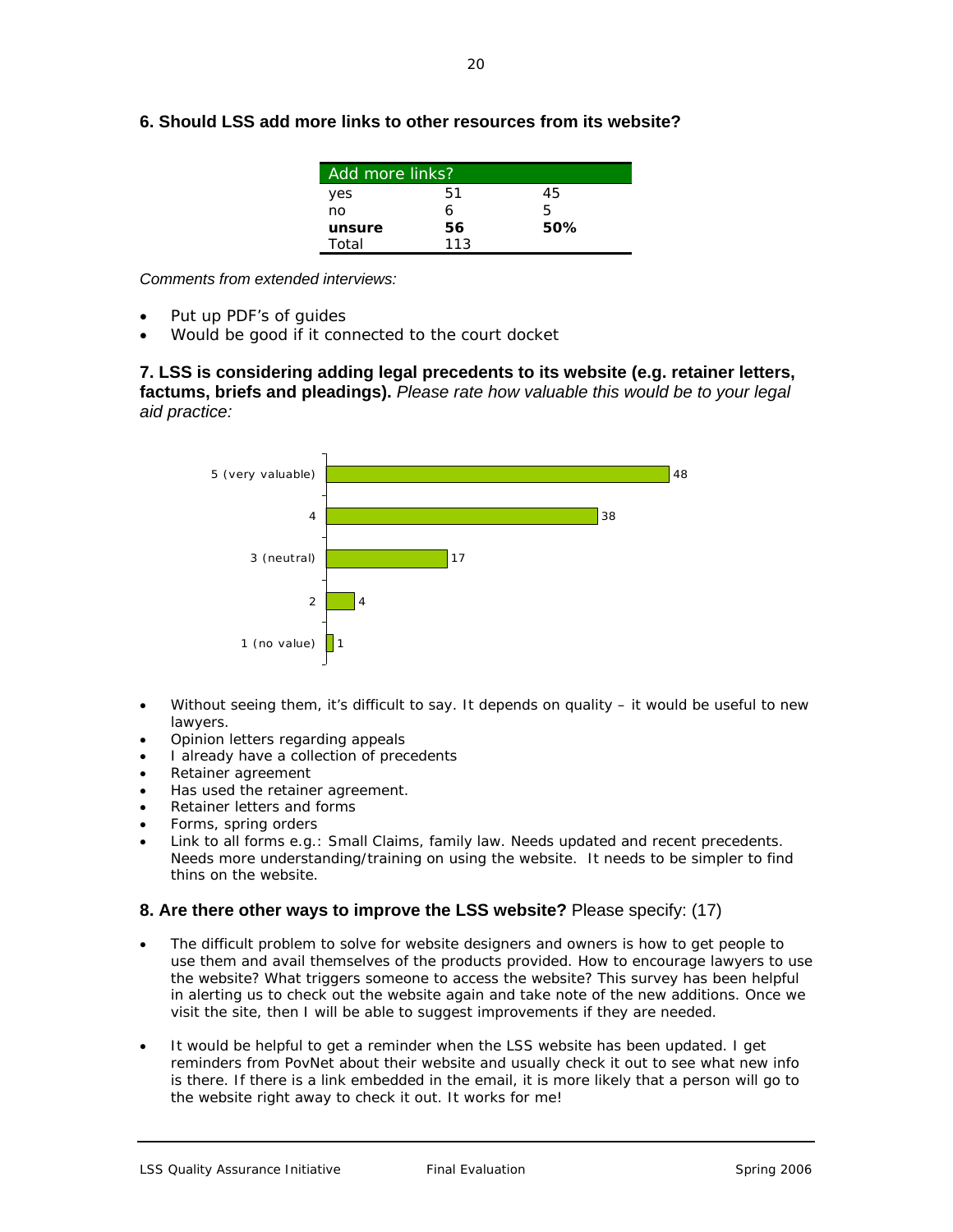- I'm obviously not familiar enough with it to say. I'll browse more when I have time. For now, I mostly use the e-billing, and sometimes the tariff guides
- Allow e-billing for duty counsel accounts
- The e-billing pages could be improved. For example, when e-billing for family cases, we are not able to put all items on a page, because there aren't enough fields, and we have to submit the account in two or more parts.
- Direct links between legal aid billing forms and the tariff guide would be very helpful. Also, the ability to search by LSS number within each individual's lawyers histories to locate previous billings on specific clients.
- Finish adding to e-billing (i.e. add SCAP billing); it would be helpful to be able to apply for disbursements and additional fees online as well.
- I find it difficult to get immediately to the forms I want and the information I want on your website. I find you need to go through several steps just to find out that you're in the right (or wrong) place. Maybe an index early on would be useful.
- Limited room for entries on form, so had to use several forms.
- Link to child and spousal support guideline calculators -- particularly with the new SSAG, clients are unable to do the calculation themselves without use of proprietary software. An arrangement with DivorceMate for online availability of the SSAG software, particularly for use by family duty counsel, would be extremely helpful.
- You could get the spousal support advisory guidelines on your website so that we could access them. Also, a Guide to Legal Aid Tariffs online would be a good resource. We just recently tried to get our hands on an LSS application form for a person in custody and couldn't get one anywhere. That is a very basic form that should be available on your website. Finally, the forms you do have are not well indexed. Perhaps they should be indexed into other categories like "Applying for LSS", "Forms for Disbursements", "Billing Forms", etc. The other problem is that although the forms are quite user friendly, I can't save the work I've done on the form into my computer, so the hassle is that one has to totally re-do the form for each client when things like my name and address stay the same and I still have to fill them out each time. Either the LSS lawyer number could be used to automatically generate the other lawyer information automatically on the form, or the form should be saveable on our own computers for future use and to avoid recompleting it.
- I love e-billing and the on-line tariff. I think it would be very helpful to have resources like retainer letters, factums, etc.
- Help lawyers to learn use of computer skills
- Make it completely compatible with Mac computers.
- I think it still needs to be more used friendly. It seems that when one tries to obtain information through the search engine, the results are too broad and it takes too long to really weed out what it is unimportant and get to what one was looking for in the first place.
- Listserv for CFCSA practitioners would be very useful and very inexpensive. This would be a BC legal aid lawyer listserv not a trial lawyers one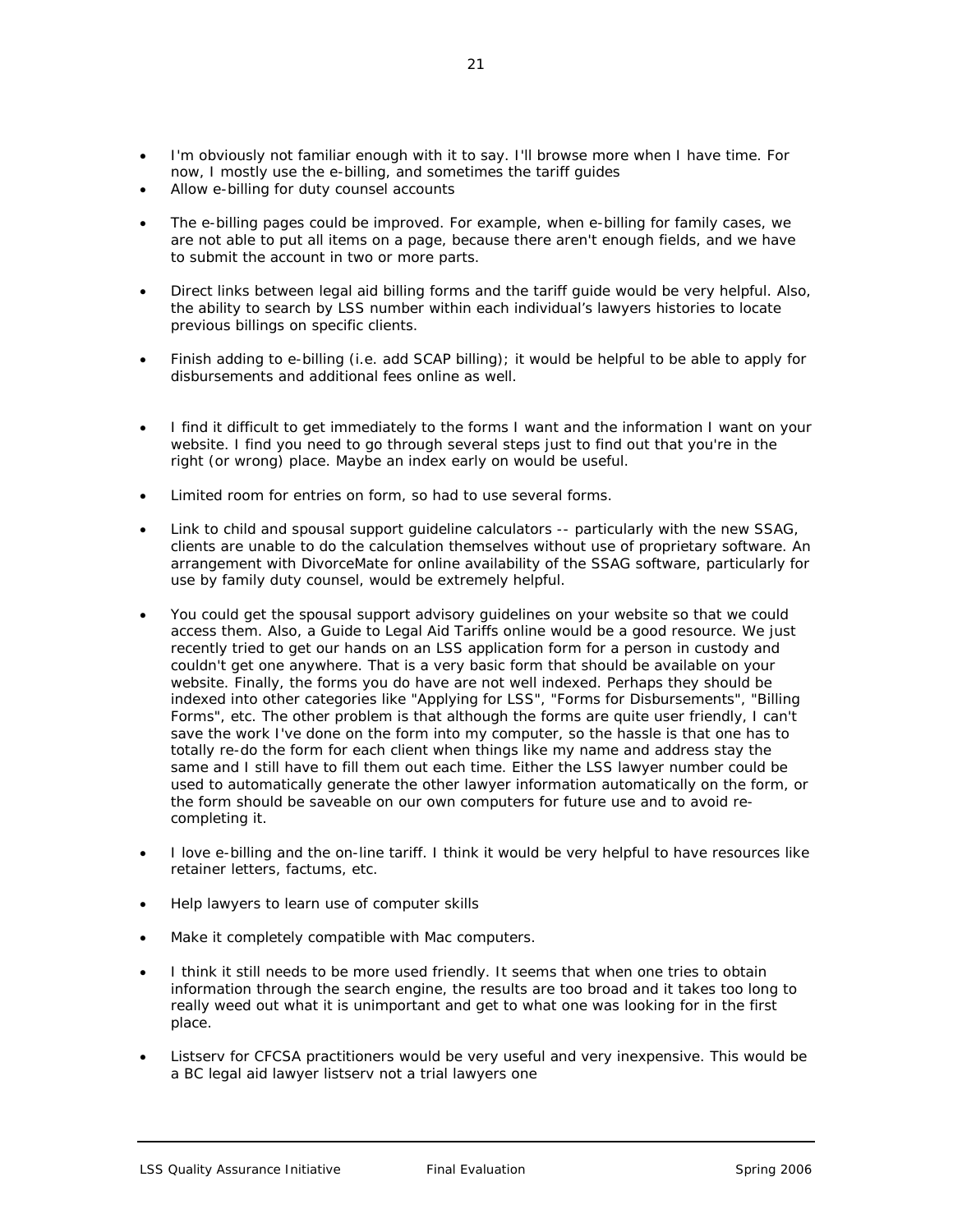- The addition of pleadings could be helpful to family duty counsel referring clients to "selfhelp" since there isn't much for precedents for the lay person to use - but it must be with caution and very specific step by step instructions, and the recommendation that users get legal advice after a "first draft" of the documents.
- A list of duty counsel that the public can access.
- A chatroom for criminal and family lawyers
- Keep adding to it.

#### **9. When you need to consult the Guide to Legal Aid Tariffs, do you prefer to use:**

|        |     | Using the Guide to Legal Aid Tariffs |
|--------|-----|--------------------------------------|
| Print  | 76  | 67%                                  |
| Online | 34  | 30%                                  |
| other  | 4   | 3%                                   |
| Total  | 114 |                                      |

*Comments:*

- A downloaded PDF version from the website
- **Secretary**
- $\bullet$  I don't do it my secretary does the billing
- Online because I know it will be up to date.
- Print for learning/overall, online for specifics
- Print, because it's easier to navigate

#### **10. Generally, when sending communications to LSS would you prefer:**

Some respondents chose more than one preferred option

| Sending communications                                  |     |     |
|---------------------------------------------------------|-----|-----|
| online forms that you can email to LSS                  | 88  | 78% |
| online forms that you can fax and/or mail to LSS        | 24  | 20% |
| writing your own letter and faxing or mailing it to LSS | 12  | 11% |
| other                                                   |     |     |
| Total                                                   | 113 |     |

*Other preferences and comments from extended interviews:*

- Online forms may be an efficient way of doing business, but not all computer systems operate smoothly and this becomes very time-consuming and frustrating. So what has worked is printing the form from a .PDF format, filling it out and faxing it. If the form is filled out online, the electronic version disappears into the ether because we have forgotten to print a copy for the file. At least with faxing a form manually filled out, we have a copy on the file.
- I would use the forms if they were more useful, but I often find they don't let me say what I need to. Most of my communications are by letter, with the form attached, if pressed.
- I would like a list of emails for the people at LSS so that I can email them instead of the old fashioned fax method!
- Faster is better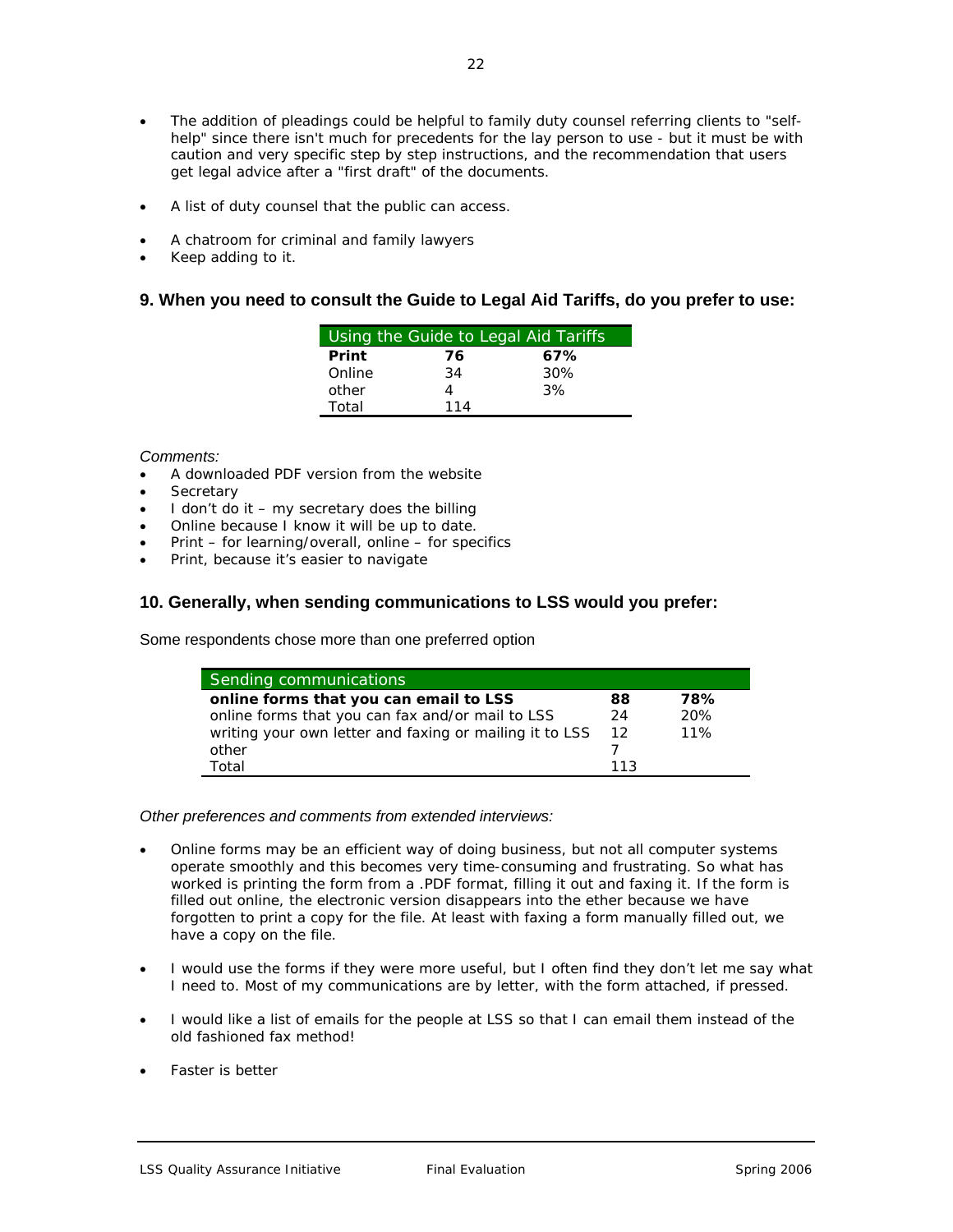- Telephone
- It really depends on the issue
- Sometimes emails are ok. Other times faxes and mailing are better. I don't think you can use just one method.

#### **11. Generally, when receiving communications from LSS would you prefer:**

Some respondents chose more than one preferred option

| Receiving communications |     |  |  |
|--------------------------|-----|--|--|
| email                    | 61  |  |  |
| fax                      | 67  |  |  |
| mail                     |     |  |  |
| other                    |     |  |  |
| Total                    | 115 |  |  |

*Comments from extended interviews:*

- I prefer fax, because email is too "glitchy"
- Email would be a major reduction in the annoyance level on billing enquiries.
- Email if it's working

## **I. CLE Course Discounts**

Analysis*:* Awareness of the discounts is somewhat high, but consumption is low. This could be a reflection of the CLE course offerings and their timing.

The discount was less influential in a lawyers' decision to enrol in a course than it was in 2002. However, 74% indicated that the discount should be increased. There was a strong recommendation to develop a CLE course specifically for legal aid practice; however this should be weighed against other feedback regarding development of training and resources.

CLE courses were rated slightly less effective in improving service quality than in 2002, but the overall perception is still that they do make a positive difference.

Questions: Since 2002, lawyers who agree to accept 12 or more legal aid cases per fiscal year have been offered a 25% reduction on the fee for any CLE course related to their legal aid work.

#### **1. Are you aware of the discount?**

| Aware of CLE course discount? |     |     |  |
|-------------------------------|-----|-----|--|
| yes                           | 71  | 61% |  |
| no                            | 45  | 39% |  |
| Total                         | 113 |     |  |

#### **2. Have you taken advantage of the discount?**

LSS should compare this data against the total number of lawyers who qualified for the discount since the program began and the number of relevant CLE courses that have been offered since that time. You might consider arranging discount programs from other education providers.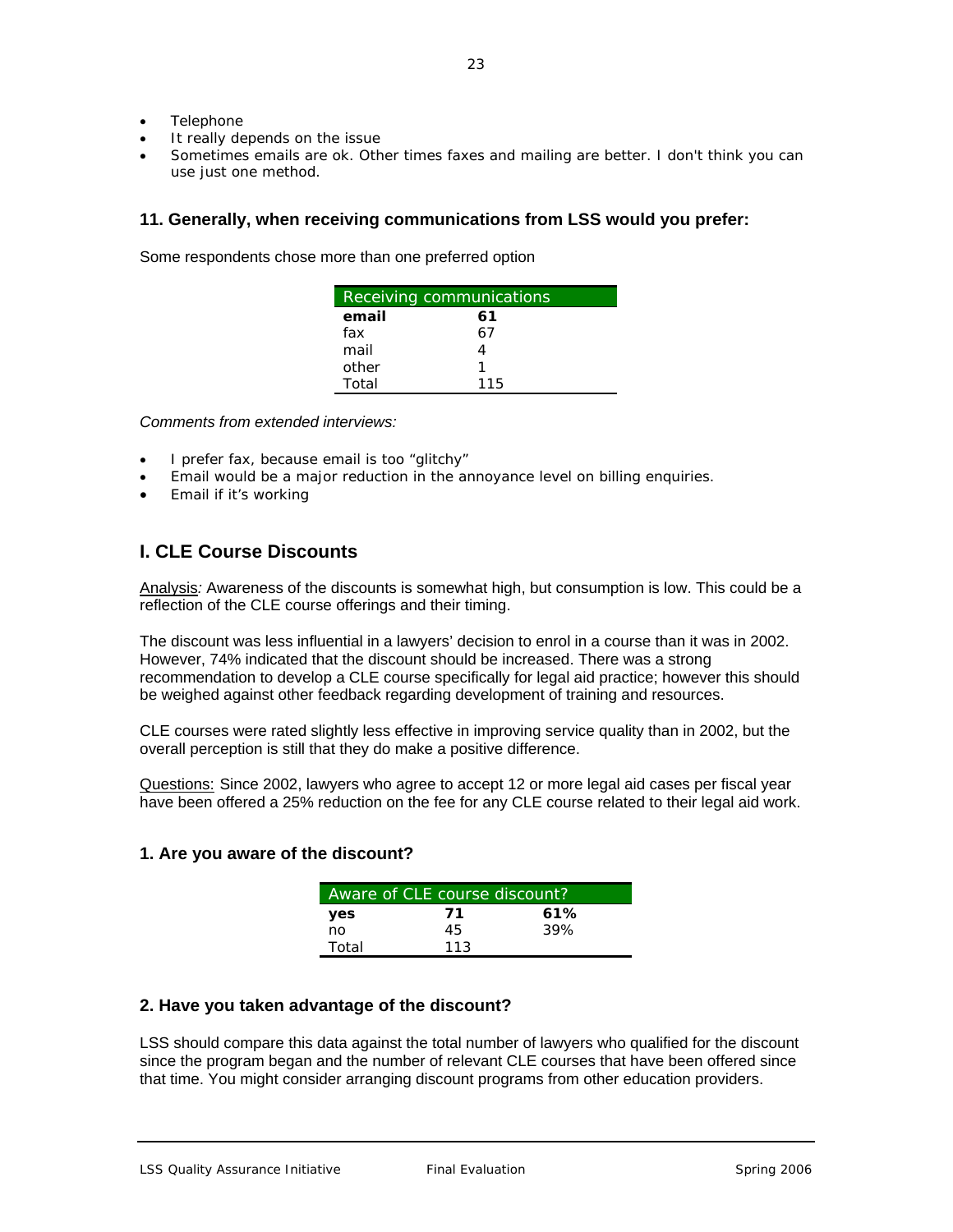| Used CLE course discount? |     |     |  |
|---------------------------|-----|-----|--|
| yes                       | 23  | 21% |  |
| no                        | 86  | 79% |  |
| Total                     | 109 |     |  |

#### *Comment from extended interview:*

• Yes, but there are very few CLE criminal courses

**3. How influential is the discount in your decision to take a CLE course?** *Please rate on a scale from 1-5, where 1 indicates 'not at all influential' and 5 indicates 'very influential'.*



*Comment from extended interview:*

• (3) there needs to be more criminal courses, but time away from the office is a problem.

**4. Please rate how effective CLE courses and materials are in improving the overall quality of your legal aid practice.** *Please rate on a scale from 1-5, where 1 indicates 'ineffective' and 5 indicates 'very effective'.*



#### *Comments from extended interviews:*

- This varies widely depending on the course
- If there were more, I'd rate it a "5".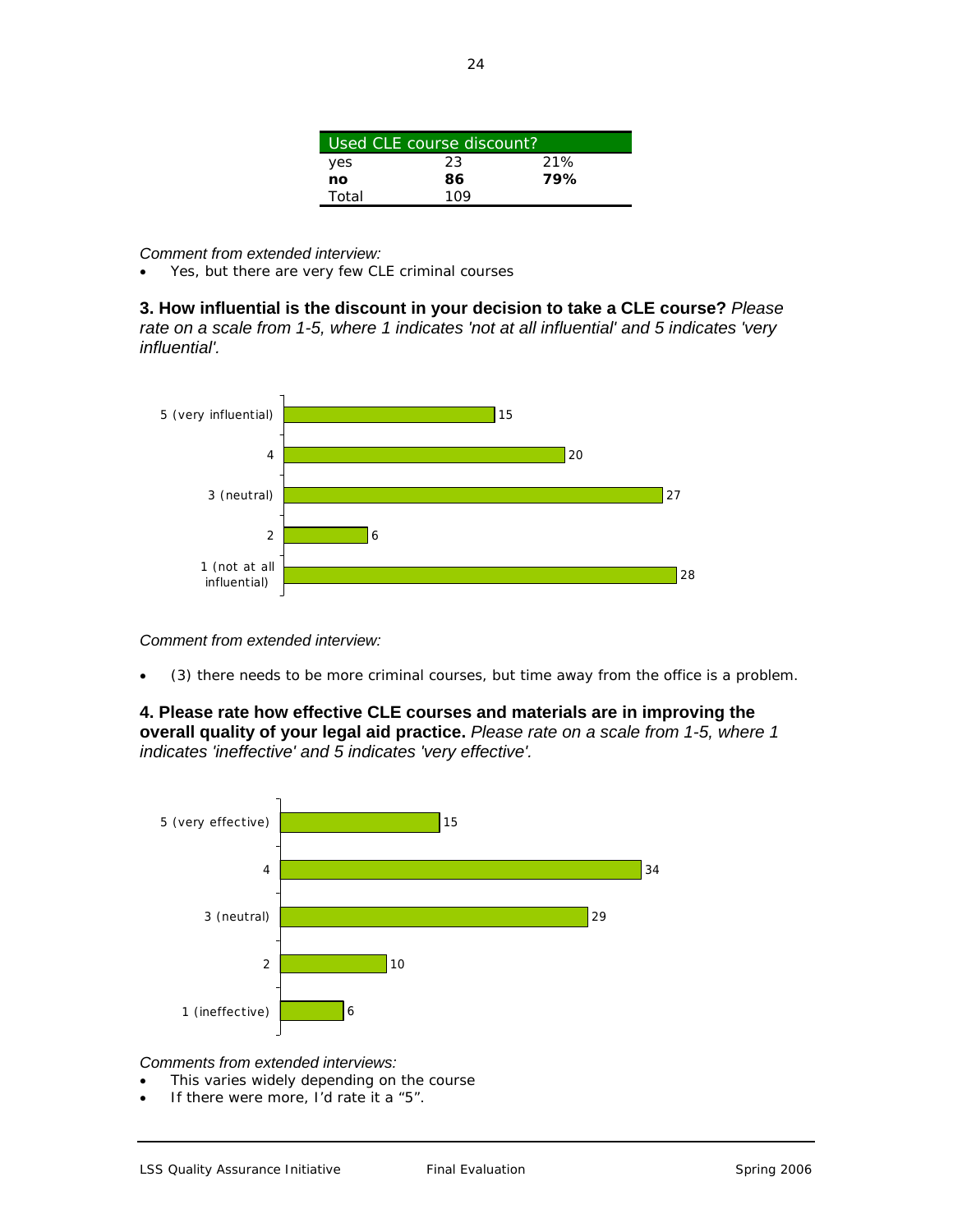|  |  |  |  |  |  |  |  | 5. Should LSS increase the discount for CLE courses? |  |
|--|--|--|--|--|--|--|--|------------------------------------------------------|--|
|--|--|--|--|--|--|--|--|------------------------------------------------------|--|

| Increase CLE course discount? |       |     |  |
|-------------------------------|-------|-----|--|
| Yes                           | 80    | 74% |  |
| Nο                            | R     | 7%  |  |
| unsure                        | 21    | 19% |  |
| Total                         | 1 N Q |     |  |

#### *Comments from extended interviews:*

- No. LSS shouldn't subsidize our CLE courses. This may promote the view that legal aid work is different than other defence work, which is not the case. The term "legal aid lawyer" is offensive because it implies that we're "less than".
- Yes, make them free

#### **6. Should LSS develop CLE courses designed specifically for legal aid practice?**

| Custom CLE courses? |     |     |  |  |  |
|---------------------|-----|-----|--|--|--|
| Yes                 | 41  | 45% |  |  |  |
| Nο                  | 29  | 32% |  |  |  |
| unsure              | 22. | 24% |  |  |  |
| Total               |     |     |  |  |  |

If yes, in which practice areas and on what topics?

- In all areas of practice for which LSS referrals are issued. Practice is different because we have significantly less time to deal with issues of at least the same complexity.....how should we vary our practice???
- Client management and professional development
- Family law, how to manage a family law file on a legal aid retainer in a way that optimizes the results for the client.
- Criminal
- Criminal, procedural and charter issues
- Criminal law & procedure family court procedure and argument
- Criminal child protection family
- Criminal and immigration
- Child Apprehension, a comprehensive overview for non-Ministry counsel. Family Law: less narrow 'one issue' courses and more comprehensive courses. Live Courses, not internet courses. A good comprehensive course on civil evidence rules.
- Intro. to child protection (CFCSA) practice
- Family law child protection, access, custody and guardianship, spousal support.
- Family and criminal practice areas. Family: spousal support, cancellation of arrears
- Family, CFCSA, criminal
- CFCSA (2)
- Child protection for parent's counsel & youth charter issues
- Family emergency retainer, restraining orders, review of interim provincial court orders
- Family law
- This would be an excellent thing to do for legal aid lawyers. CLE courses designed specifically for legal aid practice should be in all areas of practice where legal aid provides referrals for i.e. child protection, family law and criminal law, immigration law, etc.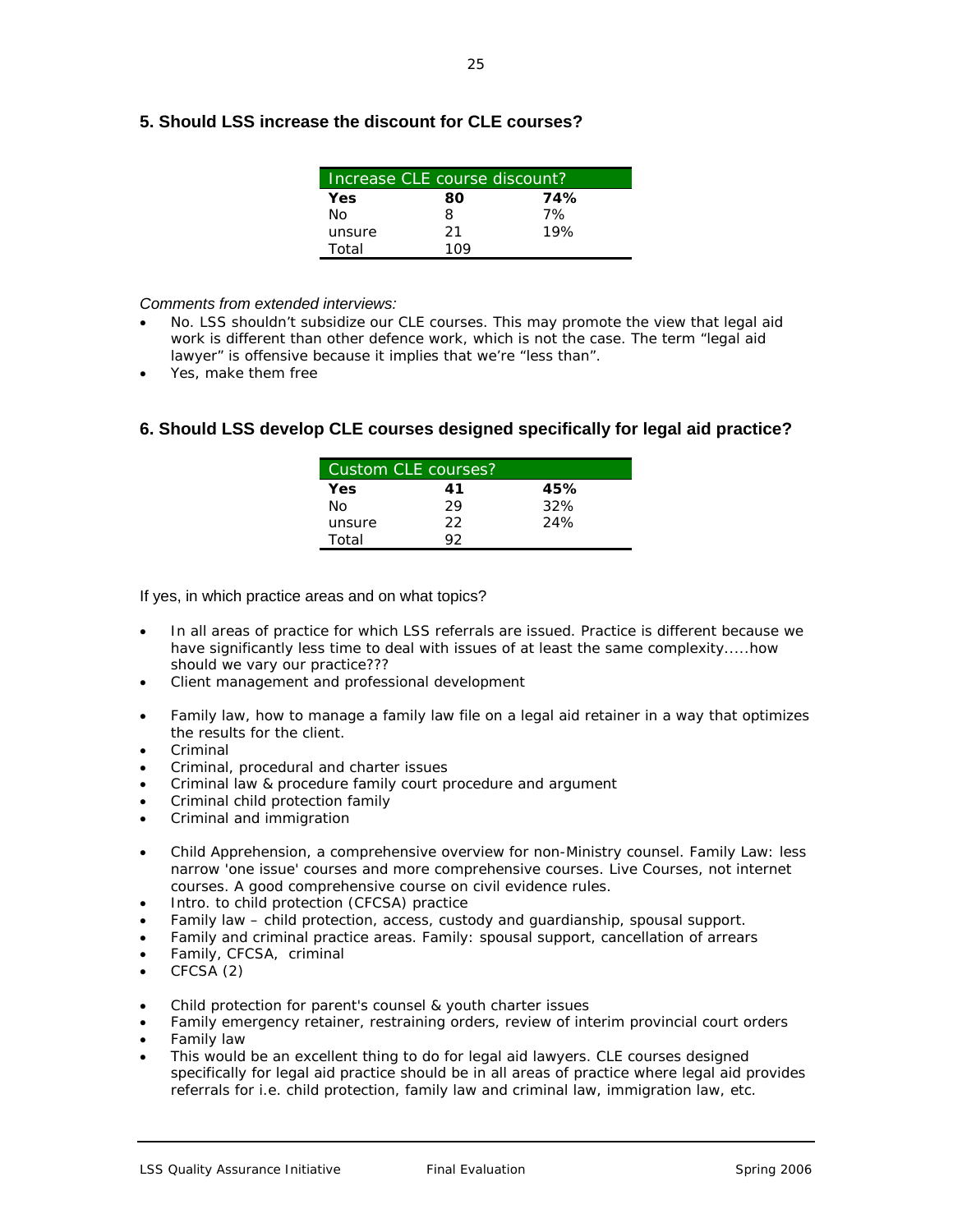- Family legal aid and how to best represent the client with the resources available on LSS
- Criminal sentencing options, working with Crown to achieve the best result for the client family - access: options to supervised access, community resources for supervised access; setting aside ex-parte orders; financial disclosure - options for forcing, working with FMEP for both payor and payee clients.
- Duty counsel especially the obligations of counsel when they are duty counsel and the way to conduct a comprehensive interview with in custody clients for bail purposes and what questions they should ask the clients for bail purposes
- Particularly with dealing with difficult clients, such as those who need mental health support
- LSS shouldn't do this, specific courses for legal aid lawyers further ghettoizes them.

#### **7. Would you be more likely to take a CLE course if it were held live via the internet?**

| Likelihood of taking live online course |     |     |  |
|-----------------------------------------|-----|-----|--|
| Yes                                     | 48  | 43% |  |
| Nο                                      | 48  | 43  |  |
| unsure                                  | 16  | 14  |  |
| Total                                   | 112 |     |  |

*Comment from extended interview:*

• Yes – but I feel very disconnected from the online course – would be better if even used still pictures of the speakers

#### **8. Would you be more likely to take a CLE course if you could access it at your own convenience through an online archive?**

| Archived online CLE courses |    |     |  |
|-----------------------------|----|-----|--|
| Yes                         | 67 | 60% |  |
| Nο                          | 31 | 28  |  |
| Unsure                      | 13 | 12  |  |
| Total                       | 81 |     |  |

*Comment from extended interview:*

• Yes, but it would work better if I could do it with someone else at the same time.

#### **9. Are there other steps that LSS could take to support your participation in CLE courses?**

It is imperative that the cost of attending a CLE courses be reduced, either by LSS or CLE.

| Steps to promote CLE |    |     |  |  |
|----------------------|----|-----|--|--|
| Yes                  | 43 | 53% |  |  |
| Nο                   | 38 | 47  |  |  |
| Total                | 81 |     |  |  |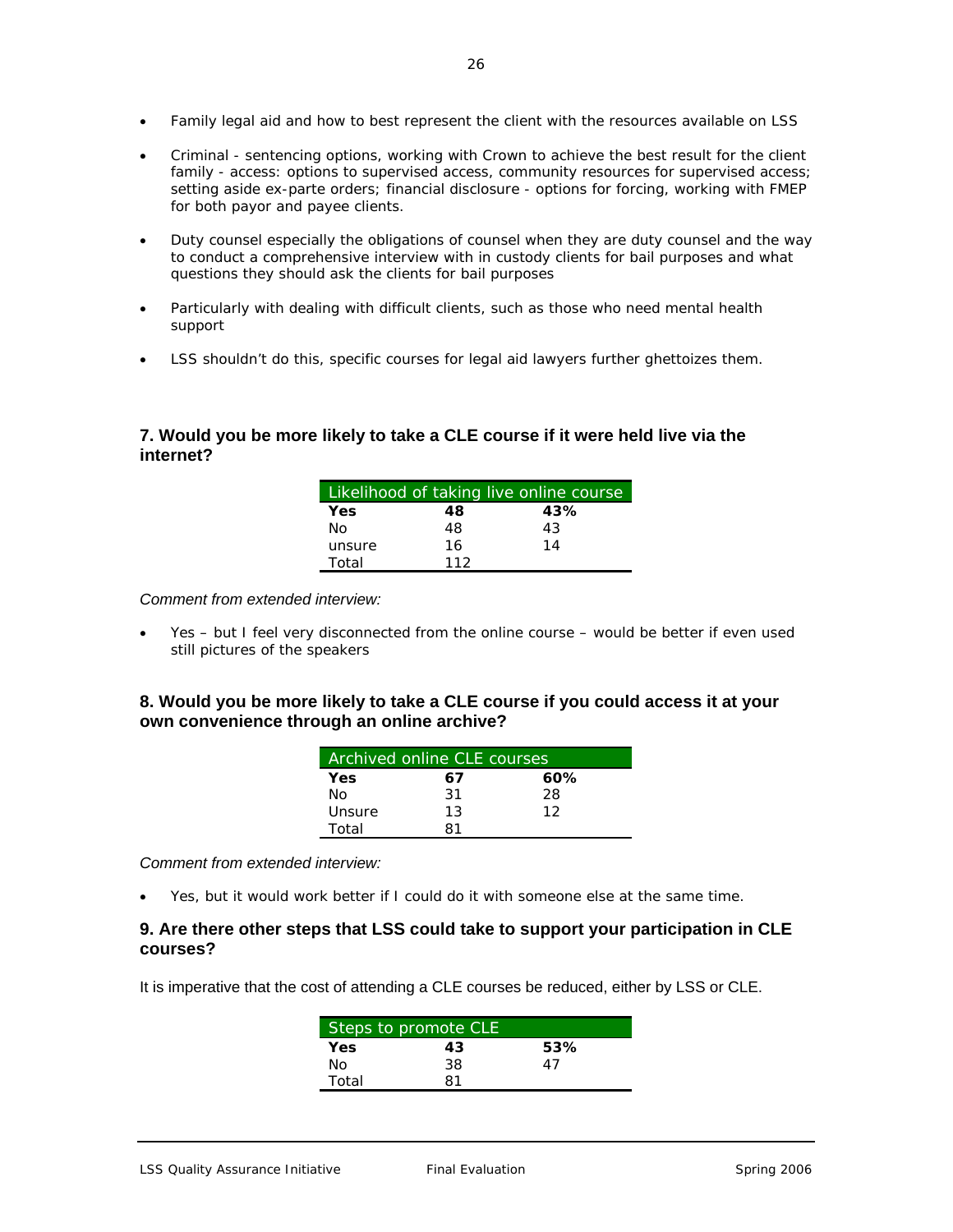#### *If yes, please specify:*

- Travel subsidy to attend
- Yes If CLE does more criminal course e.g.: frequent updates on the Charter/substantive criminal law
- Ensure CLE does more criminal law courses
- Provide live feeds of the course, not just the power point. Give a reduced fee for lawyers who live outside the lower mainland.
- More courses with content relating to LSS funded areas of law
- More local courses in outlying areas
- Courses in the city where I live
- Video repeats; access to the videos if cannot attend the video repeat (2)
- With a busy practice, it is often difficult to attend and/or take advantage of CLE offerings.
- Make them more affordable by offering discounts to those of us with largely LSS clients.
- Subsidize entirely so that lawyers from outside Vancouver are more easily able to take courses; at present the actual cost to a Vancouver Island lawyer for a course counting travel, hotel, meals & course cost is about \$800, while for a Vancouver lawyer is only the cost of the course.
- Pay for the course.
- Mainly financial incentives, especially for the first 3-5 years of practice
- Make them cheaper, a lot cheaper. They are far too expensive for poorly paid legal aid lawyers.
- Increase funding for courses
- Increased subsidies
- Offer courses that are relevant to our areas of practice. Courses should be offered in the weekend
- Hold them on non-court days less-expensive
- Travelling from out of town and to the course is more expensive for lawyers outside the Lower Mainland. Either provides a greater discount or an alternative for out of town lawyers
- Have a weekend schedule for criminal law cle sessions
- Hotel discounts If we would get government rate that would really help costs for travelling to Vancouver. Or have a course or two in the interior. Many of my colleagues are not willing to travel.
- Keep the costs as low as possible. Make sure that legal aid relevant courses are available on video repeat, so as to cut down on transportation/accommodation costs.
- Practice groups, list serves
- More in-person courses
- See to it that more are available up-country in Victoria
- Reduce cost, especially for video repeats such as in Duncan, BC
- Increase the subsidy; legal aid fees are small in relation to private retainers; the CLE courses are pretty expensive
- The courses should be even cheaper for lawyers in the remote areas of BC, I am in the Kootenays. We not only have to pay for the course, but take two days (not one) off work, and pay for travel costs and accommodations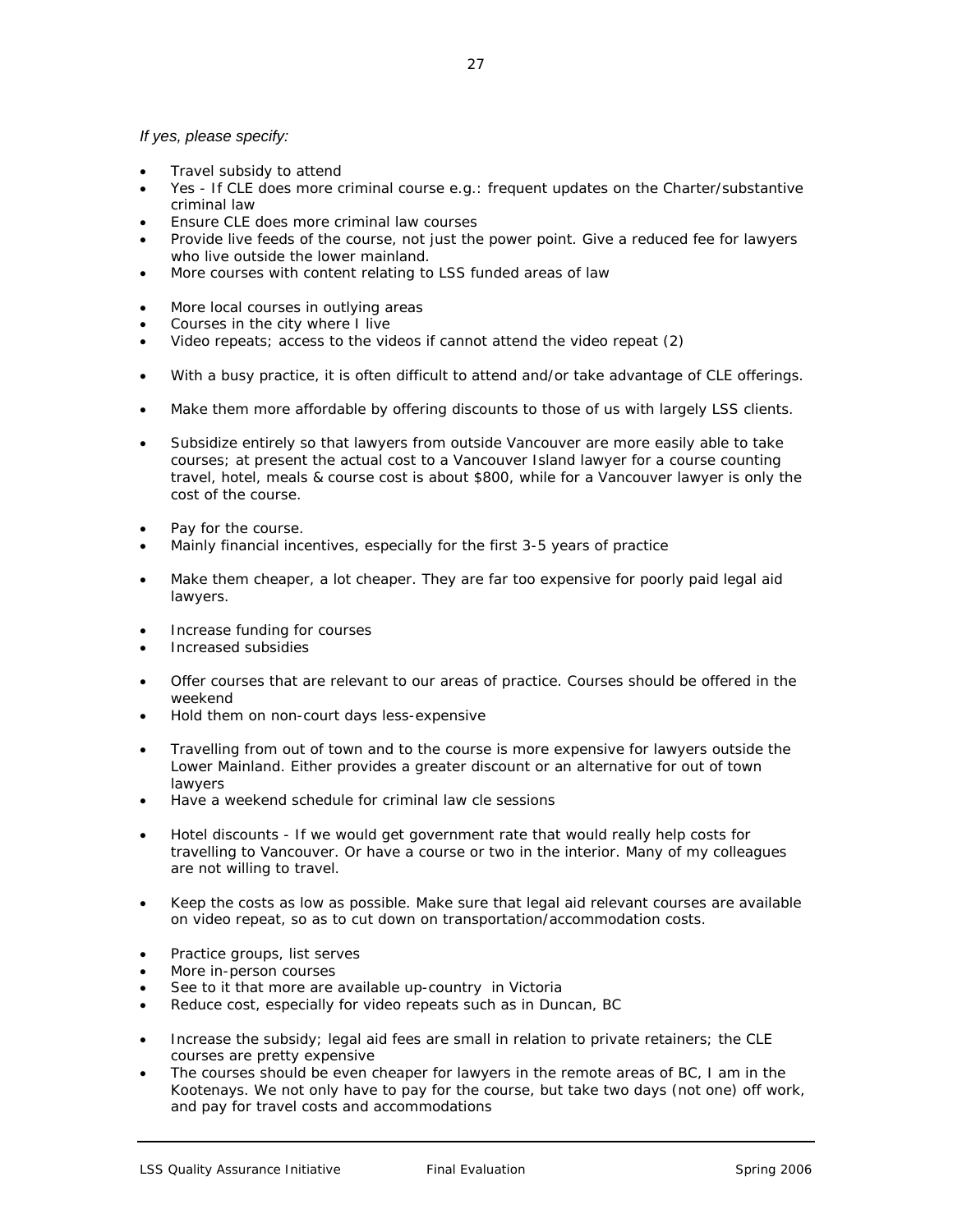- Help with the travel costs
- It is my understanding that the 25% discount only applies to certain pre-determined courses. It would be helpful if all courses related to the legal aid practice area (in my case, family law) were eligible for the discount.
- Lower costs, perhaps by getting CLE to hold courses of interest in less expensive venues than fancy hotels
- More courses in Victoria
- Teaming up a course with some other LSS initiative ( ie; how to manage a legal aid practice etc..)
- I know it is a lot to ask, but funding the CLE courses would help tremendously the legal aid bar. I know I would be helped a lot this way, as CLE courses are not cheap. We already provide a very discounted service to LSS by accepting referrals at such reduced rate. So it would be a way to assist both the bar and LSS too. You would have more prepared counsel, and more counsel accepting referrals reducing the stress on LSS to find people to do the work.
- Encouraging CLE in making courses more affordable for lawyers whose practice is limited to or focuses mainly on Legal Aid clients. Perhaps course fees based on fee income?
- Offer one free course each year (2)
- They are exorbitantly expensive given that in addition to paying the very high fee (for what I've received in the past), one must take days off work and lose money in that sense as well. If LSS offered free CLE courses or very large discounts (75%), that would make it much more desirable.
- Reduce the costs of attending; offer more bursaries

#### **10. Which legal education providers should LSS work with to develop such courses?**

- CLE (15)
- CLE and CBA (2)
- Justice Institute
- Quick Law; CLE, Trial Lawyers Association
- Federation of Law Societies national criminal law programme
- JIBC, Ministry of the Attorney General, Ministry for Child and Family Development
- TLABC and CLE and LSBC
- Justice/Crown Ministry of Children and Families
- UBC and UVIC Law Schools
- Trial Lawyers Association of BC (2)
- I like the Trial Lawyers seminar. It was very good both years.
- The Trial Lawyers criminal conference is much cheaper than CLE, and much more targeted to criminal lawyers. It would definitely be a good idea to partner with Trial Lawyers for criminal content, at least.
- Trial Lawyers (generally better value courses than CLE);
- More than just CLE, as there are other legal education providers who have courses of value: e.g. National Family Law Conference, Association of Family & Conciliation Courts, Trial Lawyers Association. In lieu of other CLE's this year I am going to the 2006 National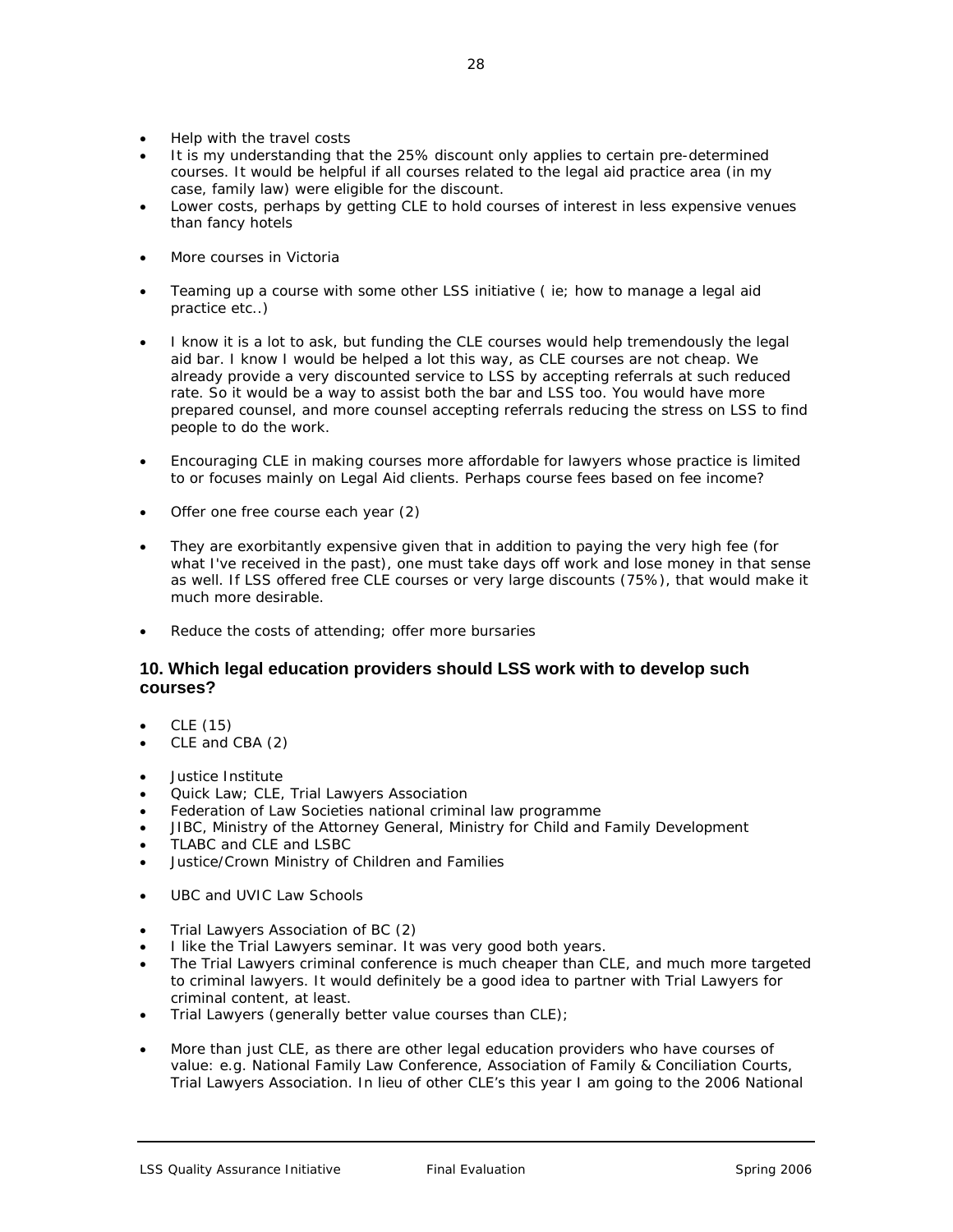Family Law Conference at considerable expense and a discount would make it more appealing to others...

- It would be helpful if you worked with the lawyers in the north to help develop courses or with CLE in conjunction with the northern and other rural lawyers. It would be useful to us to have live courses without the requirement that we fly to Vancouver.
- CLE; the law society; maybe UBC law school
- I am not sure about this question, as I do not know what else is there besides the Law Society and perhaps other post secondary institutions
- •
- CLE, UBC Law, Senior members of the bar
- Never been to a non-cle course, cle seems pretty good

#### **J. Bar Recognition Initiative**

Analysis: Half the respondents were aware of the initiative, but only 22% attended. Satisfaction was high and 48% thought they should continue to be held.

Respondents reported that promotion of public recognition for tariff lawyers in local communities would be helpful. They were also concerned about the cost of such events. Increased remuneration remains the recognition initiative that lawyers would prefer.

Questions: To date, LSS has held bar recognition events in Vancouver (2001), Kamloops (2004), Kelowna (2004), Terrace (2005), Prince George (2005) and Victoria (2006). The purpose of the events is to recognize the contributions of tariff lawyers in general, and to honour the work of individual lawyers who have made significant contributions to legal aid.

#### **1 Are you aware of events held in your region?**

| Awareness of bar recognition |     |     |  |
|------------------------------|-----|-----|--|
| Yes                          | 55  | 49% |  |
| Nο                           | 57  | 51% |  |
| Total                        | 112 |     |  |

#### **2. Have you attended an event in your region?**

|       | Attendance at event |     |  |
|-------|---------------------|-----|--|
| Yes.  | 24                  | 22  |  |
| Nο    | 85                  | 78% |  |
| Total | 109                 |     |  |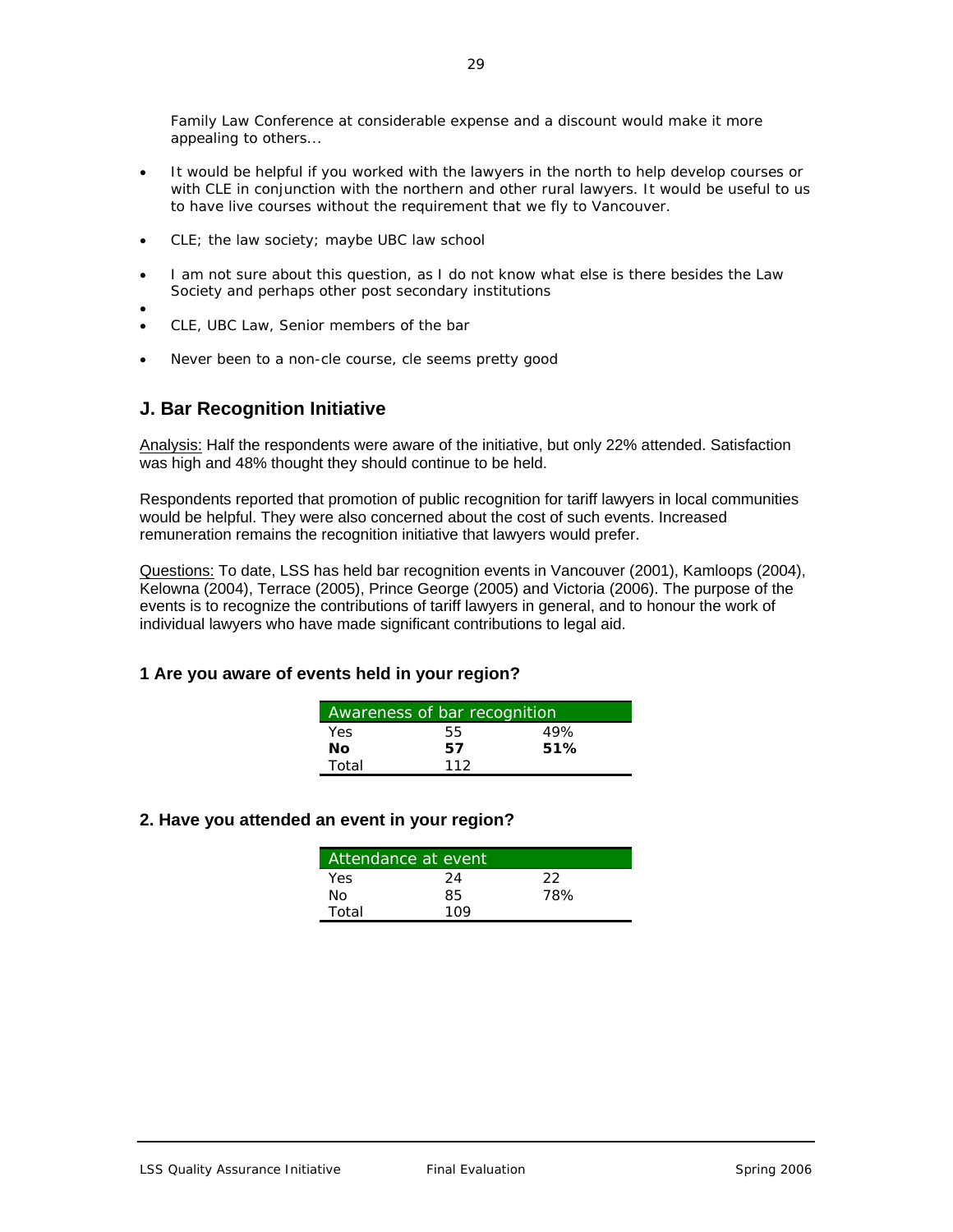**3. If you've attended an event, please rate your overall satisfaction with it.** *Please rate on a scale from 1-5, where 1 indicates 'dissatisfaction' and 5 indicates 'very satisfied'.*



#### **4. Should LSS continue to hold bar recognition events in each region?**

| Continue bar recognition? |    |     |  |
|---------------------------|----|-----|--|
| Yes                       | 45 | 48% |  |
| Nο                        | 21 | 23  |  |
| unsure                    | 27 | つり  |  |
| Total                     | 93 |     |  |

#### *Comments from extended interviews:*

No – the idea is good but it would be less expensive to have only one person from LSS fly up. Also – what are the criteria for being chosen to be honoured? It doesn't seem to recognize different styles of practice – honoured a person who takes everything to trial

#### **5. How else could LSS recognize the contributions of tariff lawyers?** (36)

- Personal correspondence from staff lawyers recognizing work done on individual files. Nothing big, just a little note for a job well done on a particular file. Rarely does counsel receive any feedback from an LSS client.
- Even an occasional letter of thanks might make us feel good
- Practice and legal education assistance is great. We know you can't pay a reasonable rate, so the alternative in reducing the cost of practice is sensible. You might even want to try working mentorship programs in, to attract the new lawyers and keep the old. My only complaint about your recognition dinners/events is that at least here the co-ordination with the local press was non-existent. The local bar could have helped you get a real media boost out of the event, but we weren't called on.
- Any publicized thanks is likely going to be appreciated
- Positive publications. Most are recognized in the media which isn't always a positive reflection of the work. IE Criminal clients get 'free' lawyers.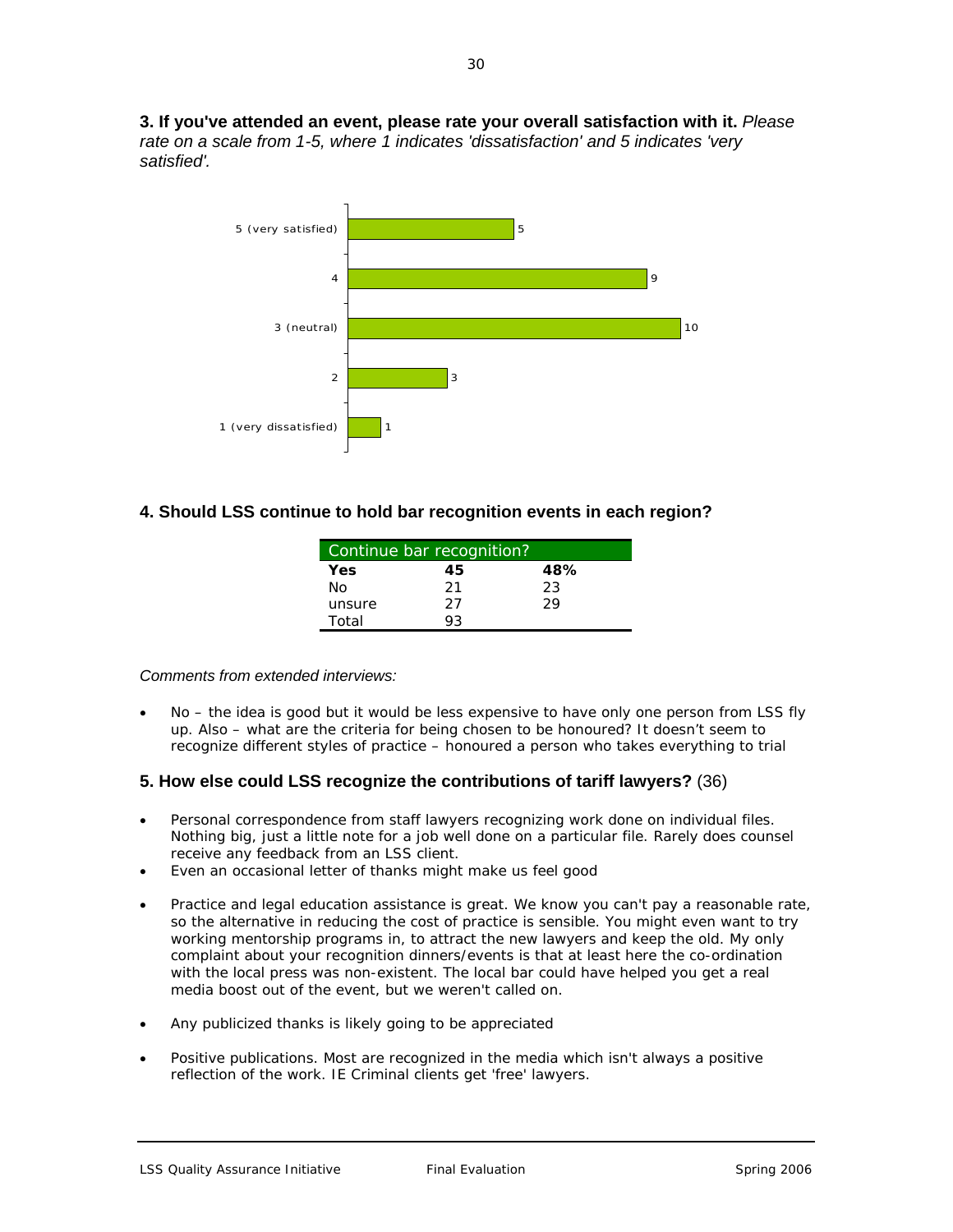- Public acknowledgement to the various bars, publication, etc. to improve our status with those members of the bar who don't take legal aid. Other legal aid lawyers know who we are. Non-legal aid lawyers are usually operating under prejudices established by a much older system and tend to look at legal aid lawyers as second-rate scrubbers.
- Financial remuneration
- Pay them more (9)
- Pay us more so our kids can eat as well as us.
- Pay rates at the level they did in 1991.
- Pay us bonuses
- The best way that LSS could recognize contributions of tariff lawyers is to improve the Tariff. There are many roadblocks to helping clients with complicated family law problems. Sometimes one issue is covered by LSS but not others and yet as counsel we often want to deal with everything so there is closure for our clients. Improving the tariff would include expanding coverage for clients and of course, increasing the rate that is paid to the lawyers
- Increase the tariff on criminal.
- Pay lawyers properly (current legal aid criminal tariff is about 25% of normal rate)
- Spend less on things like recognition dinners and put the money where it really matters to lawyers who do legal aid work, by increasing the tariff rates
- Make it easier to get a few more hours of general preparation for cases where 20 or 24 hours (for example) would settle the matter, but 14 hours are not enough. I have cases which take only 6 hours and others that need an extra 10 just because of the complexity. It would be nice to be able to access a few extra hours when necessary instead of scrambling and having to work pro bono because I accepted a legal aid referral.
- Getting rid of the holdback was a good start; increase the tariff for senior counsel and liberalizing the tariff items was a good start; increasing the tariff to \$100 to \$125 per hour and more generous fees for items (so they would be about 1/4 to 1/2 the going private rate would be the best way to recognize the skill, dedication and effort of lawyers working on the legal aid tariff.
- I have written to and met with David Griffiths to identify the concerns of the local immigration bar. In general, my colleagues and I feel that we are grossly underpaid for our work and that the paperwork involved in preparing a case for a refugee hearing is excessive. (Requiring authorizations for translations requires multiple steps, back and forth between the translator and LSS, having to request disbursements, etc.) The immigration bar would feel more "recognized" if our work was accorded more value through higher fees and if we were not required to seek permission to proceed with essential steps (i.e. translations, interpretation, etc.) throughout the process. That would be more meaningful that a "recognition event."
- Good open lines of communication, especially those areas outside of lower mainland
- If rarely held so that they mean something, they are appropriate
- Last time I answered this question I said T-shirts but everyone laughed at me
- There has not been an event in my area which is the Kootenays. Kelowna, the closest is a 4 hour drive away (on good summer roads) we were not even included.
- I think that LSS has done a great job of turning itself around and improving speed of service and in getting the financial house in order after the Govt stripped it.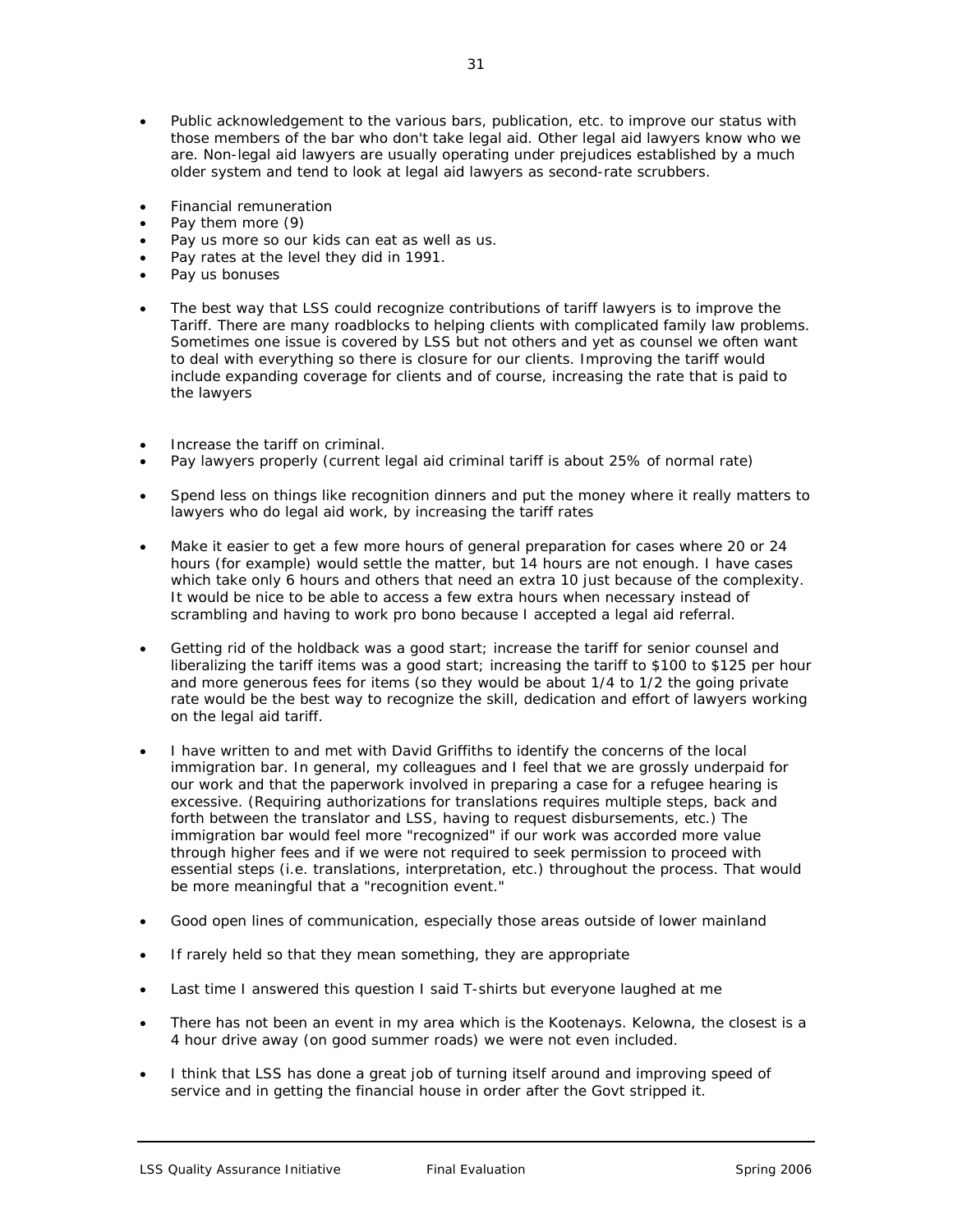- You could work at improving the attitude of your staff at investigations and audits. It is extremely frustrating to work at the LSS rates then to get "nickel and dime" letters from your audit people. It makes the lawyer feel that they are not appreciated
- •
- Since I do not know how the tariff lawyer was recognized for his or her work, I cannot comment.
- What I noticed was that (mainly) women and children in the province are not properly represented by counsel anymore, yet there appears to be all this money to put lawyers up in fancy hotels and feed them fancy meals. Put the money back with the people. Us lawyers do not need it!
- Not sure
- It's a waste of money when the budget is so tight and the tariff so low
- I don't see the need to do this
- This is a political question to ask.

## **K. Mentoring**

Analysis: Awareness of the mentoring program was high. This might be because it has recently been launched and promoted. Respondents valued the initiative, but are unsure of its effect on improving quality among new lawyers.

It's possible that experienced lawyers are apprehensive about mentoring because they believe they will have to invest time learning how to mentor. A lot of solo and small firm lawyers do not even accept articling students, let alone engage in a formal mentoring program. There is also concern and confusion about the remuneration for the program.

LSS could illustrate an example of how mentoring has worked, either formally or informally by using testimonials and real-life examples published on the website and in LAF.

More lawyers were neutral about the mentoring program (or the idea of mentoring) than in the 2002 survey (40% in 2006 compared to 26% in 2002).

Questions: In December 2005, LSS introduced pilot projects to promote mentoring within the tariff bar. Lawyers with less than five years experience can request LSS authorization to receive mentoring assistance on their own cases, or to work as an apprentice counsel on a case assigned to an experienced lawyer.

#### **1. Are you aware of the LSS pilot projects to promote mentoring?**

| Awareness of mentoring project |     |     |  |
|--------------------------------|-----|-----|--|
| Yes                            | 82  | 73% |  |
| Nο                             | 30  | 27  |  |
| Total                          | 112 |     |  |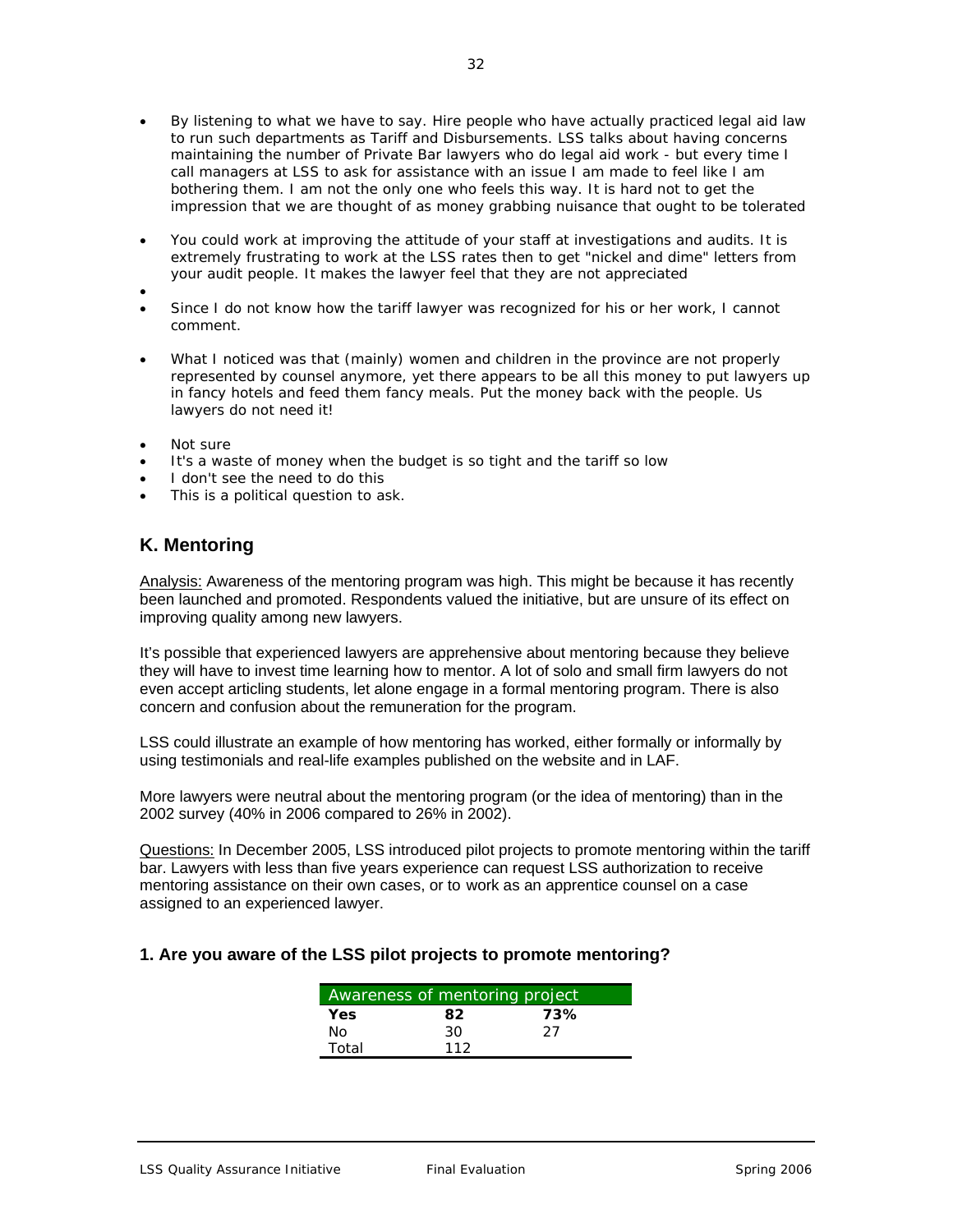**2. How much value do you place on the mentoring pilot projects?** *Please rate on a scale from 1 to 5, where 1 indicates 'very low value' and 5 indicates 'very high value'.*



#### *Comment from extended interview:*

We need a senior to give mentoring presentations (how-to mentor)

3. **Please rate how effective you think the mentoring program will be in improving the quality of services to legal aid clients.** *Please rate on a scale from 1-5, where 1 indicates 'ineffective' and 5 indicates 'very effective'.* 



#### *Comments from extended interviews:*

- Informal mentoring also happens a lot
- Too many lawyers are forced to jump in by virtue of economics without adequate training. (criminal, Victoria, 25+ year call)
- Articling is a joke!
- Billing for mentoring is good.

#### **4. What other steps could LSS take to promote mentoring within the tariff bar?**

- Get the right mentors
- Have a list of available mentors
- Offering more opportunities to provide junior lawyers on cases.
- Don't' call it mentoring, call it helping each other.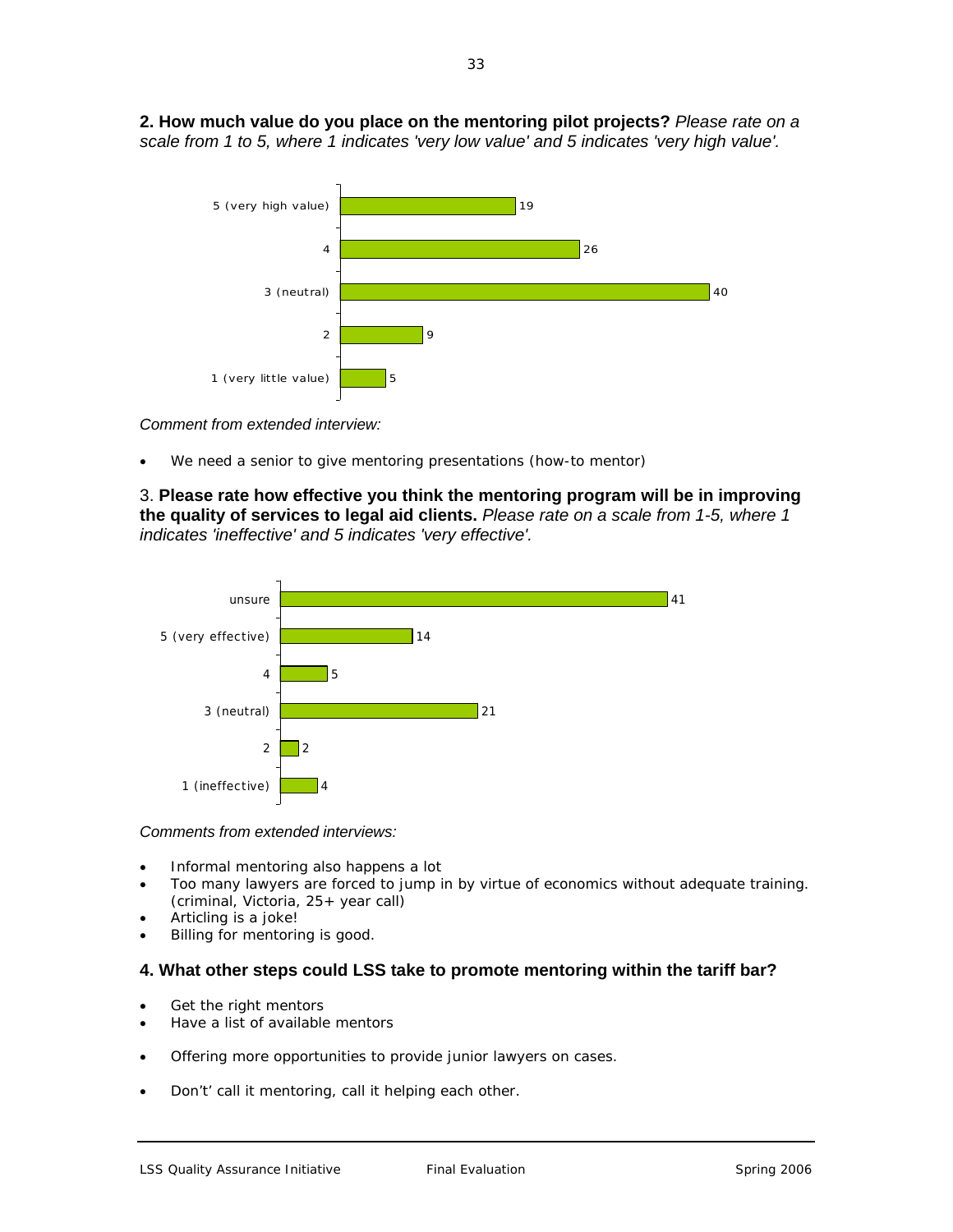- Create more awareness of the project at the intake level; i.e, have intake workers suggest the program to less experienced lawyers at the outset
- The mentoring program is flawed. No-body will be interested in being a junior on a regular basis at a rate of \$ 40 an hour. Most legal aid lawyers are sole practitioners - Try running an office (with an overhead) on that rate. Only someone who has never run a business would think \$40 an hour is a rate that would attract competent juniors.
- There you go. I didn't know you were promoting this. Actually, I may have seen some reference in an earlier release, but I'm not sure it's even operating in our region/practice area (Kamloops Family). Good idea. I hope it catches on.
- Get the word out that it is available. I didn't know about the apprentice counsel aspect.
- Subsidizing article students
- Our community is so small that I don't think it applies here. Maybe, if a new lawyer joined the community and was interested it could be helpful.
- Increase the hours so that a senior lawyer can act as co-counsel with the junior lawyer at the preliminary hearing, and the trial on serious matters.
- Get your local agents to host local meetings to determine how things are going vis-a-vis tariff matters
- Make it easier to get a lawyer approved for assistance. Do not limit it to one big case (where one could often get second counsel assigned anyway)
- Why not a list serve or members only message forum for lawyers to ask other counsel questions
- Assigning junior counsel to senior counsel on certain files without a request by either to work together on the file
- The best way is simply to provide more junior referrals. Senior lawyers are eager to have juniors if they can get approval from LSS, and this is absolutely the best way for the senior counsel to help train younger lawyers. It's an investment in training younger lawyers when the senior lawyers retire.
- I am concerned that part of the mentoring program is tied to budget constraints. It is very hard to get Junior counsel fees on LSS (SCAP) cases. Why not tie Junior counsel authorization to a mentoring system.
- I have not yet mentored a junior lawyer, but believe this is a very valuable service
- It's a good idea, but people who apply for it get turned down.
- I have not yet been involved in this programme (2)

#### **L. Client Expectation Form**

Analysis: Awareness of the client expectation dropped severely between 2002 and 2006. In 2002, the form was being piloted in the Surrey Office, but more lawyers knew about it. Estimation of the level of clients understanding of service standards has dropped slightly – an increased number of respondents had no opinion on the topic.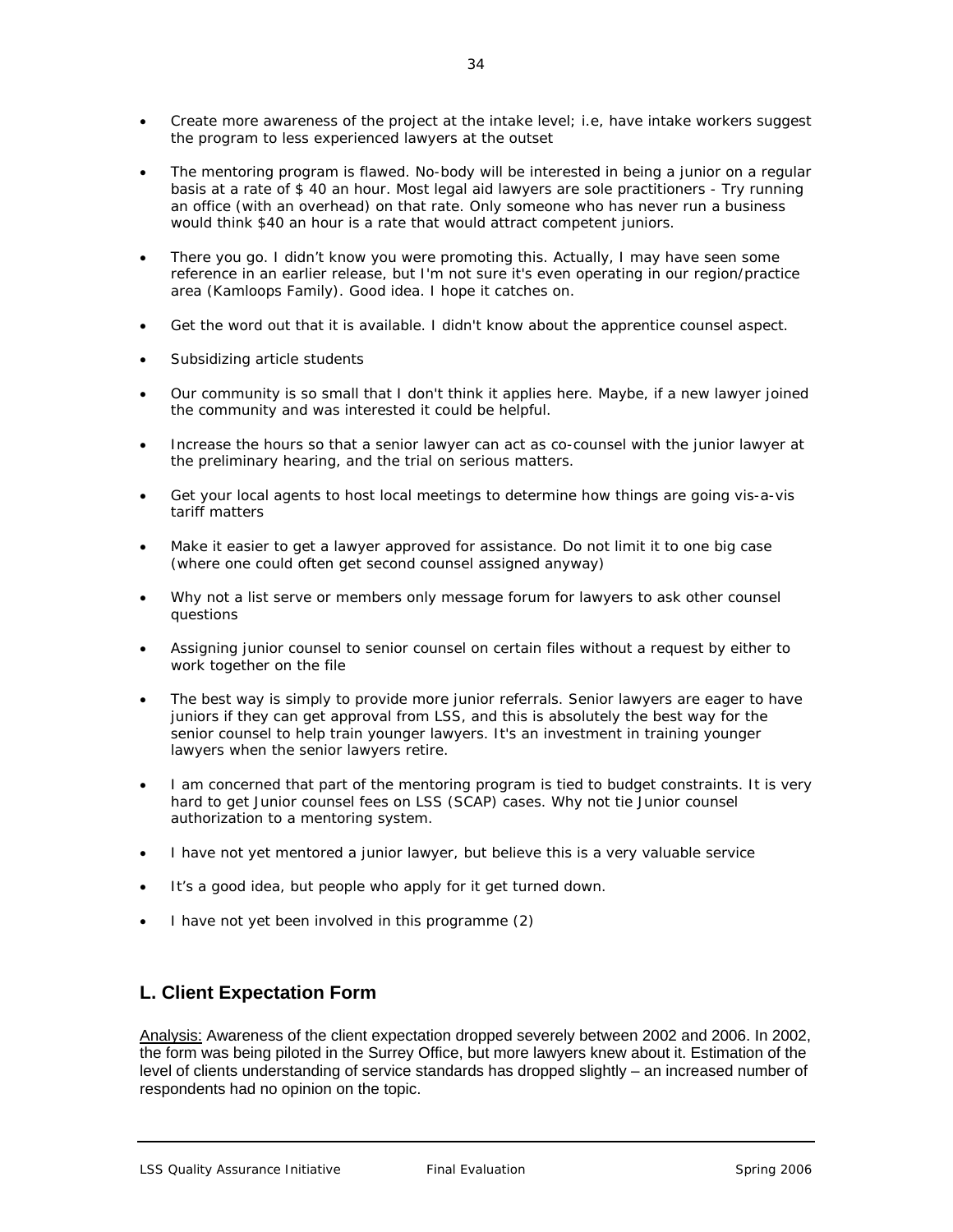If LSS plans to continue use of the form, awareness of it's purpose and availability should be increased via communications to both the legal community and the general community,

Lawyers expressed willingness to hand the form out to clients at the initial meeting, along with a retainer letter outlining what will and will not be done on their behalf. They also report tha there are comprehension issues with clients, such as literacy or state of mental health that inhibit use of the form.

Questions: In 2002, LSS developed a pamphlet entitled "What You Should Expect from your Lawyer" as a tool to help the society and tariff bar establish realistic service expectations when clients are granted coverage. It is given to clients who are approved for coverage and is also available via the LSS website.

**1. At the outset of a case, do legal aid clients understand the service standards they can reasonably expect from you?** *Please rate on a scale from 1-5, where 1 indicates 'very little understanding' and 5 indicates 'very high understanding'.*



*Comments from extended interviews:*

- I have no idea
- Some do, others don't
- Clients are concerned they will just be "run through the legal aid mill"
- (3) In high-conflict cases, clients need to have a better understanding.
- (1) Clients try to use it for everything/"multi-shopping"/ they try to add on issues.

#### **2. Were you aware of the client expectation form?**

| Awareness of expectation form |     |     |  |
|-------------------------------|-----|-----|--|
| Yes                           | -21 | 19% |  |
| Nο                            | 91  | 81% |  |
| Total                         | 112 |     |  |

#### **3. Have you ever discussed the client expectation form with a client?**

| Discussion of expectation form |    |     |  |
|--------------------------------|----|-----|--|
| Yes                            |    | 18  |  |
| Nο                             | 32 | 82% |  |
| Total                          | 39 |     |  |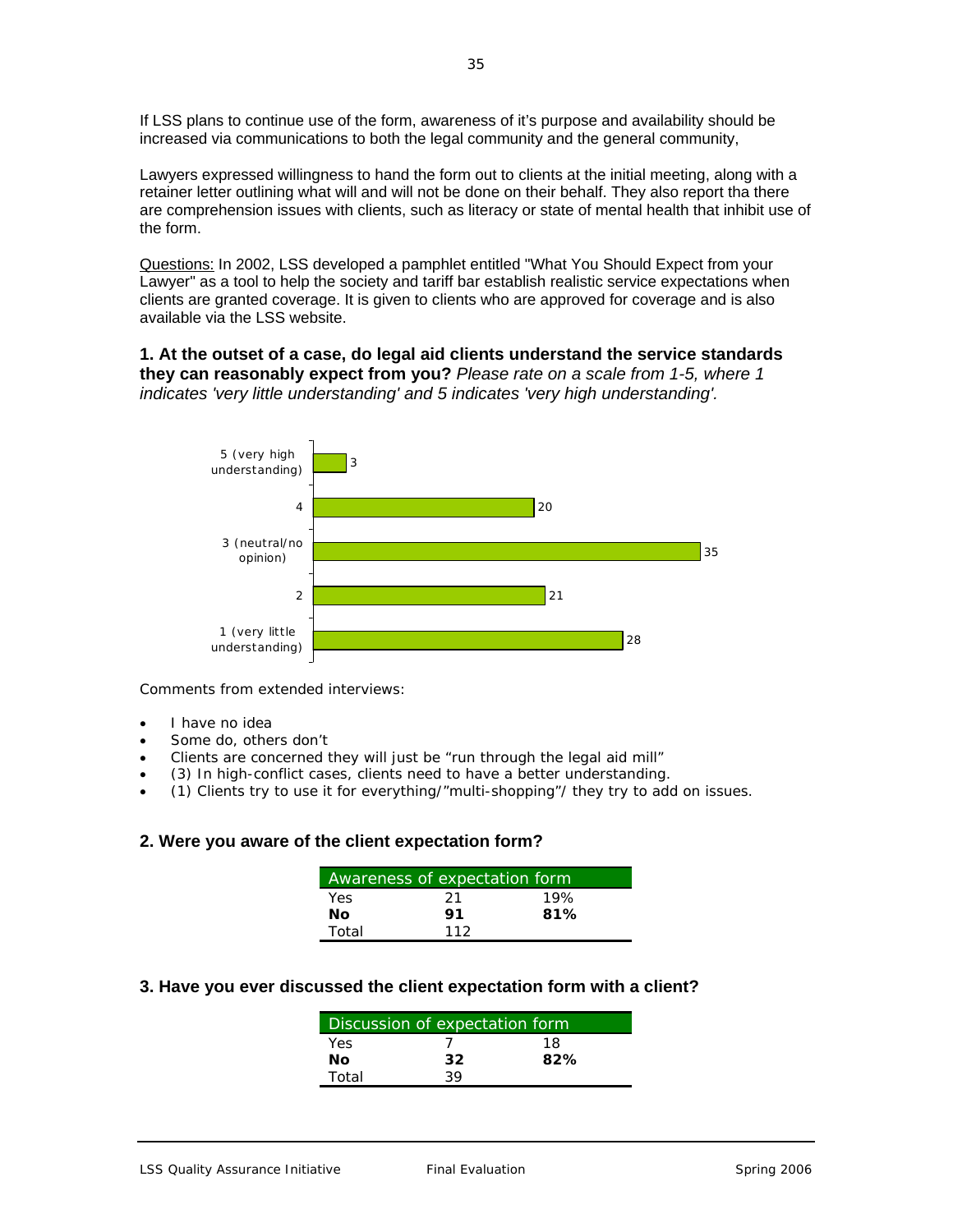**4. How effective is the client expectation form in helping legal aid clients to understand the service standards they can reasonably expect?** *Please rate on a scale from 1-5, where 1 indicates 'ineffective' and 5 indicates 'very effective'.*



#### *Comment from extended interview:*

It could be shorter

#### **17. How else could LSS improve clients' understanding of the service standards they can expect from you? (27)**

- It is up to the lawyer to set client expectations. Train them on how to do this and apply boundaries.
- Newspapers, notices. People in the north don't know where they can go anymore especially in cases of poverty law. Aboriginal communities feel ignored re: access to justice for poverty issues. Need more access up north – don't have as much access as people do in the south.
- The Canadian Bar Association has provided a similar publication to the public. I think the general public tends to access the various Bar Associations for such information as opposed to the Legal Services Society or the Law Society. But I do believe that this information should be available from all legal professional organizations, including LSS.
- Ensure at the intake stage that they received, read and understand this letter of standards.
- Enclose a copy of the expectation form with their acceptance.
- They could provide lawyers with the form to give to clients.
- The LSS staff could also advise clients of this information as well. It could be given to each client when a lawyer is appointed.
- Brief explanation on intake may assist
- Standard letter of commitment
- Retainer letters as an enclosure in point form. The client must sign it and return it.
- Retainer letter precedents
- Spell out more plainly on the LSS Retainer (and ensure client gets a copy) exactly what is covered, and what isn't.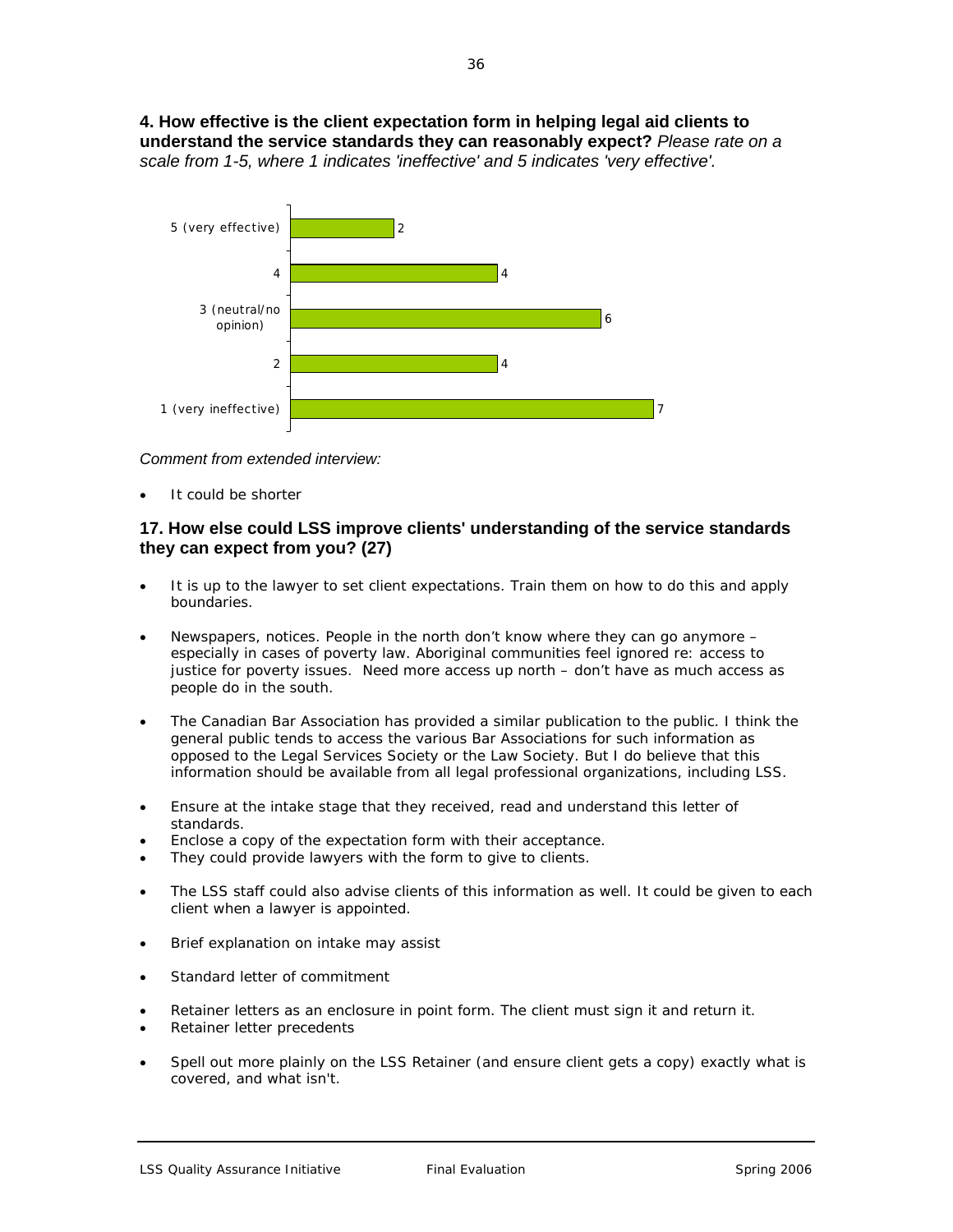- They could provide precedents or templates for letters that we could supply to our clients.
- Clients often do not hear anything except what they "want"; they do not recognize the difference between "wants" and "possibles". It takes constant repetition to reinforce what is possible and separate it from what the client wants, which is often not possible for 2 reasons: (1) it can't happen in law, and/or (2) it can't happen within the strictures of what LSS will pay for. Clients often expect the lawyer to perform as if there was an unlimited budget. At intake a client should be forcefully & gently be told what is and what is not possible so they do not arrive at the lawyer's office with unrealistic expectations, saying things like "the legal aid clerk told me you would be able to do such and such for sure" and when told it can't be or is problematic, they argue and say they were promised and the lawyer must be no good.
- Specifically in family law cases, the clients should be made aware of billable time limitations and the client should provide more written information to assist in affidavits and preparation.
- Tell them what you pay us and what the going market rates are before they show up at our offices and start asking for the moon.
- Clients not sophisticated enough to even read the forms....
- Understanding service standards is not a concept clients should be expected to deal with
- I'm not sure what you mean, actually. My standards of practice are no different whether the client is private or legal aid. Sometimes I have to reassure them of that -- but candidly this whole question doesn't come up much. When I know the referral won't cover the entire file, we have to discuss those limitations. Even here, though, concerns are few - - maybe because I don't like taking referrals I know are too restricted for me to get the job done.
- I don't understand the question. All my clients get the same service standard. With private clients, I need to discuss retainers and with legal aid clients I explain that the number of hours is limited, and there for limits what I can do for them. I need to see the form before commenting.
- Talk to them. Such a high percentage of these people have defects in understanding that relying on a form will not generally work. I am not suggesting that this be added to tariff bar duties as I think we do enough for clients without dealing with that issue as well.
- My answer to this question is "I don't know." It is difficult for clients to really understand the legal issues they face whether criminal or immigration; it is a challenge to get them to understand the legal process itself sometimes.
- I have had to do my own lengthy retainer letter that explains the limitations on what I can provide on LSS - no representation is Supreme Court as far to few hours allowed - once LSS hours run out, I am no longer retained, unless privately - I may need LSS authorization for expenses which delays matter - they must advise me of financial changes and may then be off LSS
- Perhaps give them a copy of the legal aid tariff in family and CFCSA matters so they know what the limits in hours there are to the tariff
- Communicate clearly that LSS does not provide much in the way of time for services.
- LSS does all that it can, there has to be communication by the lawyer to the client as to what to expect
- I think that it is up to the individual lawyer to explain to the client what he/she can expect in way of service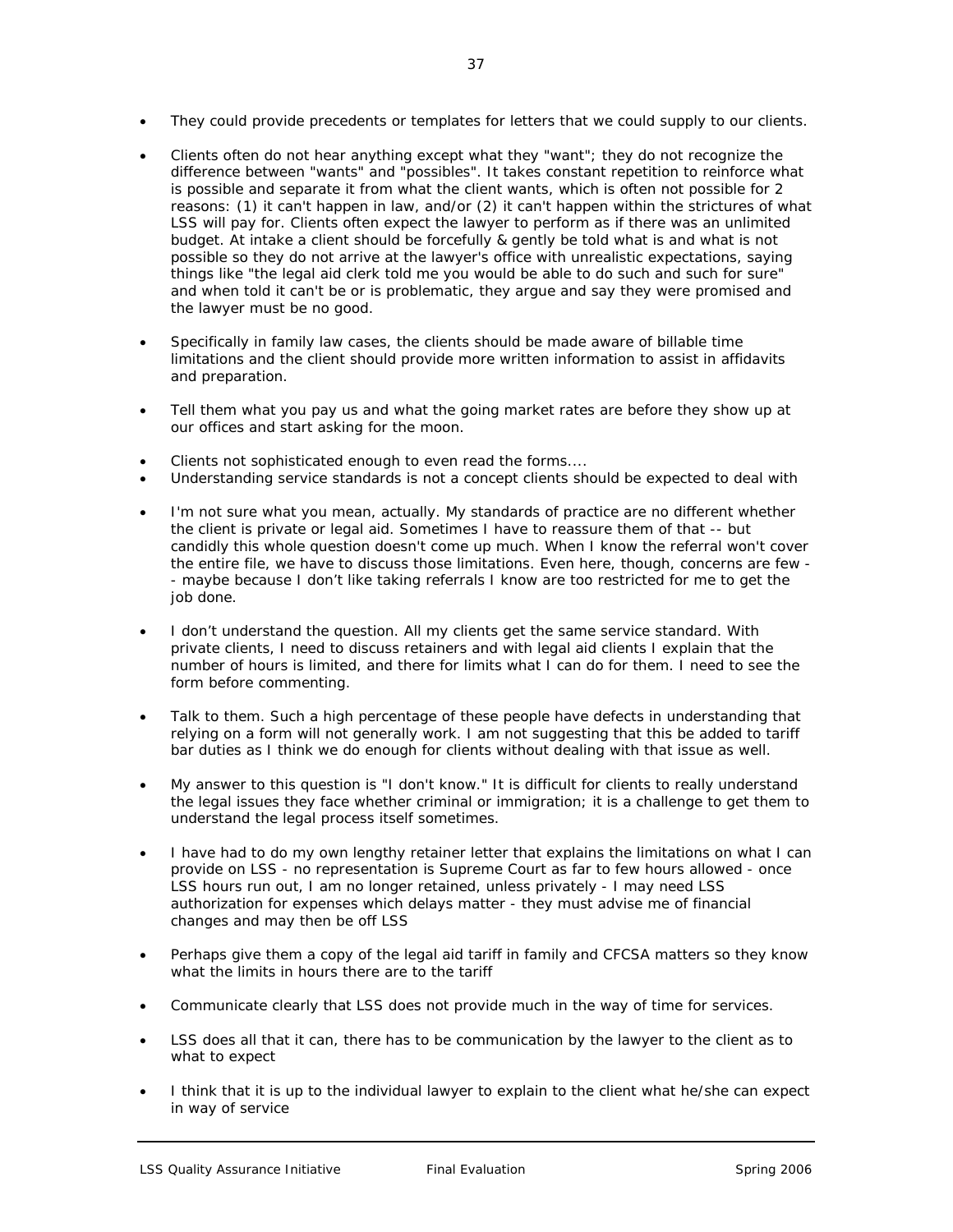- Maybe having it in writing from LSS and provided to counsel along with the referral would be a way to make sure all parties know what to expect. So the client should have a copy of the document as well. Whatever it is done in writing and that is to be provided to the client should be developed in consultation with the legal aid bar
- It has less to do with what they can and should expect from us and more to do with how to curtail unreasonable expectations of clients who are not paying their own bill and expect outrageous time to be put in by the lawyer for minimal return (financially) when you know that if the client was paying the bill, they wouldn't ask you to do that particular task.
- I repeatedly hear from clients that they did not get good service in the past because their former lawyers were "legal aid lawyers". I believe that this is in part fostered by some members of the profession that tell clients that they don't have as much time to spend with their clients because they are on "legal aid". I believe that the bar should be instructed that if they are not prepared to spend the appropriate amount of time on a serious case for a client, they should not accept the referral. I assure the clients that I represent on legal aid that they can expect no less from me than the very best that I can do for them.
- There's not much they can do. Many criminal clients are marginalized. People aren't paying: they don't appreciate legal aid work (i.e. they don't show up). I only do serious crime because I think people need representation when their lives are on the line.

## **Section III: General Feedback**

**1. Please rate the overall effectiveness of the Quality Assurance initiatives in promoting best practices.** *Please rate on a scale from 1-5, where 1 indicates 'ineffective' and 5 indicates 'very effective'.*

There are more positive than negative views. Many respondents were unaware of initiatives, so the large number of responses that indicated neutral views on the overall effectiveness of the initiative is not surprising. Respondents may also have been unsure of what was meant by "best practices".

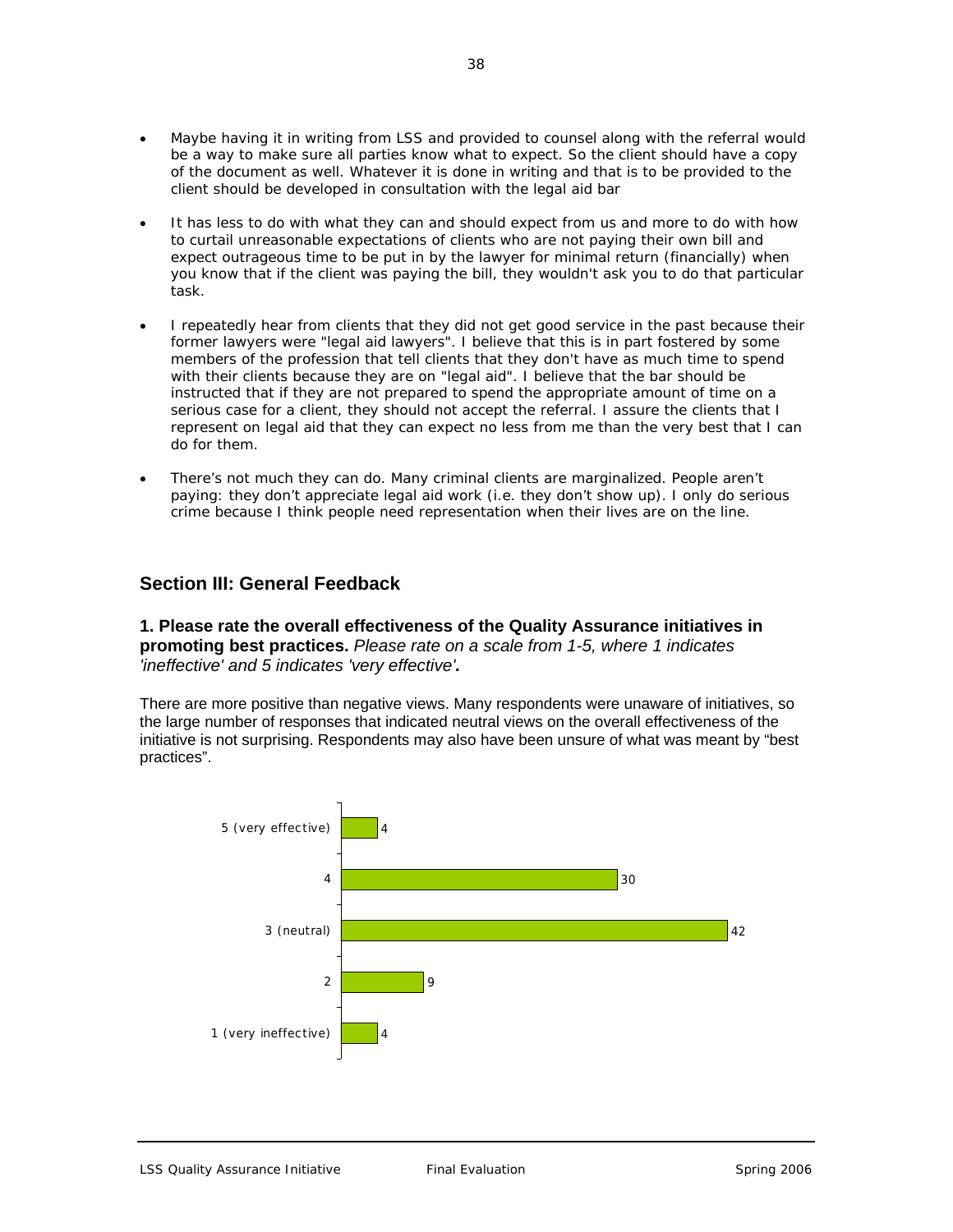## **2. Please rate the individual quality assurance initiatives in terms of**

**relative importance for you.** *Please rate on a scale from 1-5, where 1 indicates 'not a priority' and 5 indicates a 'very high priority'*.

| <b>Initiative</b>                                             | 1              | $\overline{2}$  | 3               | 4  | 5              | n/a |
|---------------------------------------------------------------|----------------|-----------------|-----------------|----|----------------|-----|
| CLE course discounts                                          | 10             | 6               | 20              | 31 | 39             | 2   |
| CLE Case Digest Connection subscription                       | 4              | 4               | 15              | 29 | 50             | 4   |
| LSS website improvements (adding<br>resources and precedents) | 2              | 11              | 29              | 37 | 26             | 1   |
| Membership in TLABC criminal law list-serve                   | 15             | 14              | 16              | 21 | 22             | 16  |
| Client expectation form                                       | 32             | 21              | 26              | 12 | 6              | 8   |
| Access to LAO Law legal memoranda                             | 13             | 15              | 29              | 23 | 15             | 10  |
| Bar recognition events                                        | 37             | 26              | 21              | 10 | $\overline{7}$ | 4   |
| Mentoring program for new lawyers                             | 12             | $\overline{22}$ | 27              | 13 | 22             | 6   |
| Expert witness database                                       | $\overline{7}$ | 14              | 43              | 24 | 14             | 3   |
| Practice checklist for legal aid work                         | 15             | 18              | 31              | 27 | 13             | 1   |
| LSS sponsored CLE conferences                                 | 9              | $\overline{7}$  | 24              | 34 | 29             | 3   |
| Electronic newsletter with practice tips                      | 3              | 7               | 30 <sub>o</sub> | 35 | 26             | 4   |

#### General comments about quality assurance:

- I'd also like the electronic newsletter with practice tips in hard copy.
- LSS sponsored CLE conferences would be better if they covered the cost of the flight, mentoring would be better seen as "join the club"
- No one reports a tariff lawyer's incompetence (unprepared/too many adjournments) everyone just "circles the wagons"
- The initiatives are effective in areas they can help in, but not as effective as paying us more would be.
- Trust the lawyers to deliver, but don't trust too much... make quality of service a contractual term of the referral
- You should look at the results we obtain for clients. You should talk to the people who we appear in front of and opposite of. LSS management should be trying to obtain direct feedback from us with respect to some of the issues we deal with everyday, instead of spending inordinate energy building empires at head office.
- LSS website has greatly improved. Family Tariff non-emergency (full service) needs to be restored - I see too many unrepresented women (and children) in poverty not able to have a voice in court or get railroaded in to bad deals or bad orders because their ex can afford a lawyer and they can not. The playing field is not equal. In many cases the scales